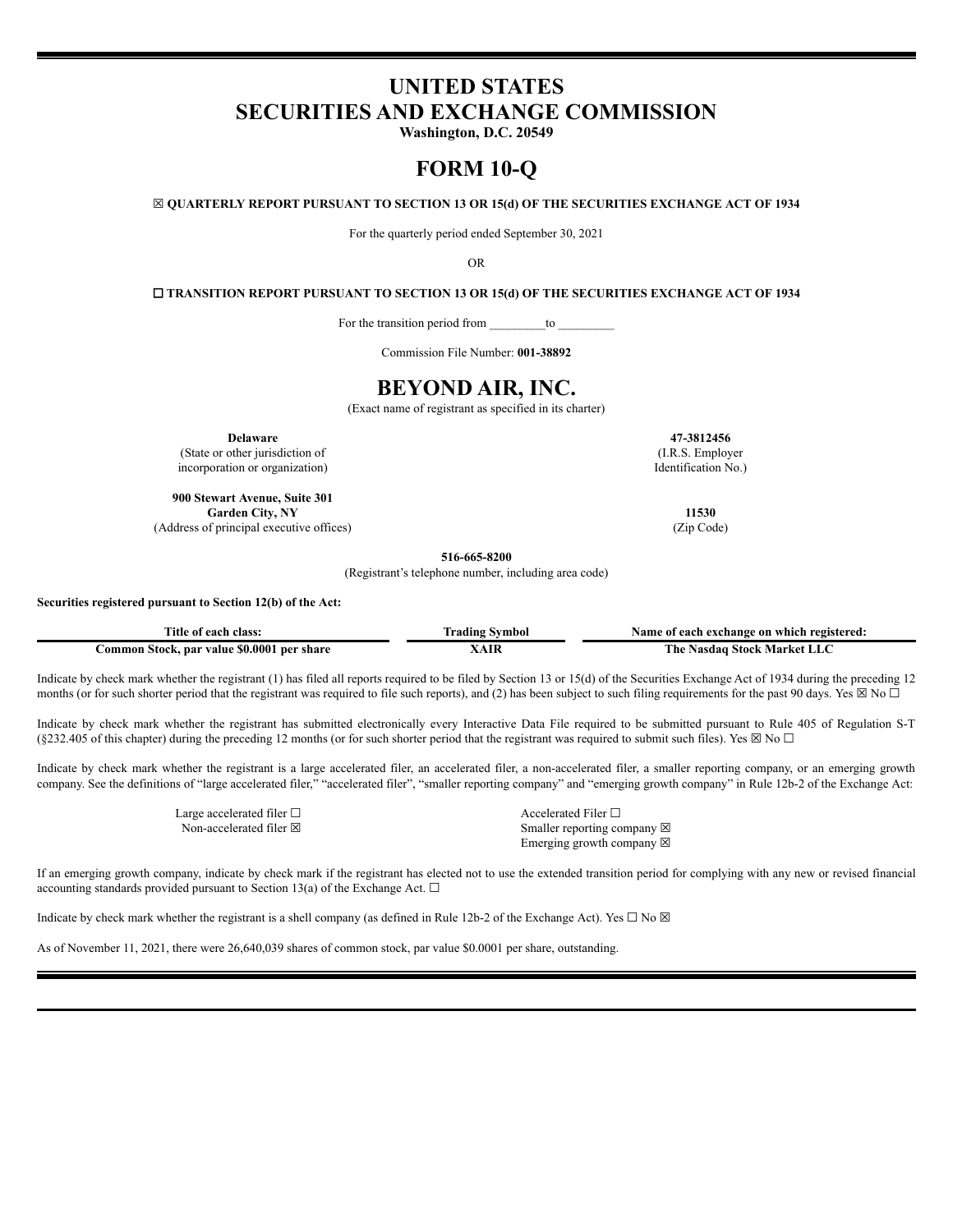### **BEYOND AIR, INC. AND SUBSIDIARIES INDEX TO FORM 10-Q FILING FOR THE PERIOD ENDED SEPTEMBER 30, 2021**

# **Table of Contents**

|                                                                                                      | Page         |
|------------------------------------------------------------------------------------------------------|--------------|
| PART I FINANCIAL INFORMATION                                                                         | 3            |
| <b>ITEM 1. Condensed Consolidated Financial Statements (Unaudited)</b>                               | $\mathbf{3}$ |
| <b>ITEM 2. Management's Discussion and Analysis of Financial Condition and Results of Operations</b> | 22           |
| <b>ITEM 3. Quantitative and Qualitative Disclosures About Market Risk</b>                            | 30           |
| <b>ITEM 4. Controls and Procedures</b>                                                               | 30           |
| PART II OTHER INFORMATION                                                                            | 31           |
| <b>ITEM 1. Legal proceedings</b>                                                                     | 31           |
| <b>ITEM 1A. Risk Factors</b>                                                                         | 31           |
| <b>ITEM 3. Unregistered Sales of Equity Securities and Use of Proceeds</b>                           | 31           |
| <b>ITEM 4. Mine Safety</b>                                                                           | 31           |
| <b>ITEM 5. Other Information</b>                                                                     | 31           |
| <b>ITEM 6. Exhibits</b>                                                                              | 31           |
| <b>SIGNATURES</b>                                                                                    | 32           |
| $\overline{c}$                                                                                       |              |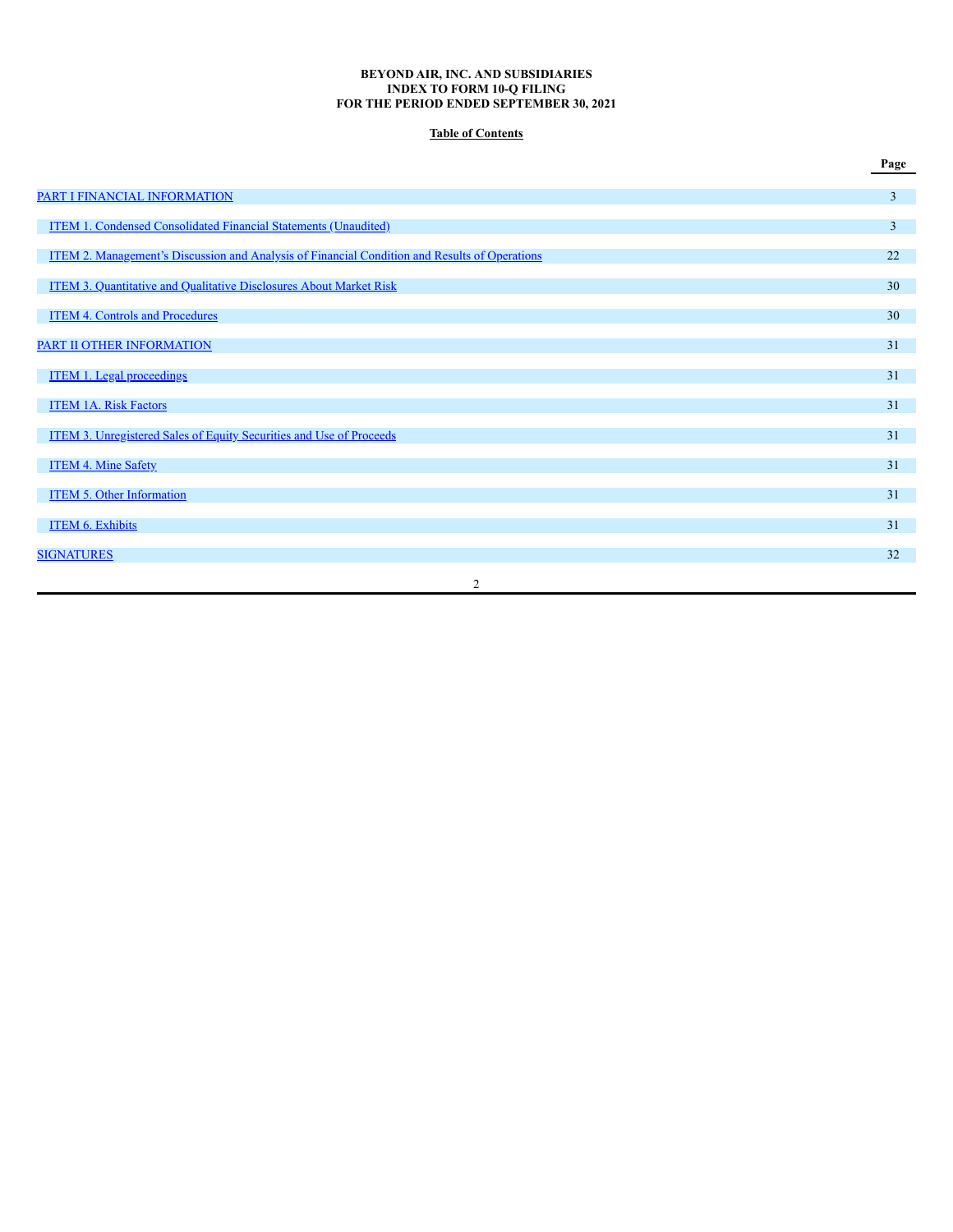## <span id="page-2-0"></span>**PART I** FINANCIAL INFORMATION

# <span id="page-2-1"></span>**ITEM 1. Financial Statements.**

# **CONDENSED CONSOLIDATED FINANCIAL STATEMENTS (UNAUDITED)**

# **INDEX**

|                                                                             | Page     |
|-----------------------------------------------------------------------------|----------|
|                                                                             |          |
| <b>Condensed Consolidated Balance Sheets</b>                                |          |
|                                                                             |          |
| <b>Condensed Consolidated Statements of Operations</b>                      |          |
|                                                                             |          |
| <b>Condensed Consolidated Statements of Changes in Stockholders' Equity</b> | $\sigma$ |
|                                                                             |          |
| <b>Condensed Consolidated Statements of Cash Flows</b>                      |          |
|                                                                             |          |
| <b>Notes to Condensed Consolidated Financial Statements</b>                 | $8 - 21$ |
|                                                                             |          |
|                                                                             |          |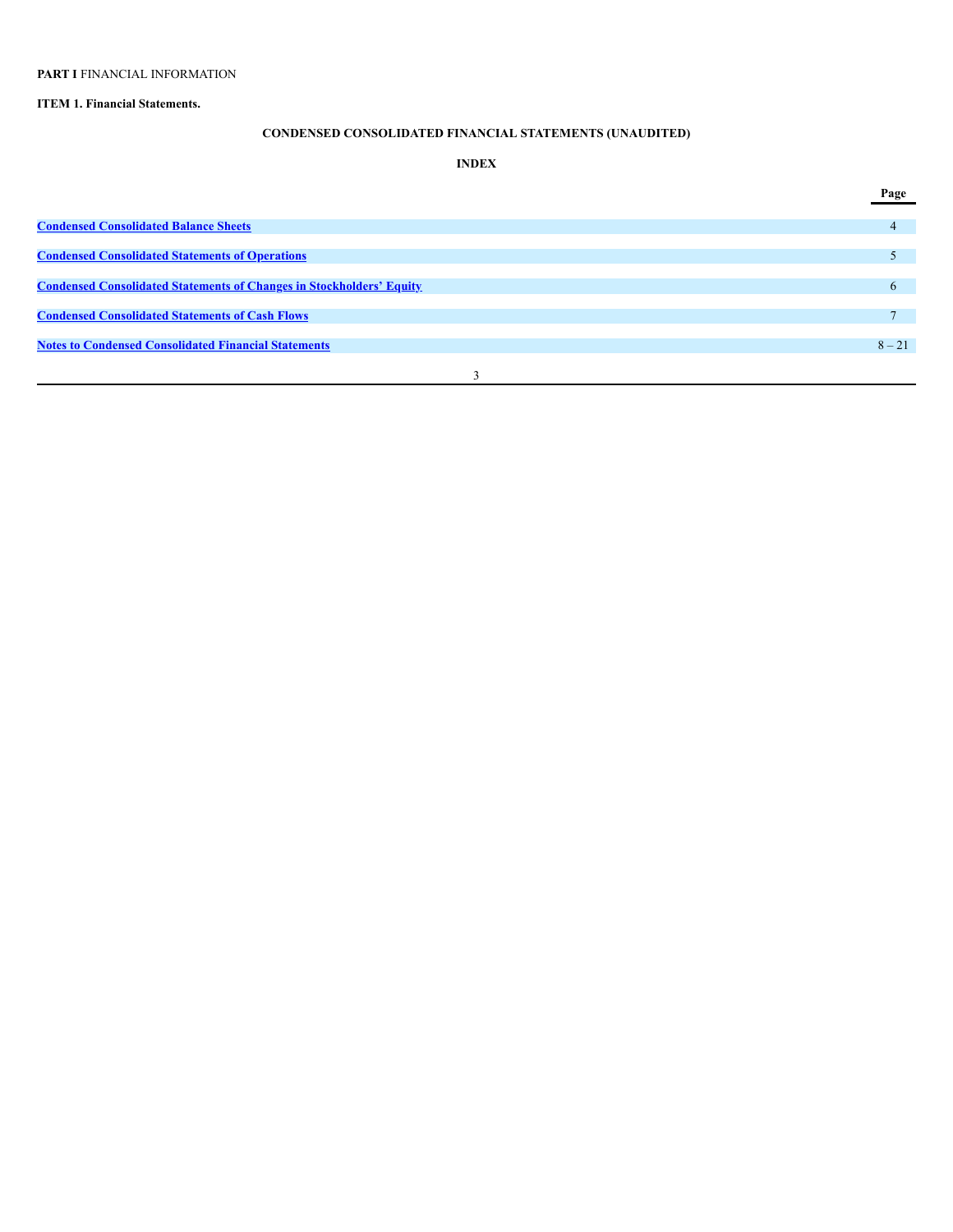### **BEYOND AIR, INC. AND SUBSIDIARIES CONDENSED CONSOLIDATED BALANCE SHEETS (amounts in thousands, except share and per share data)**

<span id="page-3-0"></span>

|                                                                                                    | September 30, 2021<br>(Unaudited) |                 |              | March 31, 2021  |  |  |
|----------------------------------------------------------------------------------------------------|-----------------------------------|-----------------|--------------|-----------------|--|--|
| <b>ASSETS</b>                                                                                      |                                   |                 |              |                 |  |  |
| Current assets                                                                                     |                                   |                 |              |                 |  |  |
| Cash and cash equivalents                                                                          | $\mathbb{S}$                      | 47,699          | $\mathbb{S}$ | 34,631          |  |  |
| Restricted cash                                                                                    |                                   | 1,047           |              | 637             |  |  |
| Grant receivable                                                                                   |                                   |                 |              | 425             |  |  |
| Other current assets and prepaid expenses                                                          |                                   | 1,550           |              | 1,530           |  |  |
| Total current assets                                                                               |                                   | 50,295          |              | 37,223          |  |  |
| Licensed right to use technology                                                                   |                                   | 356             |              | 375             |  |  |
| Right-of-use lease assets                                                                          |                                   | 1,769           |              | 1,861           |  |  |
| Property and equipment, net                                                                        |                                   | 1,424           |              | 929             |  |  |
| Other assets                                                                                       |                                   | 211             |              | 138             |  |  |
| <b>TOTAL ASSETS</b>                                                                                | S                                 | 54,056          | \$           | 40,525          |  |  |
| LIABILITIES AND STOCKHOLDERS' EQUITY                                                               |                                   |                 |              |                 |  |  |
| <b>Current liabilities</b>                                                                         |                                   |                 |              |                 |  |  |
| Accounts payable                                                                                   | $\mathbb{S}$                      | 2,241           | $\mathbb{S}$ | 1,325           |  |  |
| Accrued expenses                                                                                   |                                   | 4,352           |              | 1,805           |  |  |
| Operating lease liability                                                                          |                                   | 178             |              | 113             |  |  |
| Loan payable                                                                                       |                                   | 140             |              | 557             |  |  |
| Total current liabilities                                                                          |                                   | 6,912           |              | 3,800           |  |  |
| Long-term liabilities                                                                              |                                   |                 |              |                 |  |  |
| Operating lease liability                                                                          |                                   | 1,684           |              | 1,789           |  |  |
| Long-term debt, net                                                                                |                                   | 4,539           |              | 4,472           |  |  |
| <b>Total liabilities</b>                                                                           |                                   | 13,134          |              | 10,061          |  |  |
| Commitments and contingencies                                                                      |                                   |                 |              |                 |  |  |
| Stockholders' equity                                                                               |                                   |                 |              |                 |  |  |
| Preferred Stock, \$0.0001 par value per share: 10,000,000 shares authorized, 0 shares issued and   |                                   |                 |              |                 |  |  |
| outstanding                                                                                        |                                   |                 |              |                 |  |  |
| Common Stock, \$0.0001 par value per share: 100,000,000 shares authorized, 25,209,749 and          |                                   |                 |              |                 |  |  |
| 21,828,244 shares issued and outstanding as of September 30, 2021 and March 31, 2021, respectively |                                   | 3               |              | 2               |  |  |
| Treasury stock<br>Additional paid-in capital                                                       |                                   | (25)<br>136,840 |              | (25)<br>110,948 |  |  |
| Accumulated deficit                                                                                |                                   |                 |              |                 |  |  |
|                                                                                                    |                                   | (95, 897)       |              | (80, 462)       |  |  |
| Total stockholders' equity                                                                         |                                   | 40,921          |              | 30,464          |  |  |
| TOTAL LIABILITIES AND STOCKHOLDERS' EQUITY                                                         | $\mathbf{s}$                      | 54,056          |              | 40,525          |  |  |

The accompanying notes are an integral part of these condensed consolidated financial statements.

## 4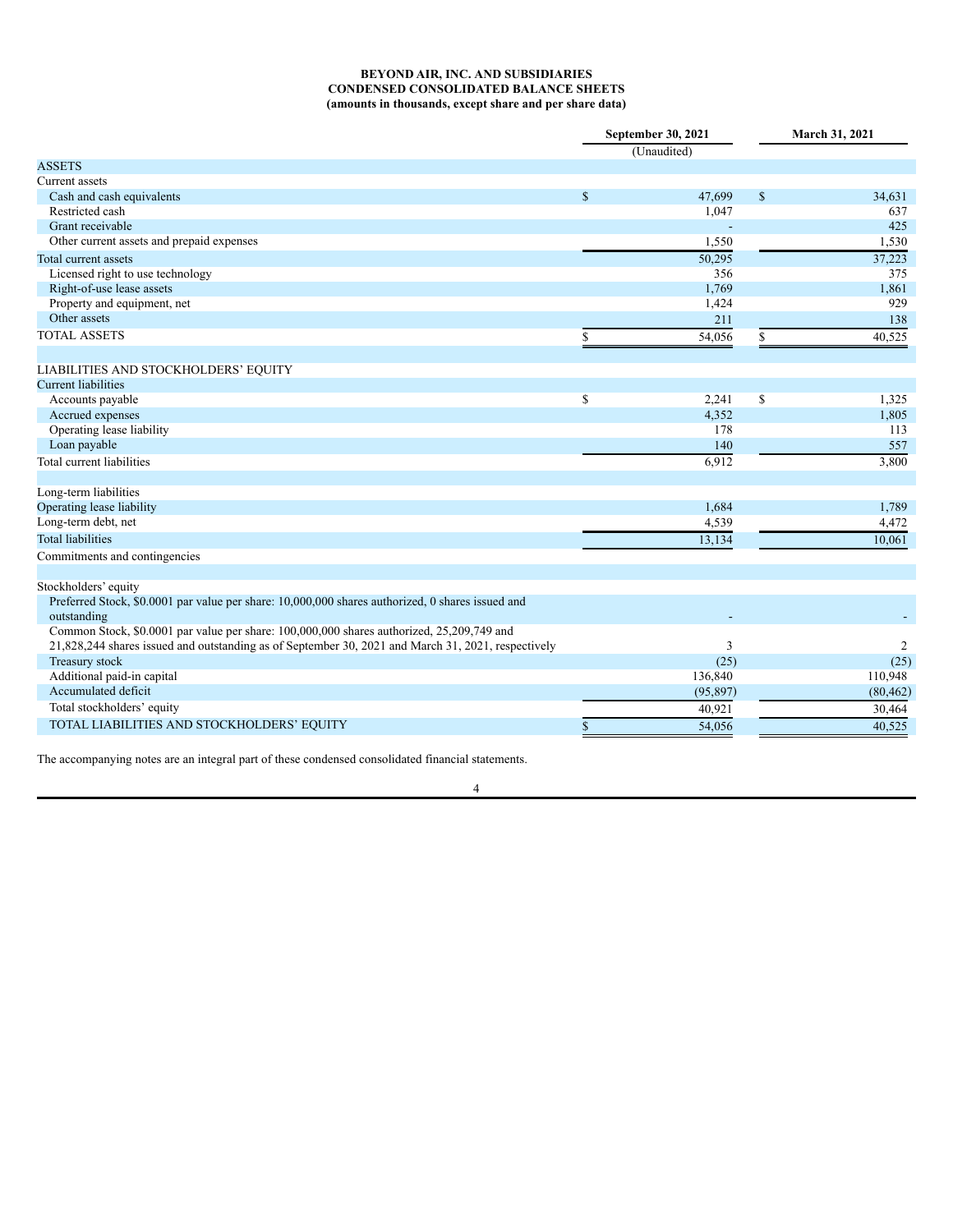### **BEYOND AIR, INC. AND SUBSIDIARIES CONDENSED CONSOLIDATED STATEMENTS OF OPERATIONS (amounts in thousands, except share and per share data) (UNAUDITED)**

<span id="page-4-0"></span>

|                                                                                                             | <b>For the Three Months Ended</b><br>September 30, |            |    |            |             | <b>For the Six Months Ended</b><br>September 30, |    |            |  |  |
|-------------------------------------------------------------------------------------------------------------|----------------------------------------------------|------------|----|------------|-------------|--------------------------------------------------|----|------------|--|--|
|                                                                                                             |                                                    | 2021       |    | 2020       |             | 2021                                             |    | 2020       |  |  |
| License revenues                                                                                            |                                                    |            |    | 350        | $\mathbf S$ |                                                  | \$ | 579        |  |  |
| Operating expenses:                                                                                         |                                                    |            |    |            |             |                                                  |    |            |  |  |
| Research and development                                                                                    |                                                    | 2,807      |    | 3,147      |             | 5,548                                            |    | 7,479      |  |  |
| General and administrative                                                                                  |                                                    | 3,395      |    | 2,169      |             | 7,245                                            |    | 4,663      |  |  |
| Operating expenses                                                                                          |                                                    | 6,201      |    | 5,316      |             | 12,793                                           |    | 12,142     |  |  |
| Operating loss                                                                                              |                                                    | (6,201)    |    | (4,967)    |             | (12,793)                                         |    | (11, 563)  |  |  |
| Other income (loss)                                                                                         |                                                    |            |    |            |             |                                                  |    |            |  |  |
| Dividend and interest income                                                                                |                                                    |            |    |            |             | $\overline{2}$                                   |    | 16         |  |  |
| Interest expense                                                                                            |                                                    | (161)      |    | (159)      |             | (323)                                            |    | (322)      |  |  |
| Foreign exchange loss                                                                                       |                                                    | (0)        |    | (7)        |             | 9                                                |    | (6)        |  |  |
| <b>Estimated Liability for Contingent Loss</b>                                                              |                                                    | (2,330)    |    |            |             | (2, 330)                                         |    | 2          |  |  |
| Total other income (loss)                                                                                   |                                                    | (2,490)    |    | (165)      |             | (2,642)                                          |    | (310)      |  |  |
| Net loss                                                                                                    |                                                    | (8,692)    | S. | (5, 132)   | \$          | (15, 435)                                        | \$ | (11, 874)  |  |  |
| Net basic and diluted loss per share                                                                        |                                                    | (0.36)     | \$ | (0.30)     | \$          | (0.67)                                           | \$ | (0.71)     |  |  |
| Weighted average number of shares of common stock used in<br>computing basic and diluted net loss per share |                                                    | 24,165,965 |    | 17,120,801 |             | 23,061,667                                       |    | 16,826,712 |  |  |
|                                                                                                             |                                                    |            |    |            |             |                                                  |    |            |  |  |

The accompanying notes are an integral part of these condensed consolidated financial statements.

5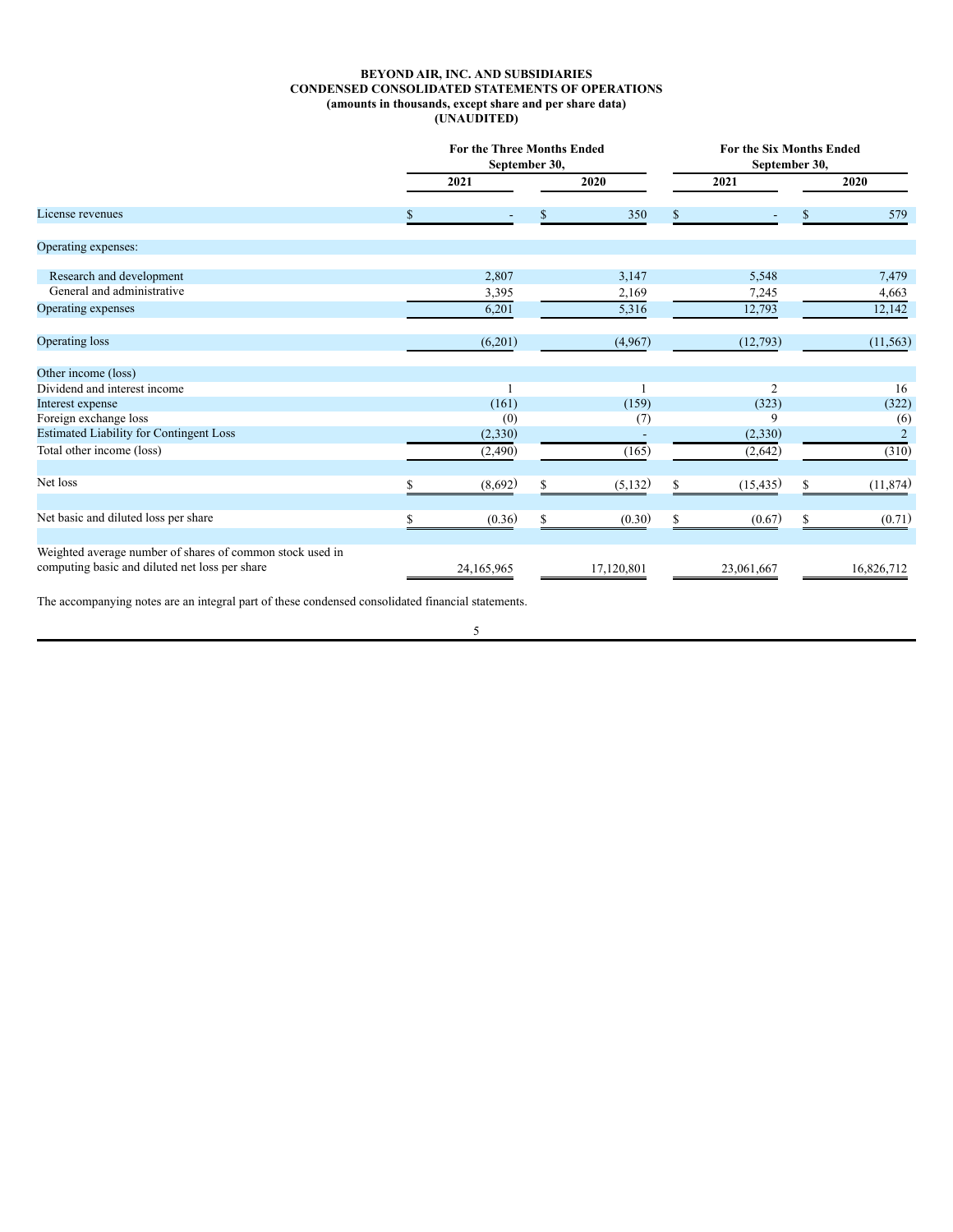### **BEYOND AIR, INC. AND SUBSIDIARIES CONDENSED CONSOLIDATED STATEMENTS OF CHANGES IN STOCKHOLDERS' EQUITY (UNAUDITED) FOR THE THREE AND SIX MONTHS ENDED SEPTEMBER 30, 2021 (amounts in thousands, except share data)**

<span id="page-5-0"></span>

|                                                                | <b>Common Stock</b> |        |                  | <b>Treasury</b> |                 |              | <b>Additional</b><br>Paid-in |  | Accumulated |  | <b>Total</b><br>Shareholders' |  |  |  |  |  |  |  |  |  |  |  |  |  |  |  |  |  |  |  |         |  |         |  |        |  |
|----------------------------------------------------------------|---------------------|--------|------------------|-----------------|-----------------|--------------|------------------------------|--|-------------|--|-------------------------------|--|--|--|--|--|--|--|--|--|--|--|--|--|--|--|--|--|--|--|---------|--|---------|--|--------|--|
|                                                                | Number              | Amount |                  |                 | <b>Stock</b>    |              |                              |  |             |  |                               |  |  |  |  |  |  |  |  |  |  |  |  |  |  |  |  |  |  |  | Capital |  | Deficit |  | Equity |  |
| Balance as of April 1, 2021                                    | 21,828,244          |        |                  |                 | (25)            |              | 110,948                      |  | (80, 462)   |  | 30,464                        |  |  |  |  |  |  |  |  |  |  |  |  |  |  |  |  |  |  |  |         |  |         |  |        |  |
| At the market stock issuance of common stock, net              | 1,239,405           |        | $\theta$         |                 |                 |              | 7.481                        |  |             |  | 7,482                         |  |  |  |  |  |  |  |  |  |  |  |  |  |  |  |  |  |  |  |         |  |         |  |        |  |
| Issuance of common stock pursuant to a Purchase Agreement, net | 200,000             |        | $\mathbf{0}$     |                 |                 |              | 1,031                        |  |             |  | 1,031                         |  |  |  |  |  |  |  |  |  |  |  |  |  |  |  |  |  |  |  |         |  |         |  |        |  |
| Stock-based compensation                                       |                     |        |                  |                 |                 |              | 1,216                        |  |             |  | 1,216                         |  |  |  |  |  |  |  |  |  |  |  |  |  |  |  |  |  |  |  |         |  |         |  |        |  |
| Net loss                                                       |                     |        |                  |                 |                 |              |                              |  | (6,743)     |  | (6,743)                       |  |  |  |  |  |  |  |  |  |  |  |  |  |  |  |  |  |  |  |         |  |         |  |        |  |
| Balance as of June 30, 2021                                    | 23,267,649          |        |                  |                 | (25)            |              | 120,677                      |  | (87,205)    |  | 33,450                        |  |  |  |  |  |  |  |  |  |  |  |  |  |  |  |  |  |  |  |         |  |         |  |        |  |
|                                                                | <b>Common Stock</b> |        |                  |                 | <b>Treasury</b> |              | <b>Additional</b><br>Paid-in |  | Accumulated |  | <b>Total</b><br>Shareholders' |  |  |  |  |  |  |  |  |  |  |  |  |  |  |  |  |  |  |  |         |  |         |  |        |  |
|                                                                | Number              |        |                  |                 |                 |              |                              |  |             |  |                               |  |  |  |  |  |  |  |  |  |  |  |  |  |  |  |  |  |  |  |         |  |         |  |        |  |
|                                                                |                     | Amount |                  |                 | <b>Stock</b>    |              | Capital                      |  | Deficit     |  | Equity                        |  |  |  |  |  |  |  |  |  |  |  |  |  |  |  |  |  |  |  |         |  |         |  |        |  |
| Balance as of July 1, 2021                                     | 23, 267, 649        |        | $\overline{2}$   |                 | (25)            | $\mathbf{S}$ | 120,677                      |  | (87,205)    |  | 33,450                        |  |  |  |  |  |  |  |  |  |  |  |  |  |  |  |  |  |  |  |         |  |         |  |        |  |
| At the market stock issuance of common stock, net              | .659,664            |        | $\mathbf{0}$     |                 |                 |              | 14,958                       |  |             |  | 14,958                        |  |  |  |  |  |  |  |  |  |  |  |  |  |  |  |  |  |  |  |         |  |         |  |        |  |
| Issuance of common stock upon exercise of warrants             | 271,811             |        | $\boldsymbol{0}$ |                 |                 |              | (0)                          |  |             |  |                               |  |  |  |  |  |  |  |  |  |  |  |  |  |  |  |  |  |  |  |         |  |         |  |        |  |
| Issuance of common stock upon exercise of stock options        | 10,625              |        | $\boldsymbol{0}$ |                 |                 |              | 50                           |  |             |  | 50                            |  |  |  |  |  |  |  |  |  |  |  |  |  |  |  |  |  |  |  |         |  |         |  |        |  |
| Stock-based compensation                                       |                     |        |                  |                 |                 |              | 1,155                        |  |             |  | 1,155                         |  |  |  |  |  |  |  |  |  |  |  |  |  |  |  |  |  |  |  |         |  |         |  |        |  |
| Net loss                                                       |                     |        |                  |                 |                 |              |                              |  | (8,692)     |  | (8,692)                       |  |  |  |  |  |  |  |  |  |  |  |  |  |  |  |  |  |  |  |         |  |         |  |        |  |
| Balance as of September 30, 2021                               | 25,209,749          |        | 3                |                 | (25)            |              | 136,840                      |  | (95, 897)   |  | 40,921                        |  |  |  |  |  |  |  |  |  |  |  |  |  |  |  |  |  |  |  |         |  |         |  |        |  |

### **BEYOND AIR, INC. AND SUBSIDIARIES**

# **CONDENSED CONSOLIDATED STATEMENTS OF CHANGES IN STOCKHOLDERS' EQUITY**

**(UNAUDITED)**

**FOR THE THREE AND SIX MONTHS ENDED SEPTEMBER 30, 2020**

**(amounts in thousands, except share data)**

|                                                                | <b>Common Stock</b> |  |          | Treasurv | Additional<br>Paid-in |         | Accumulated | Total<br>Shareholders' |
|----------------------------------------------------------------|---------------------|--|----------|----------|-----------------------|---------|-------------|------------------------|
|                                                                | Number              |  | Amount   | Stock    |                       | Capital | Deficit     | Equity                 |
| Balance as of April 1, 2020                                    | 16,056,360          |  |          | (25)     |                       | 75.703  | (57, 587)   | 18,092                 |
| At the market stock issuance of common stock, net              | 113.712             |  |          |          |                       | 900     |             | 900                    |
| Issuance of common stock upon exercise of warrants             | 70,538              |  | $\theta$ |          |                       | 293     |             | 293                    |
| Issuance of common stock upon exercise of stock options        | 2,340               |  |          |          |                       |         |             |                        |
| Issuance of common stock pursuant to a Purchase Agreement, net | 568,605             |  | $\theta$ |          |                       | 3,642   |             | 3,642                  |
| Stock-based compensation                                       |                     |  |          |          |                       | 1,814   |             | 1.814                  |
| Issuance of common stock to investor relations firm            | 30,000              |  | $\Omega$ |          |                       | 242     |             | 242                    |
| Net loss                                                       |                     |  |          |          |                       |         | (6,742)     | (6,742)                |
| Balance as of June 30, 2020                                    | 16,841,555          |  |          | (25)     |                       | 82,593  | (64,329)    | 18,241                 |
|                                                                |                     |  |          |          |                       |         |             |                        |

|                                                    |              |  |        |          |       |  | <b>Additional</b> |  |             | Total         |
|----------------------------------------------------|--------------|--|--------|----------|-------|--|-------------------|--|-------------|---------------|
|                                                    | Common Stock |  |        | Treasury |       |  | Paid-in           |  | Accumulated | Shareholders' |
|                                                    | Number       |  | Amount |          | Stock |  | Capital           |  | Deficit     | Equity        |
| Balance as of July 1, 2020                         | 16,841,555   |  |        |          | (25)  |  | 82,593            |  | (64, 329)   | 18,241        |
| At the market stock issuance of common stock, net  | 227,527      |  |        |          |       |  | 1,536             |  |             | 1,536         |
| Issuance of common stock upon exercise of warrants | 83,332       |  |        |          |       |  | 305               |  |             | 305           |
| Stock-based compensation                           |              |  |        |          |       |  | 1,180             |  |             | 1,180         |
| Net loss                                           |              |  |        |          |       |  |                   |  | (5,132)     | (5,132)       |
| Balance as of September 30, 2020                   | 17,152,414   |  |        |          | (25)  |  | 85.614            |  | (69, 461)   | 16.130        |

The accompanying notes are an integral part of these condensed consolidated financial statements.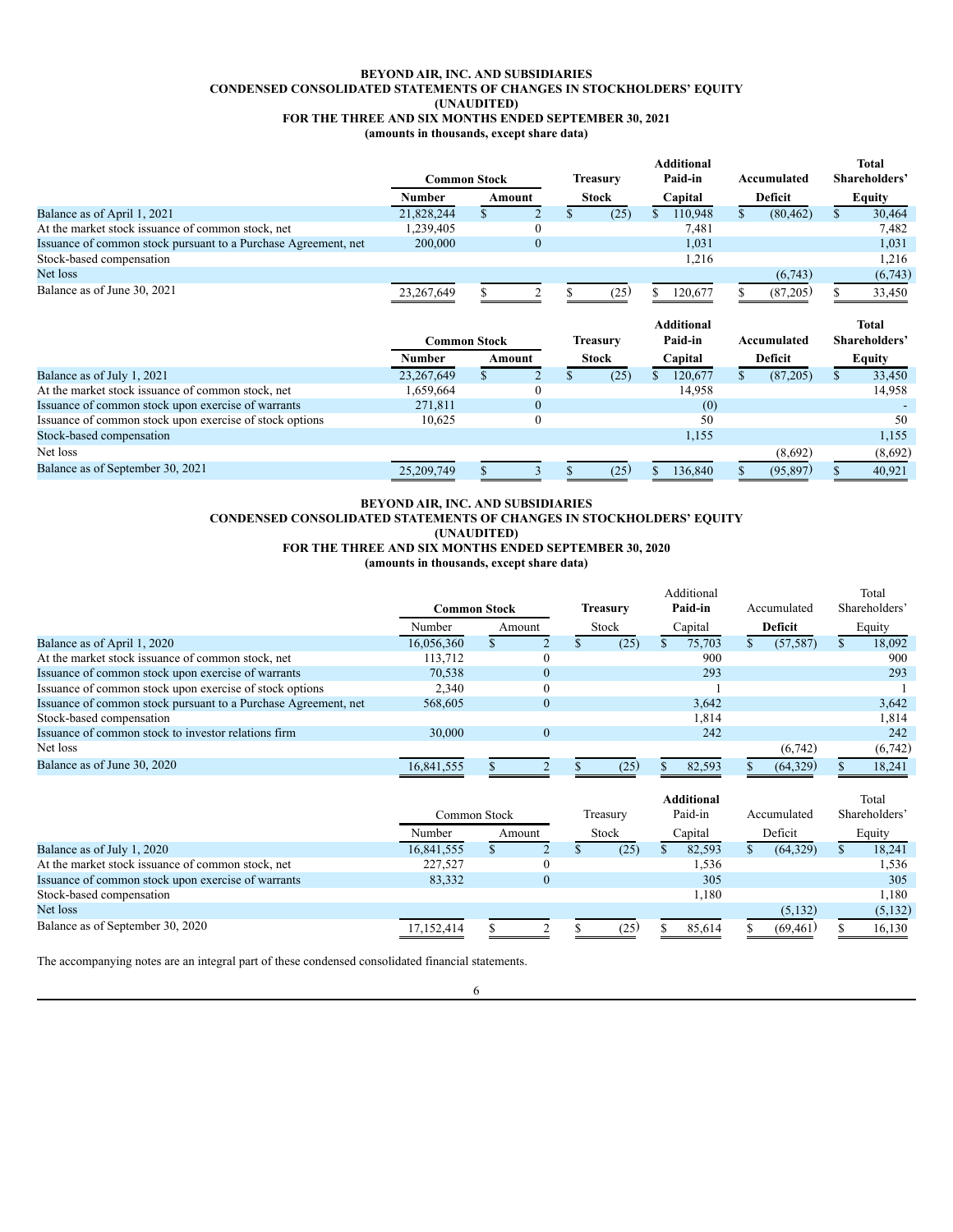### **BEYOND AIR, INC. AND ITS SUBSIDIARIES CONDENSED CONSOLIDATED STATEMENTS OF CASH FLOWS (UNAUDITED) (amounts in thousands)**

<span id="page-6-0"></span>

|                                                                                                                        | <b>For the Six Months Ended</b><br>September 30, |           |              |           |  |
|------------------------------------------------------------------------------------------------------------------------|--------------------------------------------------|-----------|--------------|-----------|--|
|                                                                                                                        |                                                  | 2021      |              | 2020      |  |
| Cash flows from operating activities                                                                                   |                                                  |           |              |           |  |
| Net loss                                                                                                               | \$                                               | (15, 435) | \$           | (11, 874) |  |
| Adjustments to reconcile net loss to net cash used in operating activities                                             |                                                  |           |              |           |  |
| Depreciation and amortization                                                                                          |                                                  | 123       |              | 74        |  |
| Amortization of licensed right to use technology                                                                       |                                                  | 19        |              | 19        |  |
| Stock-based compensation                                                                                               |                                                  | 2,371     |              | 2,995     |  |
| Deferred revenue                                                                                                       |                                                  |           |              | (579)     |  |
| Amortization of debt discount and accretion of debt issuance costs                                                     |                                                  | 67        |              | 67        |  |
| Amortization of operating lease assets                                                                                 |                                                  | 97        |              | 36        |  |
| Gain on cancellation of operating lease                                                                                |                                                  |           |              | (2)       |  |
| Foreign currency adjustments                                                                                           |                                                  | (5)       |              | 6         |  |
| Changes in:                                                                                                            |                                                  |           |              |           |  |
| <b>Grant Receivable</b>                                                                                                |                                                  | 425       |              |           |  |
| Other current assets and prepaid expenses                                                                              |                                                  | (20)      |              | 672       |  |
| Accounts payable                                                                                                       |                                                  | 909       |              | (436)     |  |
| Accrued expenses                                                                                                       |                                                  | 2,551     |              | 250       |  |
| Lease payments                                                                                                         |                                                  |           |              | (34)      |  |
| Net cash used in operating activities                                                                                  |                                                  | (8,898)   | \$           | (8,806)   |  |
|                                                                                                                        |                                                  |           |              |           |  |
| Cash flows from investing activities                                                                                   |                                                  |           |              |           |  |
| Security Deposits made on rental properties                                                                            |                                                  | (73)      |              |           |  |
| Purchase of property and equipment                                                                                     |                                                  | (619)     |              | (731)     |  |
| Net cash used in investing activities                                                                                  |                                                  | (692)     |              | (731)     |  |
| Cash flows from financing activities                                                                                   |                                                  |           |              |           |  |
| Issuance of common stock in connection with a Purchase Agreement with Lincoln Park, At the Market                      |                                                  |           |              |           |  |
| Offerings, private placement, net, exercise of warrants and stock options                                              |                                                  | 23,521    |              | 6,676     |  |
| Payment of loan                                                                                                        |                                                  | (453)     |              | (251)     |  |
| Net cash provided by financing activities                                                                              |                                                  | 23,068    | \$           | 6,425     |  |
| (Decrease) increase in cash, cash equivalents and restricted cash                                                      |                                                  | 13,478    |              | (3, 112)  |  |
| Cash, cash equivalents and restricted cash at beginning of period                                                      |                                                  |           |              |           |  |
|                                                                                                                        |                                                  | 35,268    |              | 25,465    |  |
| Cash, cash equivalents and restricted cash at end of period                                                            | \$                                               | 48,746    | \$           | 22,353    |  |
| Supplemental disclosure of non-cash investing and financing activities                                                 |                                                  |           |              |           |  |
| Right-of-use assets                                                                                                    | \$                                               |           | \$           | 237       |  |
| Operating lease liability                                                                                              | $\mathbb S$                                      |           | $\mathbb{S}$ | 237       |  |
| Disposition of right-of-use asset                                                                                      | \$                                               |           | \$           | (17)      |  |
| Disposition of operating lease liability                                                                               | $\mathbb S$                                      |           | $\mathbb{S}$ | 19        |  |
| Stock issued to investor relations firm                                                                                | $\mathbf S$                                      |           | $\mathbf S$  | 242       |  |
| Supplemental disclosure of cash flow items:                                                                            |                                                  |           |              |           |  |
| Interest paid                                                                                                          | \$                                               | 179       | \$           | 81        |  |
| Income taxes paid<br>The accompanying notes are an integral part of these condensed consolidated financial statements. | $\mathbf S$                                      |           | $\mathbf S$  |           |  |
|                                                                                                                        |                                                  |           |              |           |  |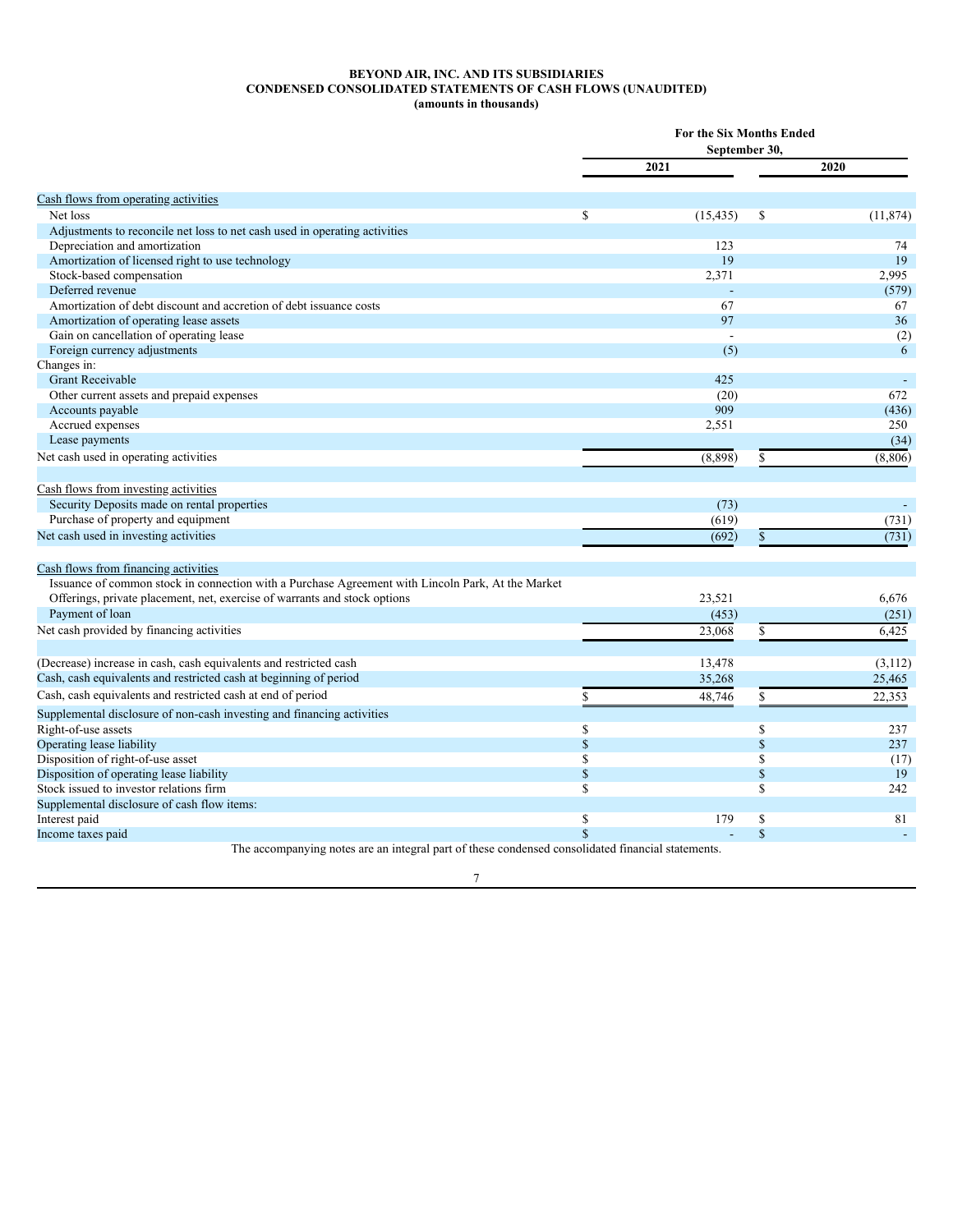### <span id="page-7-0"></span>**NOTE 1 ORGANIZATION AND BUSINESS**

Beyond Air, Inc. (together with its subsidiaries, "Beyond Air" or the "Company") was incorporated on April 28, 2015 under Delaware law. On June 25, 2019, the Company's name was changed to Beyond Air, Inc. from AIT Therapeutics, Inc. The Company has the following wholly-owned subsidiaries:

Beyond Air Ltd. ("BA Ltd.") incorporated on May 1, 2011 in Israel.

Beyond Air Australia Pty Ltd., incorporated on December 17, 2019 in Australia.

Beyond Air Ireland Limited, incorporated on March 5, 2020 in Ireland.

Beyond Cancer Ltd, incorporated on August 13, 2021 in Bermuda.

Beyond Air is a clinical-stage medical device and biopharmaceutical company developing a nitric oxide ("NO") generator and delivery system (the "LungFit® system") that is capable of generating NO from ambient air. The LungFit<sup>®</sup> platform can generate NO up to 400 parts per million ("ppm") for delivery to a patient's lungs directly or via a ventilator. LungFit® can deliver NO either continuously or for a fixed amount of time at various flow rates and has the ability to either titrate dose on demand or maintain a constant dose. Beyond Air believes that LungFit® can be used to treat patients on ventilators that require NO, as well as patients with chronic or acute severe lung infections via delivery through a breathing mask or similar apparatus. Furthermore, the Company believes that there is a high unmet medical need for patients suffering from certain severe lung infections that the LungFit<sup>®</sup> platform can potentially address. The Company's current areas of focus with LungFit<sup>®</sup> are persistent pulmonary hypertension of the newborn (PPHN), acute viral pneumonia (AVP) including COVID-19, bronchiolitis (BRO) and nontuberculous mycobacteria (NTM) lung infection. The current product candidates will be subject to premarket reviews and approvals by the U.S. Food and Drug Administration (the "FDA"), CE marking conformity assessment by a notified body in the European Union, as well as similar regulatory agency reviews or approvals in other countries or regions. If approved, the Company's system will be marketed as a medical device in the United States.

#### **Liquidity Risks and Uncertainties**

The Company used cash in operating activities of \$5.0 million for the three months ended September 30, 2021, and has accumulated losses of \$95.9 million. The Company had cash, cash equivalents and restricted cash of \$48.7 million as of September 30, 2021. Based on management's current business plan, the Company estimates that it will have enough cash and liquidity sufficient to finance its operating requirements for at least one year from the date of filing these financial statements.

The Company's future capital needs and the adequacy of its available funds will depend on many factors, including, but not necessarily limited to, the actual cost and time necessary for current and anticipated preclinical studies, clinical trials and other actions needed to obtain regulatory approval of the Company's medical devices in development as well as the cost to launch the Company's first product for PPHN, assuming approval of Beyond Air's Pre-Market Approval Process (PMA).

The Company may be required to raise additional funds through equity or debt securities offerings or strategic collaboration and/or licensing agreements in order to fund operations until it is able to generate enough product or royalty revenues, if any. Such financing may not be available on acceptable terms, or at all, and the Company's failure to raise capital when needed could have a material adverse effect on its strategic objectives, results of operations and financial condition.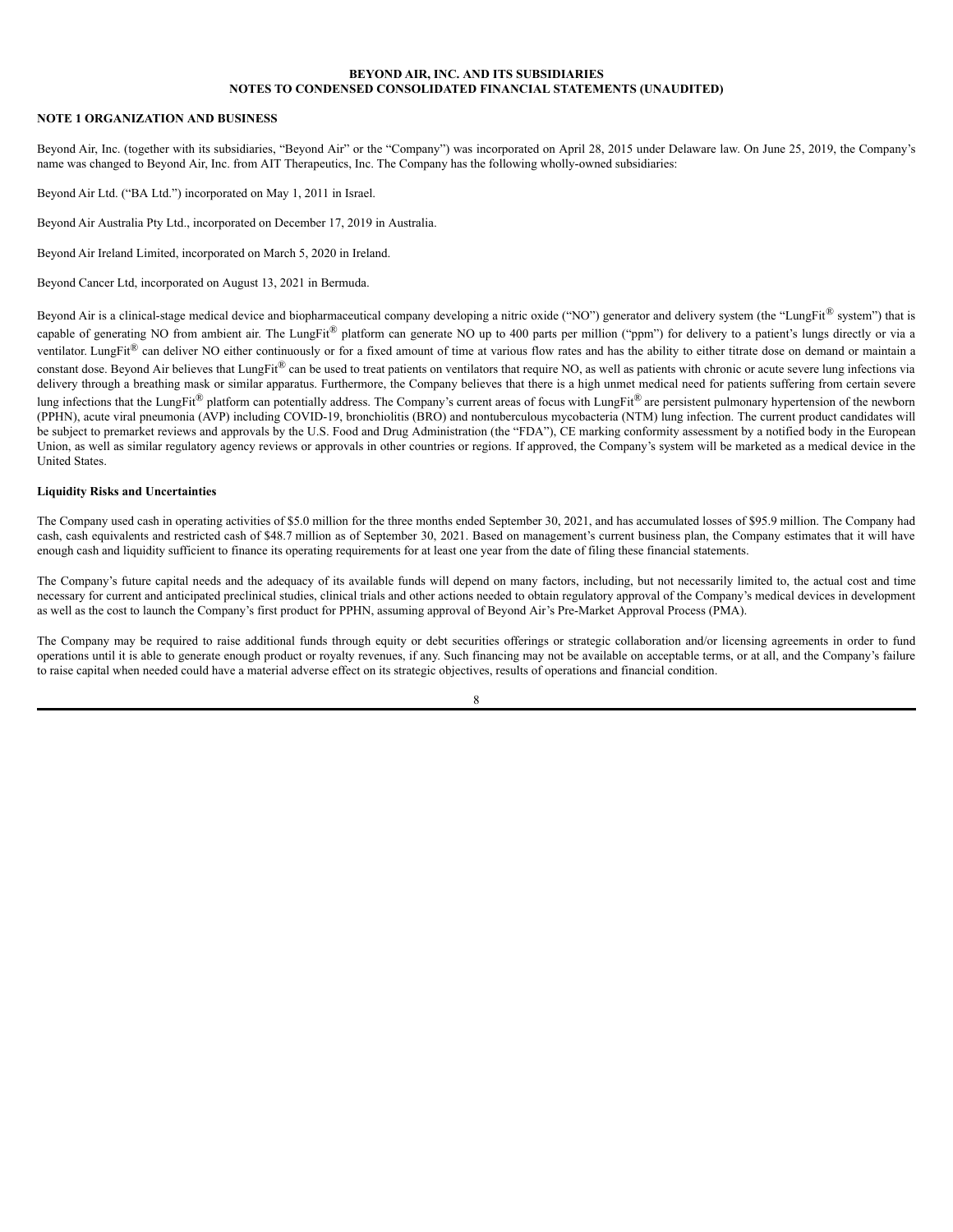### **NOTE 1 ORGANIZATION AND BUSINESS (continued)**

#### *Liquidity Risks and Uncertainties*

The Company's access to capital and liquidity currently includes the following:

- a) An At-The-Market Equity Offering Sales Agreement, dated April 2, 2020 (the "ATM") for \$50 million, of which approximately \$14.5 million remained as of September 30, 2021 (see Note 5).
- b) A \$40 million stock purchase agreement with Lincoln Park Capital Fund, LLC ("LPC") dated as of May 14, 2020 (the "Stock Purchase Agreement"), of which approximately \$28.2 million remains available as of September 30, 2021. The Stock Purchase Agreement provides for issuances through May 2023 at the Company's discretion (see Note 5).

### **NOTE 2 SIGNIFICANT ACCOUNTING POLICIES**

### **Basis of Presentation**

The unaudited condensed consolidated financial statements have been prepared in accordance with generally accepted accounting principles in the United States ("U.S. GAAP") for interim financial information and with the instructions to the Form 10-Q. Accordingly, they do not include all of the information and footnotes required to be presented for complete financial statements. The accompanying unaudited condensed consolidated financial statements reflect all adjustments (consisting only of normal recurring items) which are, in the opinion of management, necessary for a fair presentation of the results for the interim periods presented. The accompanying unaudited condensed consolidated balance sheet as of September 30, 2021 has been derived from the audited consolidated financial statements included in the Company's Annual Report on Form 10-K for the year ended March 31, 2021 (the "2021 Annual Report"), was filed with the U.S. Securities and Exchange Commission (the "SEC") on June 10, 2021 and amended on July 23, 2021. The unaudited condensed consolidated financial statements and related disclosures should be read in conjunction with the Company's audited consolidated financial statements and related notes included in the 2021 Annual Report.

#### **Principles of Consolidation**

These unaudited condensed consolidated financial statements include the accounts of the Company and the accounts of all of the Company's subsidiaries. All intercompany balances and transactions have been eliminated in the accompanying financial statements.

#### **Use of Estimates**

The preparation of financial statements in conformity with U.S. GAAP requires management to make estimates and assumptions that affect the reported amounts of assets and liabilities and disclosure of contingent assets and liabilities at the date of the financial statements and the reported amounts of revenues and expenses for the reporting period. Actual results could differ from those estimates. On an ongoing basis, the Company evaluates its significant estimates including accruals for expenses under consulting, licensing agreements, and clinical trials, stock-based compensation, and the determination of deferred tax attributes and the valuation allowance thereon.

#### **Other Risks and Uncertainties**

The Company is subject to risks common to medical device and development stage companies including, but not limited to, new technological innovations, regulatory approval, dependence on key personnel, protection of proprietary technology, compliance with government regulations, product liability, uncertainty of market acceptance of products and the potential need to obtain additional financing. The Company is dependent on third-party suppliers and, in some cases single-source suppliers.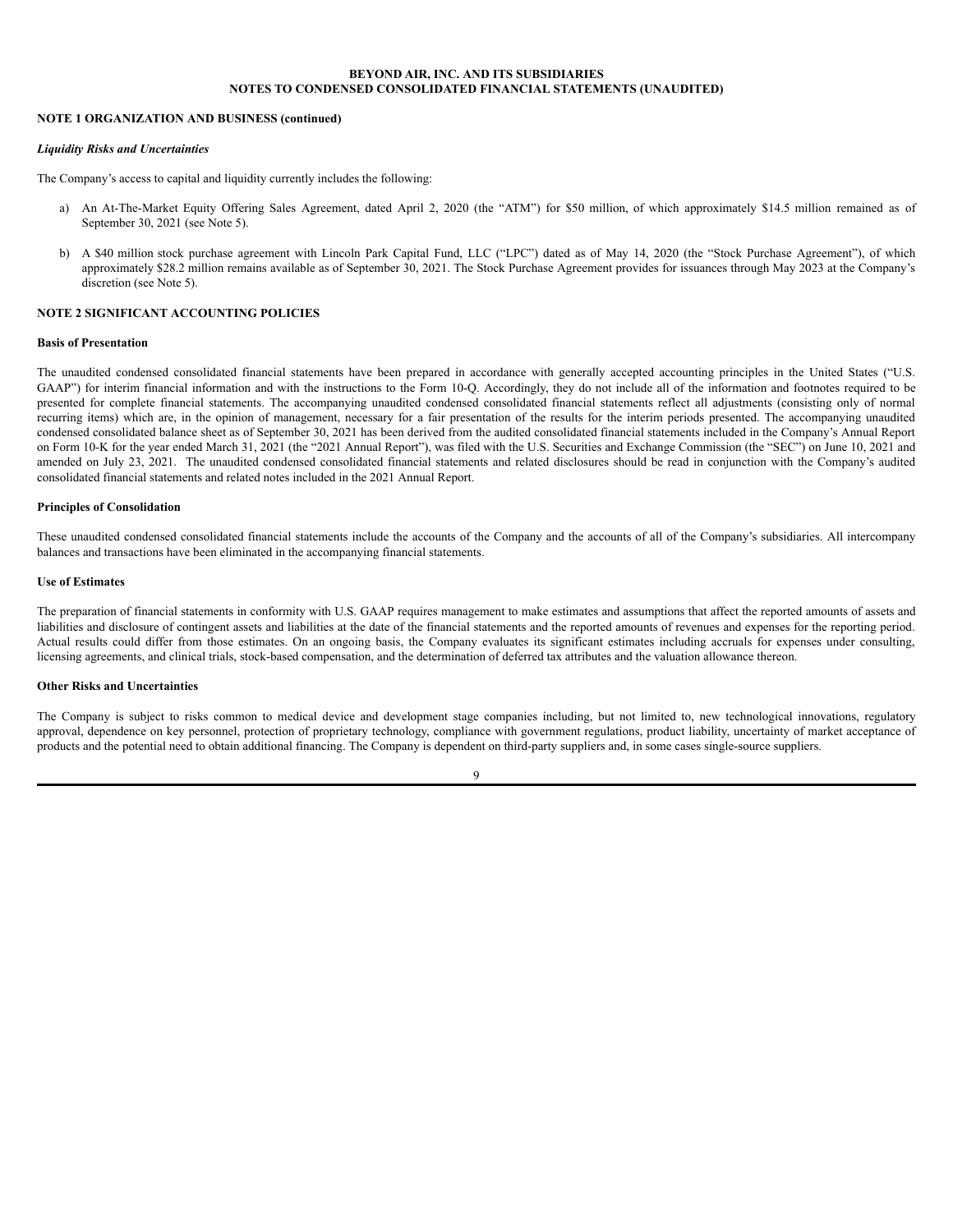### **NOTE 2 SIGNIFICANT ACCOUNTING POLICIES (continued)**

The Company's products require approval or clearance from the FDA prior to commencement of commercial sales in the United States. There can be no assurance that the Company's products will receive all of the required approvals or clearances. Approvals or clearances are also required in foreign jurisdictions in which the Company may license or sell its products. If the Company is denied such approvals or clearances or such approvals or clearances are delayed, such denial or delay may have a material adverse impact on the Company's results of operations, financial position and liquidity. Further, there can be no assurance that the Company's product will be accepted in the marketplace, nor can there be any assurance that any future products can be developed or manufactured at an acceptable cost and with appropriate performance characteristics, or that such products will be successfully marketed, if at all.

The development of the Company's product candidates could be further disrupted and adversely affected by a resurgence of the COVID-19 pandemic. The Company experienced significant delays in the supply chain for LungFit® due to the redundancy in parts and suppliers with ventilator manufacturing which has since been remedied. The Company continuously assesses the impact COVID-19 may have on the Company's business plans and its ability to conduct the preclinical studies and clinical trials as well as on the Company's reliance on third-party manufacturing and global supply chains. However, there can be no assurance that the Company will be able to avoid part or all of any impact from COVID-19 or its consequences if a resurgence occurs.

The Company considers all highly liquid investments with original maturities of three months or less at the date of purchase and an investment in a U.S. government money market fund to be cash equivalents. The Company maintains its cash and cash equivalents in highly rated financial institutions in Israel, Ireland and the U.S., the balances of which, at times, may exceed federally insured limits.

The Company has no off-balance-sheet concentration of credit risk such as foreign exchange contracts, option contracts or other foreign hedging arrangements.

As of September 30, 2021 and March 31, 2021, restricted cash included \$1,019 thousand and \$619 thousand designated for a contract manufacturer, respectively. This cash is expected to be used for materials and parts that require long lead times. See Note 14 for additional restrictions subsequent to year end.

The following table is the reconciliation of the presentation and disclosure of financial instruments as shown on the Company's consolidated statements of cash flows:

| (amounts in thousands)    | <b>September 30, 2021</b> |        |  | <b>September 30, 2020</b> |
|---------------------------|---------------------------|--------|--|---------------------------|
| Cash and cash equivalents |                           | 47.699 |  | 21.717                    |
| Restricted cash           |                           | .047   |  | 636                       |
| Total                     |                           | 48.746 |  |                           |

#### *Revenue Recognition*

The Company recognizes revenue when it transfers promised goods or services to customers in an amount that reflects the consideration to which the Company expects to be entitled in exchange for those goods or services. To determine revenue recognition for contracts with customers, the Company performs the following five steps: (i) identify the contract(s) with a customer, (ii) identify the performance obligation(s) in the contract, (iii) determine the transaction price, (iv) allocate the transaction price to the performance obligation(s) in the contract and (v) recognize revenue when (or as) the Company satisfies the performance obligation(s). At contract inception, the Company assesses the goods or services promised within each contract, assesses whether each promised good or service is distinct and identifies those promised goods or services that are performance obligations.

The Company uses judgment to determine (a) the number of performance obligations based on the determination under step (ii) above and whether those performance obligations are distinct from other performance obligations in the contract (b) the transaction price under step (iii) above and (c) the stand-alone selling price for each performance obligation identified in the contract for the allocation of the transaction price in step (iv) above. The Company also uses judgment to determine whether milestones or other variable consideration, except for royalties, should be included in the transaction price. The transaction price is allocated to each performance obligation on an estimated stand-alone selling price basis, for which the Company recognizes revenue as or when the performance obligations under contract are satisfied. Where a portion of non-refundable up-front fees or other payments received are allocated to continuing performance obligations under the terms of a license arrangement, such fees or other payments are recorded as contract liabilities and recognized as revenue when (or as) the underlying performance obligation is satisfied.

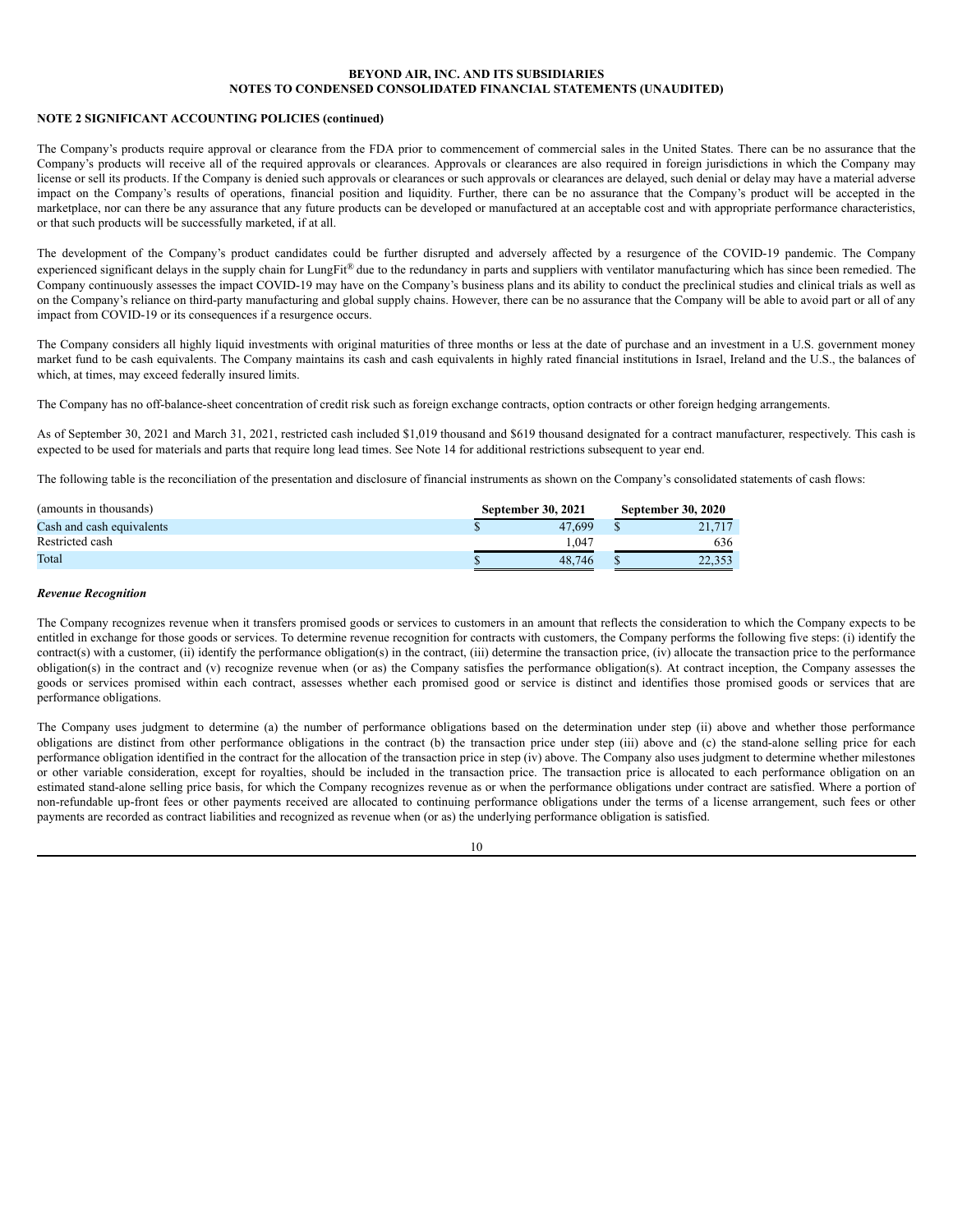### **NOTE 2 SIGNIFICANT ACCOUNTING POLICIES (continued)**

### *Grant receivable*

Under a collaboration arrangement with the Cystic Fibrosis Foundation ("CFF"), grant milestones are achieved subject to certain performance steps and requirements under a development program. Grant milestones are recorded as reimbursements against the applicable portion of the Company's research and development expenses. Such reimbursements are reflected as a reduction of research and development expenses in the Company's consolidated statements of operations, as the performance of research and development services for reimbursement is not considered to be an ongoing component or central to the Company's operations.

### *Segment Reporting*

Operating segments are identified as components of an enterprise about which separate discrete financial information is available for evaluation by the chief operating decisionmaker in making decisions regarding resource allocation and assessing performance. To date, the Company views its operations and manages its business as one segment.

### *Research and Development*

Research and development expenses are charged to the statement of operations as incurred. Research and development expenses include salaries, benefits, stock-based compensation and costs incurred by outside laboratories, manufacturers, clinical research organizations, consultants, and accredited facilities in connection with preclinical studies and clinical trials. Research and development expenses are partially offset by the benefit of tax incentive payments for qualified research and development expenditures from the Australian tax authority ("AU Tax Rebates"). The Company does not record AU Tax Rebates until payment is received due to the uncertainty of receipt. To date, the Company has not received any AU Tax Rebates.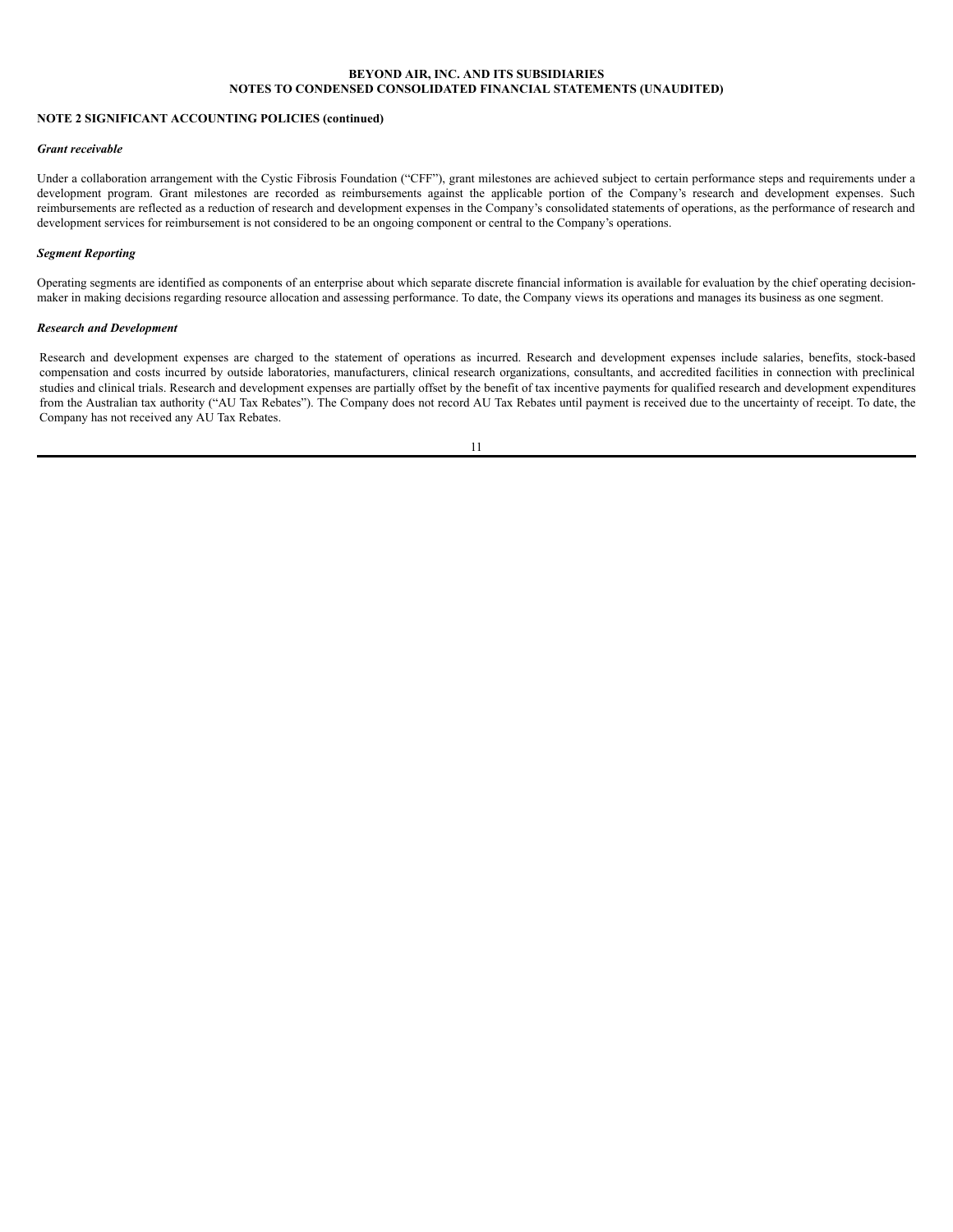### **NOTE 2 SIGNIFICANT ACCOUNTING POLICIES (continued)**

### *Foreign Exchange Transactions*

The Company's subsidiaries transact in U.S. dollars, Euros, New Israeli Shekels and Australian dollars. The Company's main operations are in the United States and the U.S. dollar is the currency of the primary economic environment in which the Company operates and expects to continue to operate in the foreseeable future. The Company translated its non-U.S. operations' assets and liabilities denominated in foreign currencies into U.S. dollars at current rates of exchange as of the balance sheet date and income and expense items at the average exchange rate for the reporting period. Translation adjustments resulting from exchange rate fluctuations as of September 30, 2021 and March 31, 2021 were not material. Gains or losses from foreign currency transactions are included in other income (expense) in the statement of operations as foreign currency exchange gain/(loss).

#### *Stock-Based Compensation*

The Company measures the cost of employee and non-employee services received in exchange for an award of equity instruments based on the grant date fair value of the award. Fair value for restricted stock awards is valued using the closing price of the Company's common stock on the date of grant. The grant date fair value is recognized over the requisite service period during which an employee and non-employee is required to provide service in exchange for the award. The grant date fair value of employee and non-employee share options is estimated using the Black-Scholes option pricing model. The risk-free interest rate assumptions were based upon the observed interest rates appropriate for the expected term of the equity instruments. The expected dividend yield was assumed to be zero as the Company has not paid any dividends since its inception and does not anticipate paying dividends in the foreseeable future. Due to the Company's limited trading history, the Company utilizes weighting of its historical volatility and the implied volatility based on an aggregate of guideline companies. The Company uses the simplified method to estimate the expected term.

#### *Property and Equipment*

Property and equipment are stated at cost less accumulated depreciation and accumulated amortization. Depreciation and amortization are calculated using the straight-line method over the estimated useful life of the assets as follows:

| Computer equipment             | Three years                                                    |
|--------------------------------|----------------------------------------------------------------|
| Furniture and fixtures         | Seven years                                                    |
| Clinical and medical equipment | Five or Fifteen years                                          |
| Leasehold improvements         | Shorter of term of lease or estimated useful life of the asset |

#### *Licensed Right to Use Technology*

Licensed right to use technology that is considered platform technology with alternative future uses is recorded as an intangible asset and is amortized on a straight-line method over its estimated useful life, determined to be thirteen years (see Note 14).

The expected amortization expense for the next five years and thereafter is as follows for the year ended March 31 (in thousands):

| Remainder of 2022 | 19  |
|-------------------|-----|
| 2023              | 38  |
| 2024              | 38  |
| 2025<br>2026      | 38  |
|                   | 38  |
| Thereafter        | 184 |
| Total             | 356 |

#### *Long-Lived Assets*

The Company assess the impairment of long-lived assets on an ongoing basis and whenever events or changes in circumstances indicate that the carrying value may not be recoverable. Factors that the Company considers as potential triggers of an impairment review include the following:

- significant underperformance relative to expected historical or projected future operating results,
- significant changes in the manner of the Company's use of the acquired assets or the strategy for its overall business,
- significant negative regulatory or economic trends, and
- significant technological changes, which would render the platform technology, equipment, and manufacturing processes obsolete.

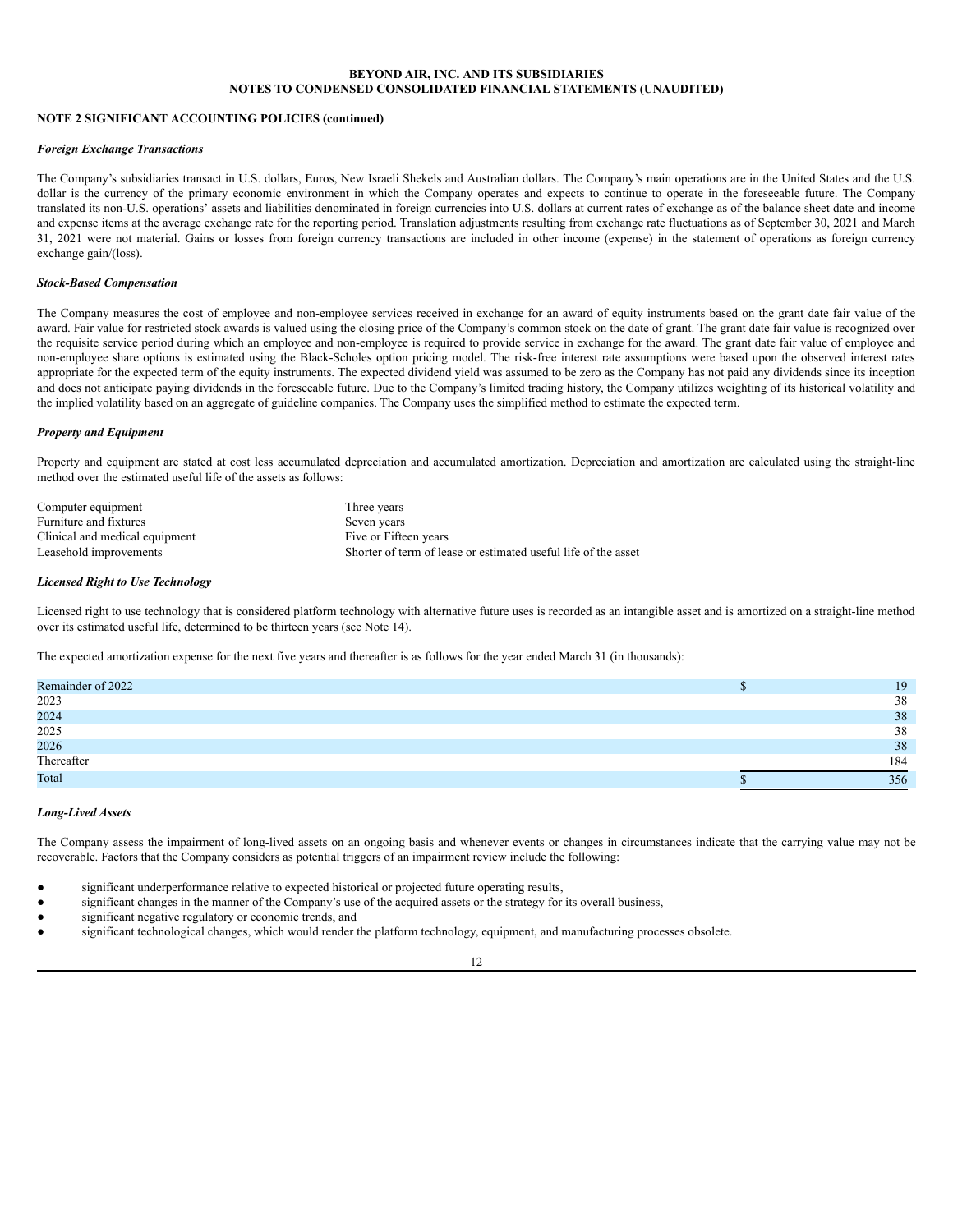#### **NOTE 2 SIGNIFICANT ACCOUNTING POLICIES (continued)**

#### *Long-Lived Assets*

Recoverability of assets that will continue to be used in the Company's operations is measured by comparing the carrying value to the future net undiscounted cash flows expected to be generated by the asset or asset group. Future undiscounted cash flows include estimates of future revenues, driven by market growth rates, and estimates of future costs. There were no events during the reporting periods that were deemed to be a triggering event that would require an impairment assessment.

#### *Income Taxes*

The Company accounts for income taxes using the asset and liability method. Accordingly, deferred tax assets and liabilities are recognized for the future tax consequences attributable to differences between financial statement carrying amounts of existing assets and liabilities and their respective tax bases. Deferred tax assets and liabilities are measured using enacted tax rates expected to apply to taxable income in the years in which those temporary differences are expected to be recovered or settled. The effect on deferred tax assets and liabilities of a change in the tax rate is recognized in income or expense in the period that the change is effective. Tax benefits are recognized when it is probable that the deduction will be sustained. A valuation allowance is established when it is more likely than not that all or a portion of a deferred tax asset will either expire before the Company is able to realize the benefit, or that future deductibility is uncertain. As of September 30, 2021 and March 31, 2021, the Company recorded a valuation allowance to the full extent of the Company's net deferred tax assets since the likelihood of realization of the benefit does not meet the more-likely-than-not threshold.

The Company files U.S. federal, various state, and international income tax returns. Uncertain tax positions are reviewed on an ongoing basis and are adjusted in light of changing facts and circumstances. Such adjustment is reflected in the tax provision when appropriate**.** The Company will recognize interest and penalties, if any, related to unrecognized tax benefits in income taxes in the statements of operations. Tax years 2017 through 2021 remain open to examination by federal and state tax jurisdictions. The Company files tax returns in Israel for which tax years 2015 through 2021 remain open. In addition, the Company files tax returns in Ireland and Australia for which tax years 2020 and 2021 remain open.

### *Net Income (Loss) Per Share*

Basic and diluted net loss per share attributable to common stockholders is computed by dividing the net loss and deemed dividend from a warrant modification to common stockholders, if any, by the weighted average number of shares of common stock outstanding for the period. The dilutive effect of outstanding options, warrants, restricted stock and other stock-based compensation awards is reflected in diluted net income (loss) per share by application of the treasury stock method. The calculation of diluted net income (loss) attributed to common stockholders per share excludes all anti-dilutive shares of common stock. For periods in which the Company has reported net losses, diluted net loss per share attributable to common stockholders is the same as basic net loss per share attributable to common stockholders, because such shares of common stock are not assumed to have been issued if their effect is anti-dilutive, see Note 9.

#### **New Accounting Standards**

There are no recently issued accounting standards that have been adopted in the current period or will be adopted in future periods that have had or are expected to have a material impact on the Company's consolidated financial position or results of operations.

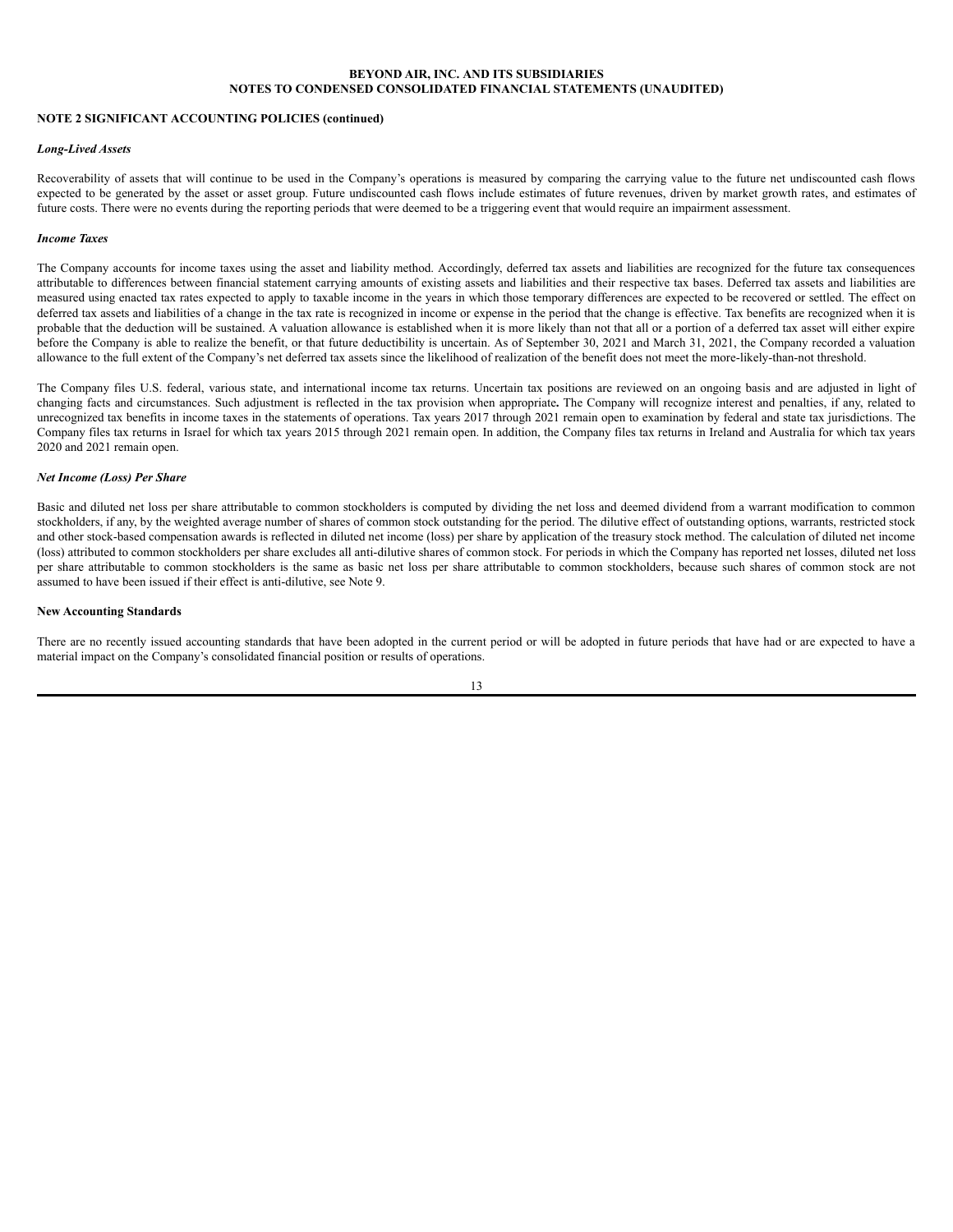### **NOTE 3 FAIR VALUE MEASUREMENT**

The Company's financial instruments primarily include cash, cash equivalents, restricted cash, accounts payable, and a short-term loan. Due to the short-term nature of these financial instruments, the carrying amounts of these assets and liabilities approximate their fair value. The long-term debt approximates fair value due to the prevailing market conditions for similar debt with remaining maturity and terms.

Fair value is defined as the price that would be received to sell an asset or paid to transfer a liability (an exit price) in an orderly transaction between market participants at the reporting date. The accounting guidance establishes a three-tiered hierarchy, which prioritizes the inputs used in the valuation methodologies in measuring fair value. A fair value hierarchy has been established for valuation inputs that give the highest priority to quoted prices in active markets for identical assets or liabilities and the lowest priority to unobservable inputs. The fair value hierarchy is as follows:

- Level 1 quoted prices in active markets for identical assets or liabilities;
- Level 2 inputs other than Level 1 that are observable, either directly or indirectly, such as quoted prices in active markets for similar assets or liabilities, quoted prices for identical or similar assets or liabilities in markets that are not active, or other inputs that are observable or can be corroborated by observable market data for substantially the full term of the assets or liabilities; or
- Level 3 unobservable inputs that are supported by little or no market activity and that are significant to the fair value of the assets or liabilities.

### **NOTE 4 PROPERTY AND EQUIPMENT**

Property and equipment consist of the following as of September 30, 2021 and March 31, 2021:

| (in thousands)                            | September 30, 2021 |       |               | March 31.<br>2021 |  |  |
|-------------------------------------------|--------------------|-------|---------------|-------------------|--|--|
| Clinical and medical equipment            |                    | 1,211 | <sup>\$</sup> | 1,074             |  |  |
| Computer equipment                        |                    | 276   |               | 152               |  |  |
| Furniture and fixtures                    |                    | 251   |               | 133               |  |  |
| Leasehold improvements                    |                    | 262   |               | 22                |  |  |
|                                           |                    | 2,000 |               | 1,381             |  |  |
| Accumulated depreciation and amortization |                    | (576) |               | (453)             |  |  |
|                                           |                    | 1.424 |               | 929               |  |  |

Depreciation and amortization expense for the three months ended September 30, 2021 and September 30, 2020 was \$65 thousand and \$40 thousand, respectively. Depreciation and amortization expense for the six months ended September 30, 2021 and September 30, 2020 was \$123 thousand and \$74 thousand, respectively.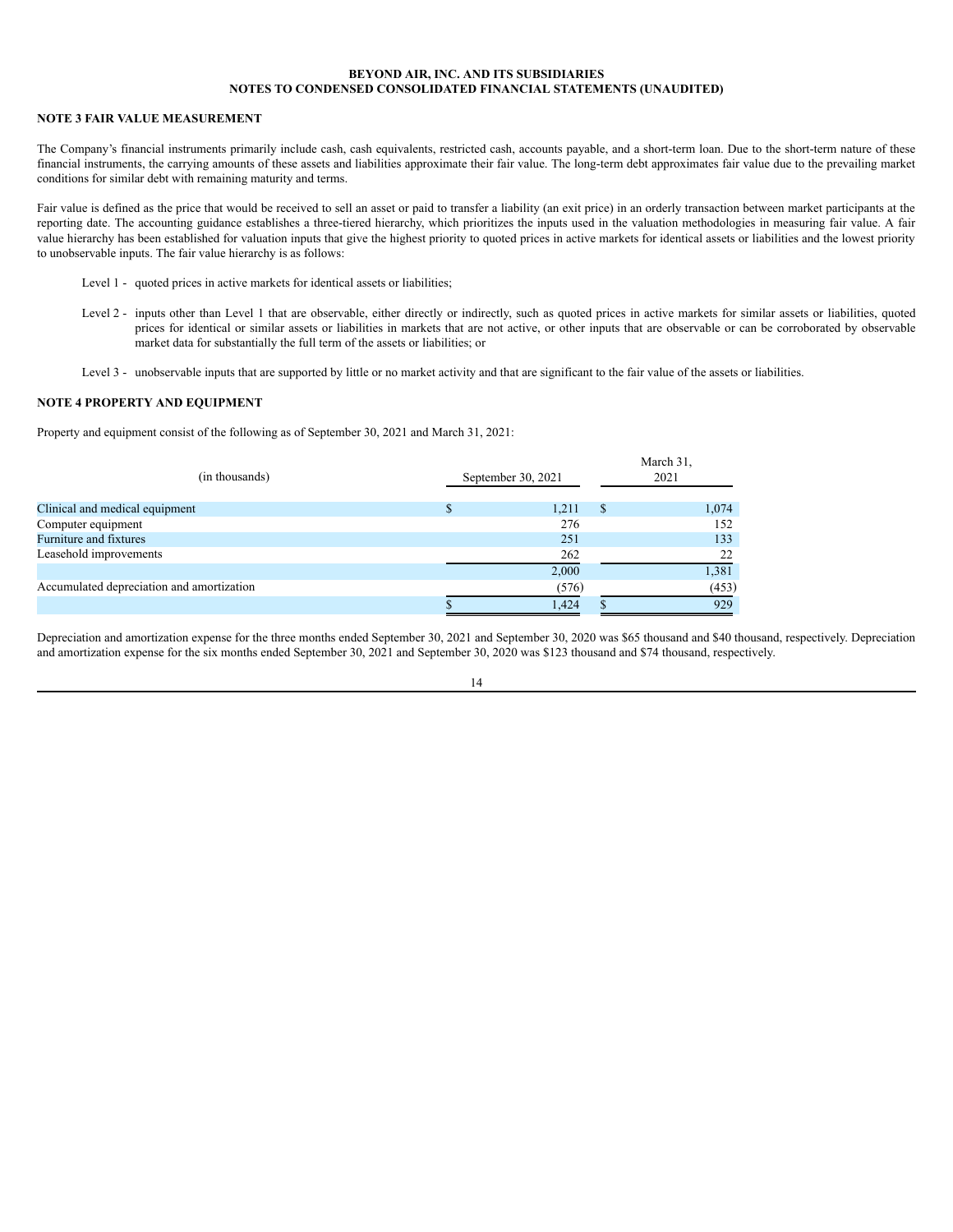### **NOTE 5 STOCKHOLDERS' EQUITY**

On April 2, 2020, the Company entered into an ATM for \$50 million utilizing the Company's shelf registration statement on Form S-3. Under the ATM, the Company may sell shares of its common stock having aggregate sales proceeds of up to \$50 million from time to time and at various prices, subject to the conditions and limitations set forth in the sales agreement. If shares of the Company's common stock are sold, there is a three percent fee paid to the sales agent. For the three months ended September 30, 2021 and September 30, 2020, the Company received net proceeds of \$15.0 million and \$1.5 million from the sale of 1,659,664 and 227,527 shares of the Company's common stock, respectively. For the six months ended September 30, 2021 and September 30, 2020, the Company received net proceeds of \$22.4 million and \$2.4 million from the sale of 2,899,069 and 341,239 shares of the Company's common stock, respectively. As of September 30, 2021, there was a balance of approximately \$14.5 million available under the ATM.

On May 14, 2020, the Company entered into the Stock Purchase Agreement with LPC, which provides for the issuance of up to \$40 million of the Company's common stock which the Company may sell from time to time in its sole discretion to LPC over 36 months, provided that the closing price of the Company's common stock is not below \$0.25 per share and subject to certain other conditions and limitations set forth in the Stock Purchase Agreement. For the six months ended September 30, 2021 and September 30, 2020, the Company received net proceeds of \$1.0 million and \$3.6 million from the sale of 200,000 and 568,605 shares of common stock, respectively. As of September 30, 2021, there was a balance of approximately \$28.2 million available under the Stock Purchase Agreement.

#### **Restricted Stock**

The fair value for the restricted stock awards was valued at the closing price of the Company's common stock on the date of grant. Restricted stock vests annually over five years.

A summary of the Company's restricted stock awards for the period ended September 30, 2021 is as follows:

|                                   | <b>Number Of Shares</b> | <b>Weighted Average</b><br><b>Grant Date Fair</b><br>Value |
|-----------------------------------|-------------------------|------------------------------------------------------------|
| Unvested as of April 1, 2021      | 554,200                 | 5.07                                                       |
| Forfeited                         | (17.000)                | 5.23                                                       |
| Unvested as of September 30, 2021 | 537.200                 | 5.07                                                       |

Stock-based compensation related to these stock issuances for the three months ended September 30, 2021 and September 30, 2020 was \$161 thousand and \$377 thousand, respectively. Stock-based compensation related to these stock issuances for the six months ended September 30, 2021 and September 30, 2020 was \$319 thousand and \$771 thousand, respectively.

### **Stock Option Plan**

The Company's Third Amended and Restated 2013 Equity Incentive Plan (the "2013 Plan") allows for awards to officers, directors, employees, and consultants of stock options, restricted stock units and restricted shares of the Company's common stock. The vesting terms of the options issued under the 2013 Plan are generally four years and expire in ten years from the grant date. The 2013 Plan has 5,600,000 shares authorized for issuance. As of September 30, 2021 520,011 shares were available under the 2013 Plan.

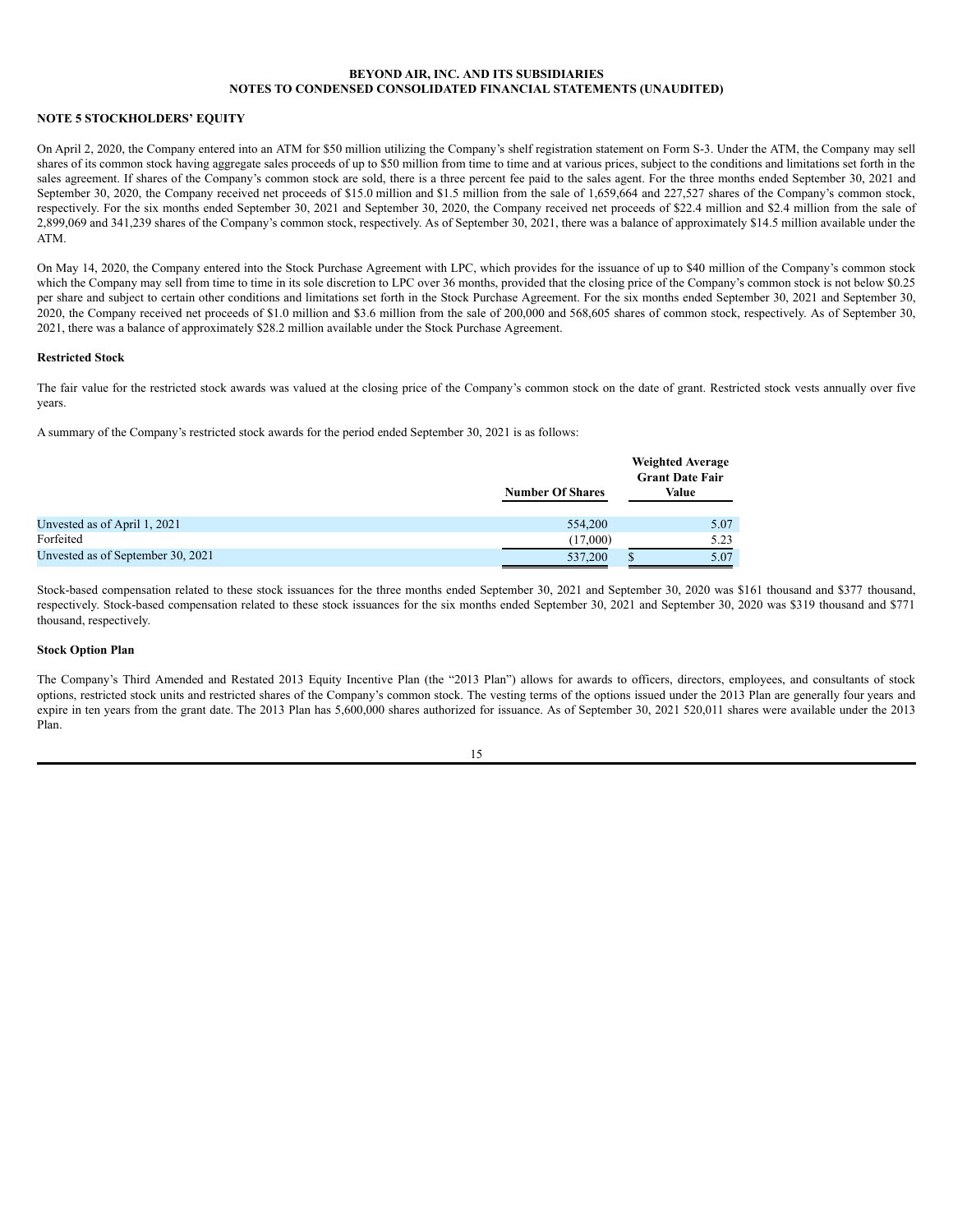# **NOTE 5 STOCKHOLDERS' EQUITY (continued)**

A summary of the Company's options for the six months ended September 30, 2021, is as follows:

|                                         | <b>Number</b><br><b>Of Options</b> |               | Weighted<br>Average<br><b>Exercise</b><br>Price -<br><b>Options</b> | Weighted<br>Average<br>Remaining<br>Contractual<br>Life-<br><b>Options</b> |   | Aggregate<br>Intrinsic<br>Value<br>(thousands) |
|-----------------------------------------|------------------------------------|---------------|---------------------------------------------------------------------|----------------------------------------------------------------------------|---|------------------------------------------------|
| Options outstanding as of April 1, 2021 | 4,195,097                          | P.            | 4.91                                                                | 8.4                                                                        |   | 2,609                                          |
| Granted                                 | 171.500                            |               | 8.43                                                                |                                                                            |   |                                                |
| Exercised                               | (10,625)                           |               | 4.69                                                                |                                                                            |   |                                                |
| Forfeited                               | (84,312)                           |               | 5.06                                                                |                                                                            |   |                                                |
| Outstanding as of September 30, 2021    | 4,271,660                          | <sup>\$</sup> | 4.98                                                                | 7.8                                                                        | S | 26,221                                         |
| Exercisable as of September 30, 2021    | 2,042,035                          |               | 4.47                                                                | 6.8                                                                        |   | 13.584                                         |

As of September 30, 2021, the Company has unrecognized stock-based compensation expense of approximately \$5.2 million related to unvested stock options which is expected to be expensed over the weighted average remaining service period of 2.4 years. An option to purchase 75,000 shares of common stock was granted to the Chief Financial Officer as an inducement award per the new employment agreement on September 1, 2021. The weighted average fair value of options granted was \$7.92 and \$5.13 per share during the six months ended September 30, 2021 and September 30, 2020, respectively.

The following were utilized on the date of the grants:

|                           | <b>September 30, 2021</b> | <b>September 30, 2020</b> |
|---------------------------|---------------------------|---------------------------|
| Risk-free interest rate   | $0.1\%$                   | $0.5 - 0.7\%$             |
| Expected volatility       | $90.3 - 90.5\%$           | 87.8-92.5%                |
| Dividend vield            | 0%                        | $0\%$                     |
| Expected terms (in years) | 6.25                      | 5.18 - 6.25               |

The following summarizes the components of stock-based compensation expense which include stock options and restricted stock for the three and six months ended September 30, 2021 and September 30, 2020, respectively

|                                        |  | <b>Three Months Ended</b><br>September 30, |  |       |  | <b>Six Months Ended</b><br>September 30, |  |       |  |
|----------------------------------------|--|--------------------------------------------|--|-------|--|------------------------------------------|--|-------|--|
| (in thousands)                         |  | 2021                                       |  | 2020  |  | 2021                                     |  | 2020  |  |
| Research and development               |  | 379                                        |  | 452   |  | 744                                      |  | 1,289 |  |
| General and administrative             |  | 776                                        |  | 728   |  | 1,627                                    |  | .706  |  |
| Total stock-based compensation expense |  | 1.155                                      |  | 1.180 |  | 2,371                                    |  | 2,995 |  |

On March 4, 2021, the stockholders approved the 2021 Employee Stock Purchase Plan "the ESPP". The purpose of the ESPP is to encourage and to enable eligible employees of the Company, through after-tax payroll deductions, to acquire proprietary interests in the Company through the purchase and ownership of shares of common stock. The ESPP is intended to benefit the Company and its stockholders by (a) incentivizing participants to contribute to the success of the Company and to operate and manage the Company's business in a manner that will provide for the Company's long-term growth and profitability and that will benefit its stockholders and other important stakeholders and (b) encouraging participants to remain in the employ of the Company. As of September 30, 2021 and March 31, 2021, there were no shares issued under the ESPP and 750,000 shares were available for future issuance under the ESPP.

### **Warrants**

A summary of the Company's outstanding warrants as of September 30, 2021 is as follows:

| <b>Warrant Holders</b>                | Number Of<br>Warrants | <b>Exercise</b><br>Price |      |                  |  | Date of<br><b>Expiration</b> |
|---------------------------------------|-----------------------|--------------------------|------|------------------|--|------------------------------|
| January 2017 offering – investors     | 2,561,568             | \$.                      | 3.66 | January 2022 (a) |  |                              |
| March $2017$ offering – investors     | 68,330                | \$                       | 3.66 | March $2022(a)$  |  |                              |
| March 2017 offering - placement agent | 7.541                 | <sup>\$</sup>            | 3.66 | March $2022(a)$  |  |                              |
| Third-party license agreement         | 208,333               | S                        | 4.80 | January 2024     |  |                              |
| March 2020 loan (see Note 12)         | 172.187               | \$                       | 7.26 | March 2025       |  |                              |
| Total                                 | 3,017,959             |                          |      |                  |  |                              |

(a) These warrants have down round protection.

For both the three and six months ended September 30, 2021, 415,664 warrants were exercised on a cashless basis in exchange for 271,811 shares. For the three and six months ended September 30, 2020, there were 83,332 and 153,870 warrants exercised for \$305 thousand and \$598 thousand, respectively.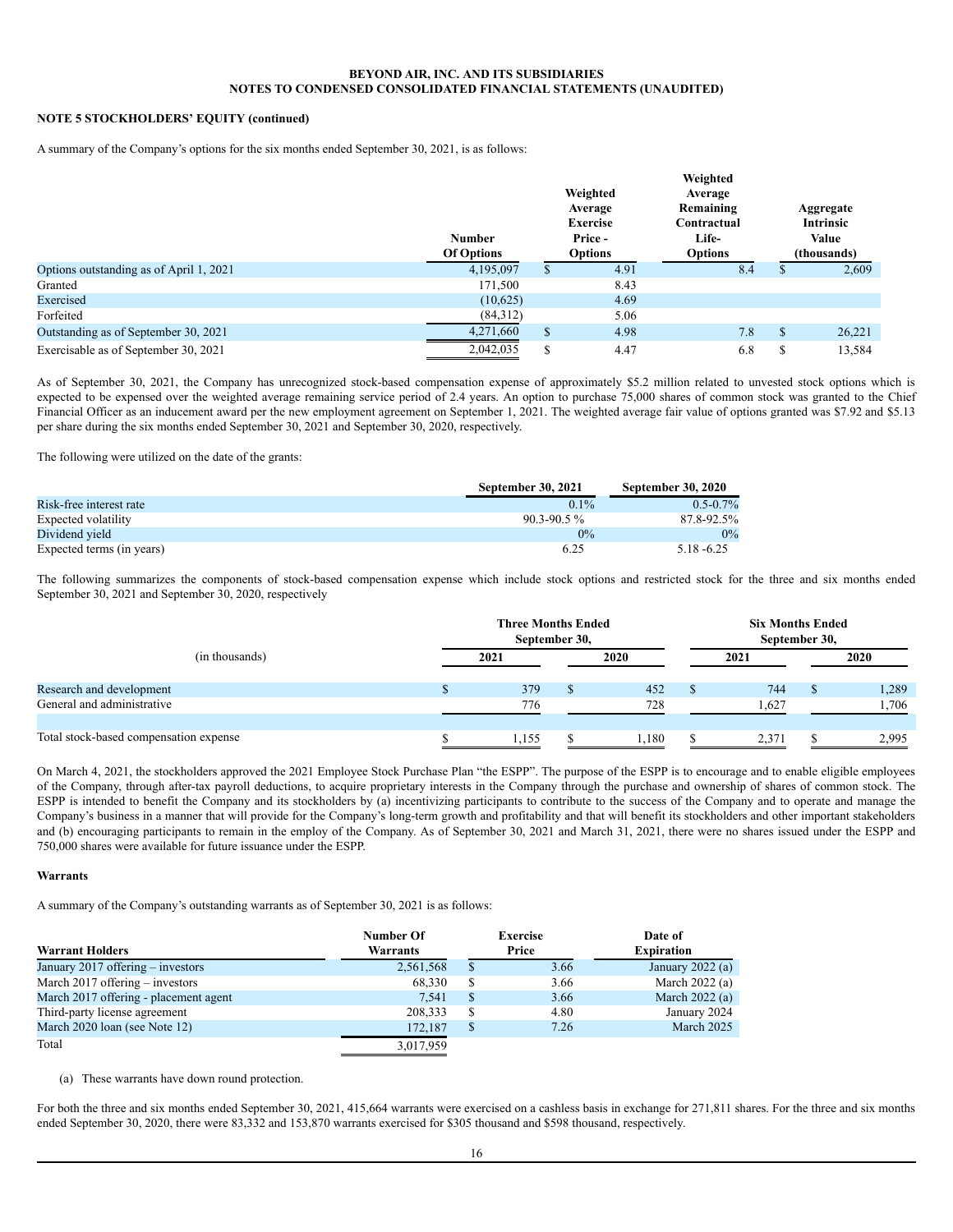### **NOTE 6 OTHER CURRENT ASSETS AND PREPAID EXPENSES**

A summary of current assets and prepaid expenses as of September 30, 2021 and March 31, 2021 is as follows:

| (in thousands)             | September 30, 2021 |       |    | March 31,<br>2021 |
|----------------------------|--------------------|-------|----|-------------------|
| Research and development   |                    | 663   | ۰D | 272               |
| Insurance                  |                    | 378   |    | 971               |
| Professional               |                    | 125   |    |                   |
| Value added tax receivable |                    | 56    |    | 41                |
| Other                      |                    | 327   |    | 246               |
| Total                      |                    | 1,550 |    | .530              |

### **NOTE 7 ACCRUED EXPENSES**

A summary of the accrued expenses as of September 30, 2021 and March 31, 2021 is as follows:

|                                | <b>September 30, 2021</b> |       | March 31,<br>2021 |
|--------------------------------|---------------------------|-------|-------------------|
| Research and development       |                           | 700   | 585               |
| Professional fees              |                           | 719   | 709               |
| Employee salaries and benefits |                           | 458   | 270               |
| Other                          |                           | 2,475 | 242               |
| Total                          |                           | 4.352 | 1,805             |

On September 30, 2021, the Company recorded an estimate for a contingent loss of \$2.4 million related to the Empery litigation, see Note 14.

### **NOTE 8 LEASES**

On April 1, 2019, the Company early adopted ASU No. 2016-02, Leases (Topic 842), as amended ("ASU 2016-02"), which generally requires lessees to recognize operating and financing lease liabilities and corresponding right-of-use assets on the balance sheet and to provide enhanced disclosures surrounding the amount, timing and uncertainty of cash flows arising from leasing arrangements. The right-of use assets and operating lease liability as of September 30, 2021 and March 31, 2021 are as follows:

| (in thousands)                                                              | <b>September 30, 2021</b> | <b>March 31, 2021</b> |  |
|-----------------------------------------------------------------------------|---------------------------|-----------------------|--|
| Right-of-use assets                                                         | 1,769                     | 1.861                 |  |
| Operating lease liability short-term<br>Operating lease liability long-term | 178<br>1.684              | 113<br>1.789          |  |
| Total                                                                       | 1,862                     | .903                  |  |

Operating lease liabilities and their corresponding right-of-use assets are recorded based on the present value of lease payments over the expected remaining lease term. Certain adjustments to the right-of-use asset may be required for items such as prepaid or accrued rent. The interest rate implicit in the Company's leases is typically not readily determinable. As a result, the Company utilizes its incremental borrowing rate, which reflects the fixed rate at which the Company could borrow on a collateralized basis the amount of the lease payments in the same currency, for a similar term, in a similar economic environment. Operating lease expense is recognized on a straight-line basis over the lease term and is included in general and administrative and research development expenses. The Company has other operating lease agreements with commitments of less than one year or that are not significant. The Company elected the practical expedient option and as such these lease payments are expensed as incurred.

### Other Information for the Six Months Ended September 30, 2021

| Cash paid for amounts included in the measurement of lease liabilities (thousands): |           |
|-------------------------------------------------------------------------------------|-----------|
| Right-of-use assets obtained in exchange for new operating lease liabilities:       |           |
| Weighted average remaining lease term — operating leases                            | 8.8 years |
| Weighted average discount rate — operating leases                                   | 8.3%      |

| <b>Maturity of Lease Liabilities</b>                           | <b>Operating Leases</b> |
|----------------------------------------------------------------|-------------------------|
| Payments remaining for the year ended March 31 (in thousands): |                         |
| 2022                                                           | 148                     |
| 2023                                                           | 328                     |
| 2024                                                           | 287                     |
| 2025                                                           | 277                     |
| 2026                                                           | 285                     |
| Thereafter                                                     | 1,329                   |
| Total lease payments                                           | 2,654                   |
| Less: interest                                                 | (792)                   |
| Present value of lease liabilities                             | 1,862                   |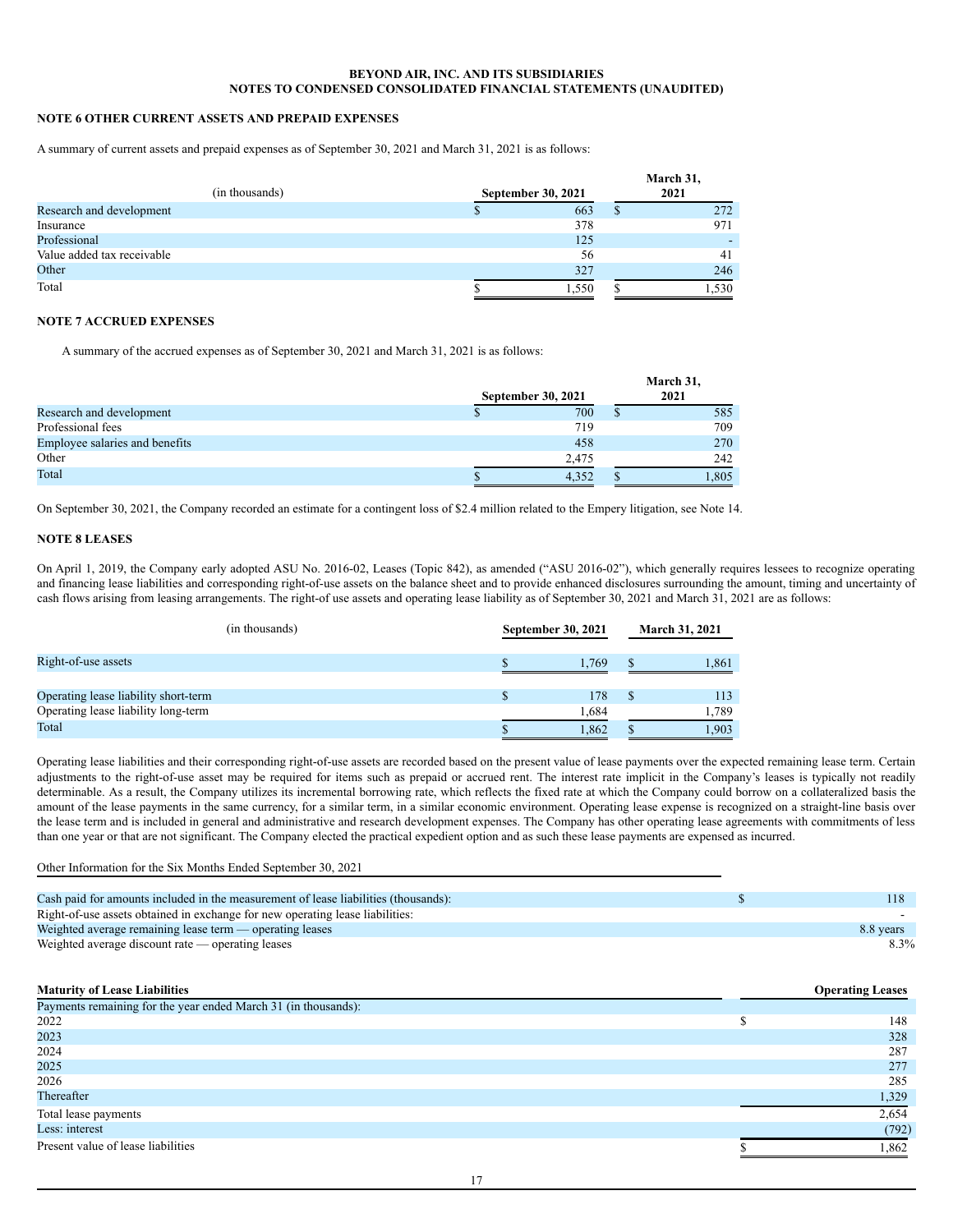### **NOTE 9 BASIC AND DILUTED NET INCOME (LOSS) PER COMMON SHARE**

The following potentially dilutive securities were not included in the calculation of diluted net income (loss) per share attributable to common stockholders because their effect would have been anti-dilutive for the periods presented:

|                       | <b>September 30, 2021</b> | <b>September 30, 2020</b> |
|-----------------------|---------------------------|---------------------------|
|                       |                           |                           |
| Common stock warrants | 3,017,959                 | 5,019,854                 |
| Common stock options  | 4,271,660                 | 3,193,249                 |
| Restricted stock      | 537,200                   | 708,800                   |
|                       |                           |                           |
| Total                 | 7,826,819                 | 8,921,903                 |

### **NOTE 10 LICENSE AGREEMENT**

On January 23, 2019, the Company entered into an agreement for commercial rights (the "Circassia Agreement") with Circassia Limited and its affiliates (collectively, "Circassia") for PPHN and future related indications at concentrations of < 80 ppm in the hospital setting in the United States and China. On December 18, 2019, the Company terminated the Circassia Agreement. On May 25, 2021, the Company entered into a settlement with Circassia, see Note 14.

As of March 31, 2021, the Company met its performance obligation under the Circassia Agreement and revenue therefrom has been previously recognized. License revenue of \$0 and \$350 thousand associated with the Company's second performance obligation has been recognized for the three months ended September 30, 2021 and September 30, 2020, respectively. License revenue of \$0 and \$579 thousand associated with the Company's second performance obligation has been recognized for the six months ended September 30, 2021 and September 30, 2020, respectively.

### **NOTE 11 GRANT COLLABORATON AGREEMENT**

On February 10, 2021, the Company received a grant for up to \$2.17 million from the CFF to advance the clinical development of high concentration NO for the treatment of Nontuberculous Mycobacteria, or NTM pulmonary disease, which disproportionally affects cystic fibrosis ("CF") patients. Under the terms of the grant agreement, the funding will be allocated to the ongoing LungFit® GO NTM pilot study. The grant provides milestones based upon the Company's achieving performance steps and requirements under a development program. The grant provides for royalty payments to CFF upon the commercialization of any product developed under the grant program at a rate of 10% of net sales. The royalties are capped at four times the grant actually paid to the Company. For the three and six months ended September 30, 2021, the Company recognized \$207 and \$432 thousand in reduction of research and development expenses.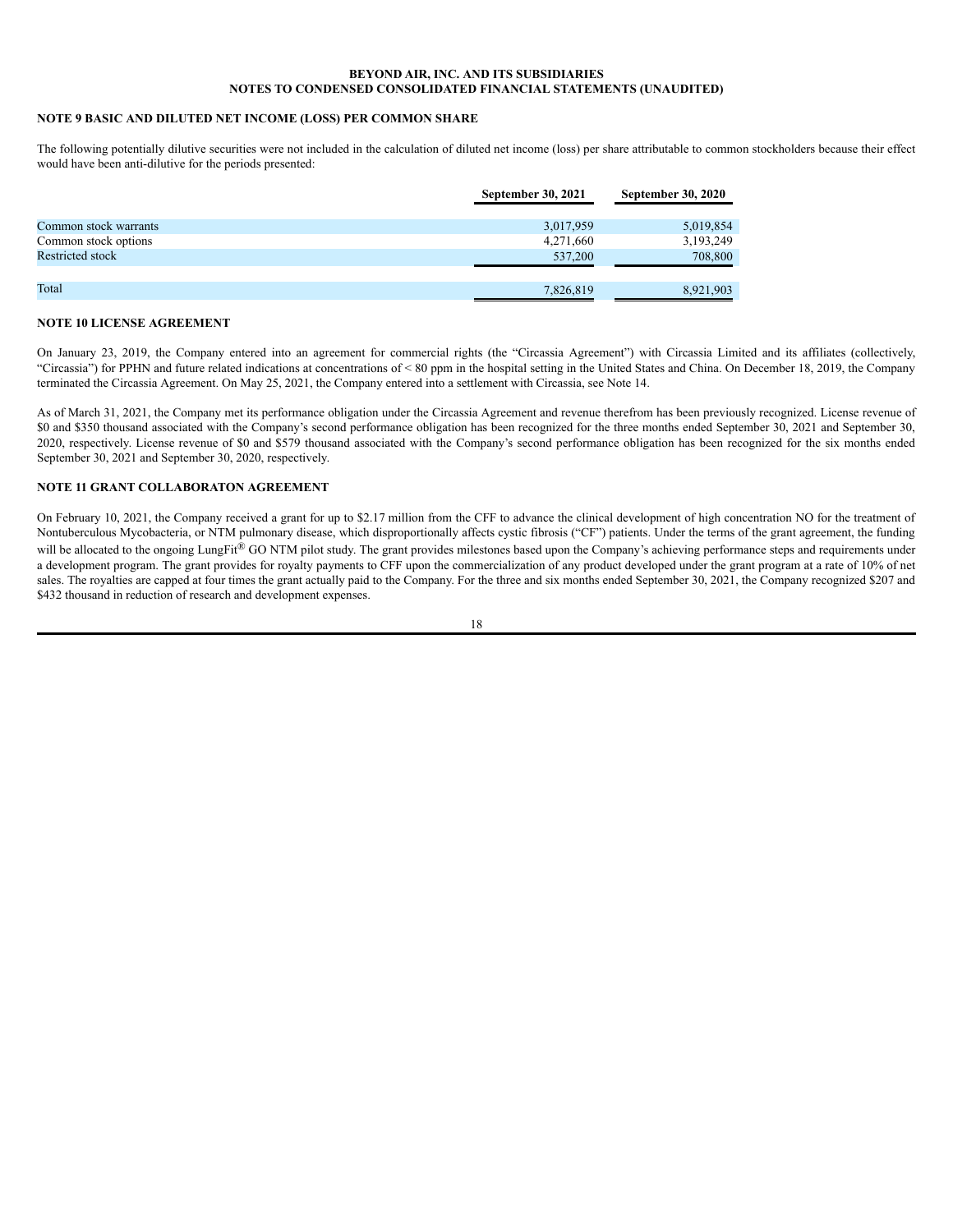### **NOTE 12 LONG-TERM LOAN**

On March 17, 2020, the Company entered into the Facility Agreement with certain lenders for up to \$25.0 million in five tranches of \$5.0 million per tranche. Such tranches are at the option of the Company provided, however that the Company may only utilize tranches three through five following FDA approval of the LungFit® PH product. The loan(s) are unsecured with interest at 10% per year which is to be paid quarterly. The loans may be prepaid with certain prepayment penalties. The effective interest rate for this loan is 13.3% per year. Each tranche shall be repaid in installments commencing on June 15, 2023 with all amounts outstanding under any tranche due on March 17, 2025. The Company received proceeds from the first tranche in fiscal year 2020. A lender who is an over 5% stockholder loaned the Company \$3,160 thousand of the first tranche and, as such, related party interest expense for the three months ended September 30, 2021 and September 30, 2020 was \$158 thousand and \$158 thousand (not including amortization of debt discount and deferred offering costs), respectively.

In connection with the first tranche, the Company issued, in March 2020, warrants to the lenders for the purchase of 172,826 shares of the Company's common stock at \$7.26 per share. The warrants expire in five years. There are additional warrant issuances associated with each tranche. If the second tranche of \$5 million is utilized by the Company, the warrants that will be issued are up to 25% of their commitment value divided by the five-day volume-weighted average price ("VWAP") prior to the utilization date. If any of tranches three to five are utilized by the Company, the warrants that will be issued are up to 10% of their commitment value divided by the five-day VWAP. The Company allocated the fair market value of the warrants at the date of grant to stockholders' equity and reflected a debt discount of \$595 thousand. Debt discount and debt issuance costs are amortized over the life of the loan.

A summary of the long-term loan balance as of September 30, 2021 and March 31, 2021 is as follows:

| (in thousands)                      | September 30, 2021 |       | March 31,<br>2021 |
|-------------------------------------|--------------------|-------|-------------------|
| Face value of loan                  |                    | 5,000 | 5,000             |
| Debt discount                       |                    | (595) | (595)             |
| Accretion of debt discount          |                    | 183   | 123               |
| Amortization of debt offering costs |                    | 22    | 15                |
| Debt offering costs                 |                    | (71)  | (71)              |
| Total                               |                    | 4.539 | 4.472             |

| <b>Maturity of Long-Term Loan (in thousands)</b> | <b>September 30, 2021</b> |
|--------------------------------------------------|---------------------------|
|                                                  |                           |
| 2022                                             |                           |
| 2023                                             | 500                       |
| 2024                                             | 2,250                     |
| 2025                                             | 2,250                     |
| Total                                            | 5,000                     |

During October 2021, the Company amended the Facility agreement to offer the lenders the ability to accept redemption of all amounts outstanding from the first tranche of \$5.0 million and to terminate the Facility Agreement without penalty. The Facility Agreement was terminated on November 10, 2021. See Note 15.

## **NOTE 13 LOAN PAYABLE**

As of September 30, 2021 and March 31, 2021 in connection with the Company's insurance policy, a loan was used to finance part of the premium. The following details concerning each loan are as follows:

|                                      | <b>September 30, 2021</b> | March 31,<br>2021 |
|--------------------------------------|---------------------------|-------------------|
| (in thousands)                       |                           |                   |
| Amount outstanding                   | 140                       | 557               |
| Monthly payments                     | 70                        | 70                |
| Number of monthly payments remaining |                           |                   |
| Interest rate                        | 3.2%                      | $3.2\%$           |
| Due date                             | November 2021             | November 2021     |

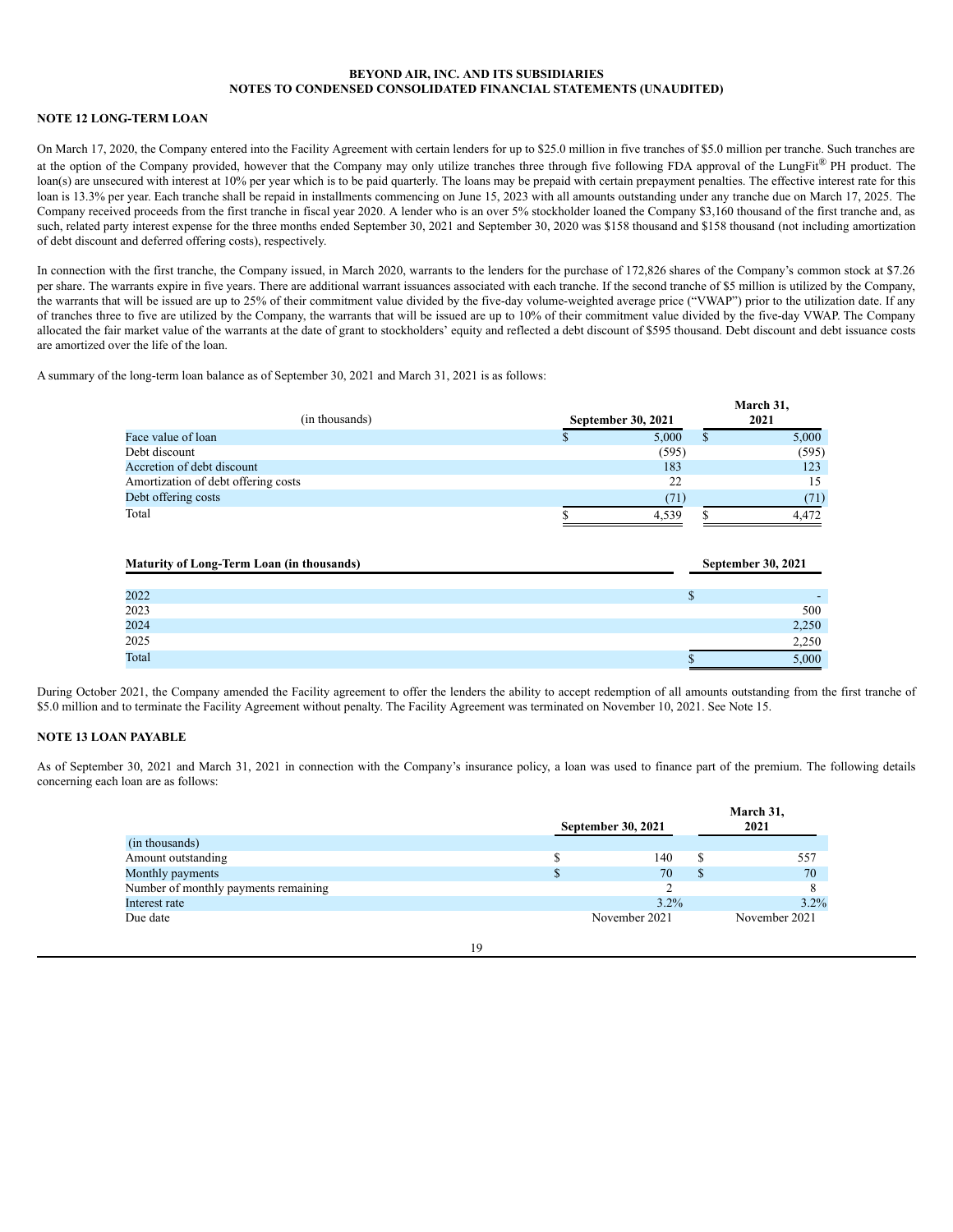### **NOTE 14 COMMITMENTS AND CONTINGENCIES**

#### *License and Other Agreements*

On October 22, 2013, the Company entered into a patent license agreement (the "CareFusion Agreement") with SensorMedics Corporation, a subsidiary of CareFusion Corp. ("CareFusion"), pursuant to which the Company agreed to pay to CareFusion a non-refundable upfront fee of \$150 thousand that is credited against future royalty payments, and is obligated to pay 5% royalties of any licensed product net sales, but at least \$50 thousand per annum during the term of the agreement. As of September 30, 2021, the Company has not paid any royalties to CareFusion since the Company has not received any revenues from the technology associated with the license under the CareFusion Agreement. The term of the CareFusion Agreement extends through the life of applicable patents and may be terminated by either party with 60 days' prior written notice in the event of a breach of the CareFusion Agreement, and may be terminated unilaterally by CareFusion with 30 days' prior written notice in the event that the Company does not meet certain milestones.

In August 2015, BA Ltd. entered into an Option Agreement (the "Option Agreement") with Pulmonox whereby BA Ltd. acquired the option to purchase certain intellectual property assets and rights (the "Option"). On January 13, 2017, the Company exercised the Option and paid \$500 thousand to Pulmonox. The Company is obligated to make certain one-time development and sales milestone payments to Pulmonox, commencing with the date on which the Company receives regulatory approval for the commercial sale of the first product candidate qualifying under the Option Agreement. These milestone payments are capped at a total of \$87 million across three separate and distinct indications that fall under the Option Agreement, with the majority of such payments, approximately \$83 million, being related to sales based on cumulative sales milestones for each of the three products.

On January 31, 2018, the Company and NitricGen, Inc. ("NitricGen") entered into an agreement (the "NitricGen Agreement") to acquire a global, exclusive, transferable license and associated assets including intellectual property, know-how, trade secrets and confidential information from NitricGen related to LungFit®. The Company acquired the licensing right to use the technology and agreed to pay NitricGen a total of \$2.0 million in future payments based upon the achievement of certain milestones, as defined in the NitricGen Agreement, and royalties on sales of LungFit®. The Company paid NitricGen \$100 thousand upon the execution of the NitricGen Agreement, \$100 thousand upon achieving the next milestone and issued 100,000 warrants to purchase the Company's common stock valued at \$295 thousand upon the execution of the NitricGen Agreement. The remaining future milestone payments are \$1.8 million of which \$1.5 million is due six months after the first approval of the eNOGenerator by the FDA or the European Medicines Agency.

On May 25, 2021, the Company and Circassia Limited entered into a Settlement Agreement resolving all claims by and between both parties and mutually terminating the Circassia agreement disclosed in Note 10. Pursuant to the terms of the Settlement Agreement, the Company agreed to pay Circassia \$10.5 million in three installments, the first being a payment of \$2.5 million on the Initial Payment Due Date. Thereafter, the Company shall pay \$3.5 million to Circassia on the first anniversary of the Initial Payment Due Date and \$4.5 million on the second anniversary of the Initial Payment Due Date. Additionally, beginning in year three post-approval, Circassia will receive a quarterly royalty payment equal to 5% of LungFit® PH net sales in the US. This royalty will terminate once the aggregate payment reaches \$6 million. This product candidate continues to be under FDA review and, as such, a liability has not been recognized as of September 30, 2021.

#### *Employment Agreements*

Certain agreements between the Company and its officers contain a change of control provision for payment of severance arrangements.

### *Supply Agreement and Purchase Order*

In August 2020, the Company entered into a supply agreement expiring on December 31, 2024. The agreement will renew automatically for successive three-year periods unless and until the Company provides 12 months' notice of the intent not to renew the agreement. The Company has placed several purchase orders under the aforementioned agreement. The non-cancellable portion of the purchase orders with this supplier as of September 30, 2021 is approximately \$1.1 million. Additionally, long lead time materials in the amount of \$1.0 million have been ordered on behalf of the Company, see Note 2.

#### *Contingencies*

On March 16, 2018, Empery Asset Master, Ltd., Empery Tax Efficient, LP and Empery Tax Efficient II, LP, (collectively, "Empery") filed a complaint in the Supreme Court of the State of New York (the "Trial Court") against the Company relating to anti-dilution provisions in a 2016 warrant agreement (the "2016 Warrant Agreement") for 166,672 warrants between the Company and Empery. The complaint alleged three claims arising out of a 2018 transaction in which the Company issued additional warrants and common stock to second-round investors for a share price lower than that contained in the 2016 Warrant Agreement: a breach of contract claim alleging that the Company did not provide a Certificate of Adjustment that is correct as to the exercise price and share amount; a declaratory judgment claim seeking a determination as to the proper exercise price and share amount; and a claim for reformation of Section 3(b) of the Warrant Agreement on the grounds of mutual mistake.

On August 20, 2020, the Trial Court denied the Company's summary judgment motion as to the first and third claims for relief, but dismissed the second claim for declaratory judgment as moot (the "August 20 Decision"). The Appellate Division First Department denied the Company's appeal of the August 20 Decision on September 30, 2021.

In an event subsequent to September 30, 2021, following a three-day bench trial, the Trial Court issued a decision on October 14, 2021, finding in favor of Empery on the two remaining claims, granting reformation of the Warrant Agreement, and awarding Empery damages in the aggregate amount of approximately \$5.8 million plus prejudgment interest (the "October 14 Decision").

The Company intends to appeal the October 14 decision. Pending appeal, the Company is required to use approximately \$7.4 million of cash as collateral to secure a supersedeas bond for the full amount of damages and interest in the case that the Company is unsuccessful in its appeal.

The Company, in consultation with outside legal counsel, believe that they have several meritorious defenses against the claims, and the decision of the Trial Court. However, the ultimate resolution of the matter on appeal, if unfavorable, could result in losses in excess of the Company's current estimate which may be material to the financial statements. See Note 7.

In addition to Empery, there were 1,139,220 2017 Warrants held by investors who did not participate in the February 2018 financing transaction. Any further adjustments to the 2017 Warrants pursuant to their antidilution provisions may result in additional dilution to the interests of the Company's stockholders and may adversely affect the market price of the Company's common stock. The antidilution provisions may also limit the Company's ability to obtain additional financing on terms favorable to it.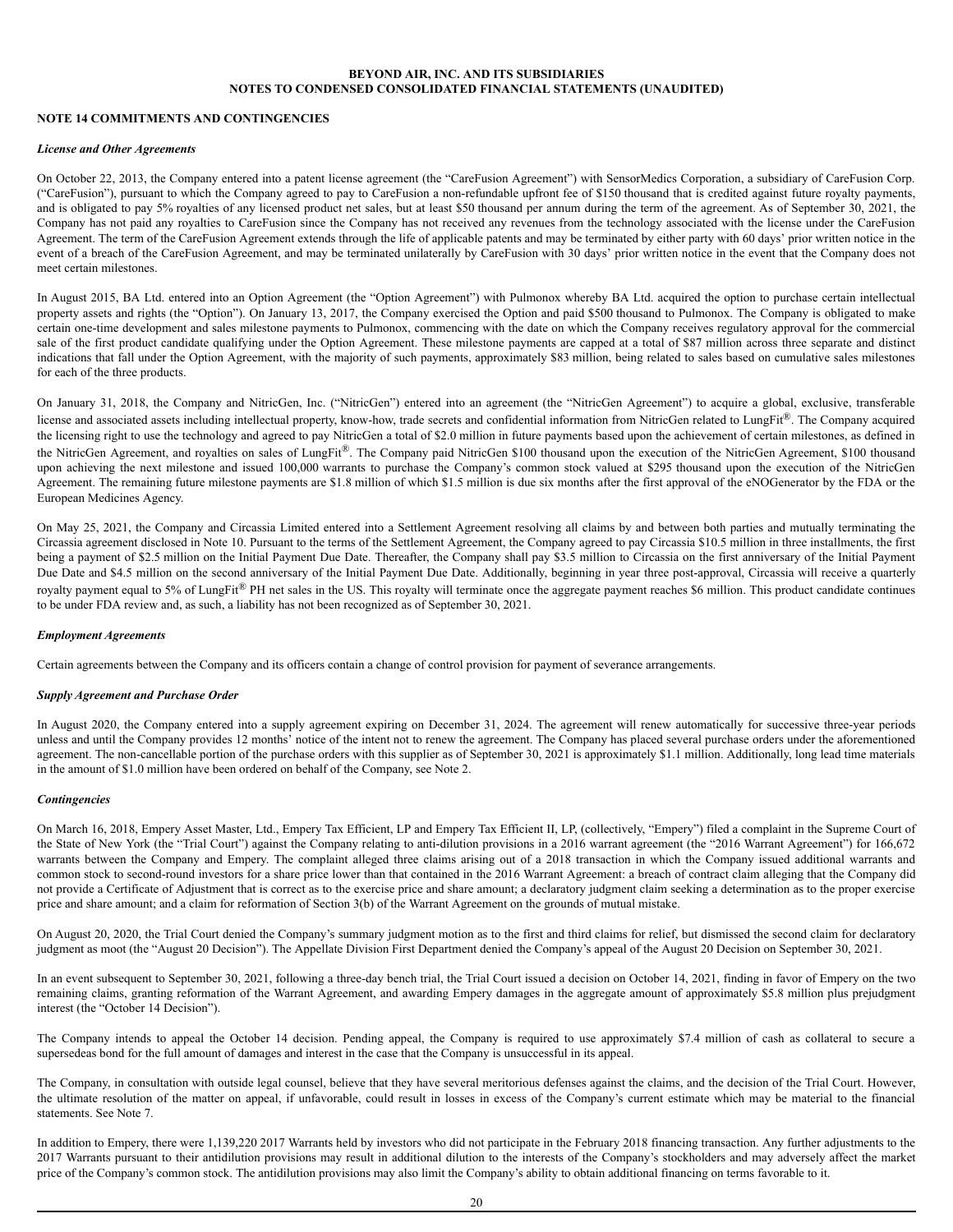### **NOTE 15 SUBSEQUENT EVENTS**

The following transactions occurred subsequent to September 30, 2021:

- Following a three-day bench trial, the Trial Court issued a decision on October 14, 2021, finding in favor of Empery, awarding Empery damages in the aggregate amount of approximately \$5.8 million plus prejudgment interest. The Company intends to appeal the October 14 Decision. The Company will use approximately \$7.4 million of cash as collateral for a supersedeas bond pending the appeal, see Note 14.
- During October 2021, the Company amended the Facility agreement to offer the lenders the ability to accept redemption of all amounts outstanding from the first tranche of \$5.0 million and to terminate the Facility Agreement without penalty. The Facility Agreement was terminated on November 10, 2021, see Note 12.
- On November 4, 2021, the Company announced that Beyond Air, Inc. and Beyond Cancer, Ltd ("Beyond Cancer") became parties to several intracompany agreement pursuant to which the Company, through its subsidiaries is licensing certain intellectual property and other assets related to, or necessary for the development, commercialization, manufacture and distribution of certain cancer treatment products and/or technologies to a wholly owned subsidiary of the Company (the Transaction). In connection with and concurrently with the closing of the Transaction, Beyond Cancer is issuing and selling common shares, par value \$1.00 to certain investors pursuant to a subscription agreement (the Offering). The offering consists of up to an aggregate of 3 million common shares of Beyond Cancer, Ltd. at a purchase price of \$10.00 per share. The Transaction and the Offering are expected to close in December, 2021. Funds committed to the financial statement release date approximated \$23.9 million. The Company will retain at least 80% ownership of Beyond Cancer at the end of the transaction, which will have exclusive right to the intellectual property portfolio utilizing ultra-high concentrations of gaseous nitric oxide ("UNO") for the treatment of solid tumors. Beyond Cancer will pay Beyond Air a single digit royalty on all future revenues.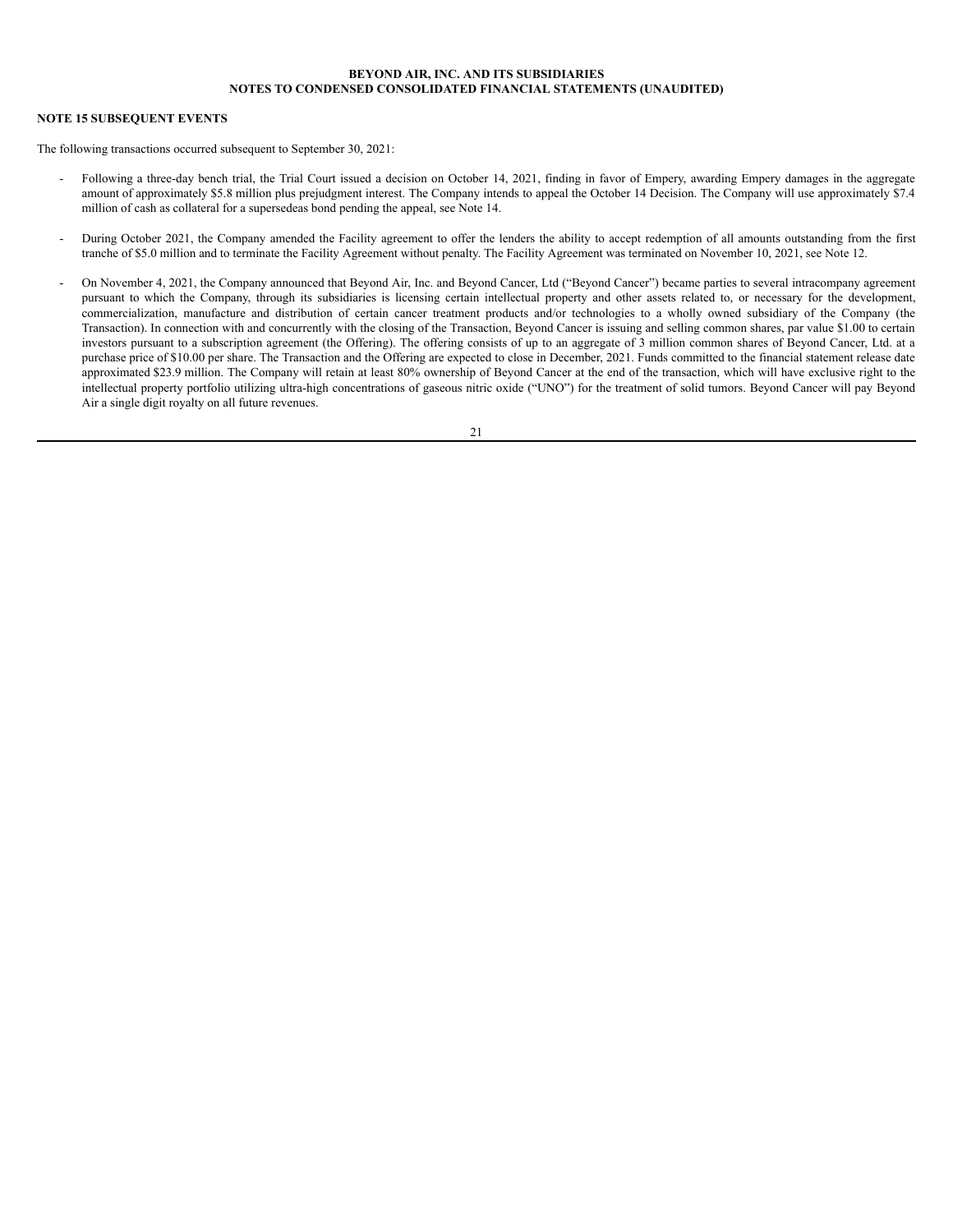#### <span id="page-21-0"></span>**ITEM 2. Management's Discussion and Analysis of Financial Condition and Results of Operations.**

### **Note Regarding Forward-Looking Statements**

This Quarterly Report on Form 10-Q contains "forward-looking statements." We intend such forward-looking statements to be covered by the safe harbor provisions for forward-looking statements contained in Section 27A of the Securities Act of 1933 and Section 21E of the Securities Exchange Act of 1934. All statements other than statements of historical facts contained in this Quarterly Report on Form 10-Q, including statements regarding our future results of operations and financial position, business strategy, prospective product candidates and products, product approvals, timing of our clinical development activities, research and development costs, timing and likelihood of success and the plans and objectives of management for future operations and future results of anticipated products are forward-looking statements. These statements involve known and unknown risks, uncertainties and other important factors that may cause our actual results, performance or achievements to be materially different from any future *results, performance or achievements express or implied by the forward-looking statements.*

In some cases, you can identify forward-looking statements by terms such as "may," "will," "should," "expect," "plan," "anticipate," "expect," "could," "intend," "target," "project," "contemplate," "believe," "estimate," "predict," "potential" or "continue" or the negative of these terms or other similar conditional expressions. The forwardlooking statements in this Quarterly Report on Form 10-Q are only predictions. We have based these forward-looking statements largely on our current expectations and projections about future events and financial trends that we believe may affect our business, financial condition and results of operations. These forward-looking statements speak only as of the date of this Quarterly Report on Form 10-Q and are subject to a number of important factors that could cause actual results to differ materially from those in the forward-looking statements, including the factors described under the sections in this Quarterly Report on Form 10-Q titled "Risk Factors" and "Management's Discussion and Analysis of Financial Condition and Results of Operations," Item 1A "Risk Factors" contained in our most recently filed Annual Report on Form 10-K, as well as the following:

- our status as a development-stage company and our expectation to incur losses in the future;
- our future capital needs and our need to raise additional funds;
- our ability to obtain FDA approval of the PMA for the LungFit<sup>®</sup> system;
- our ability to build a pipeline of product candidates and develop and commercialize products;
- our ability to enroll patients in clinical trials, timely and successfully complete those trials and receive necessary regulatory approvals;
- our ability to maintain our existing or future collaborations or licenses;
- our ability to protect and enforce our intellectual property rights;
- federal, state and foreign regulatory requirements, including the FDA regulation of our product candidates;
- our ability to obtain and retain key executives and attract and retain qualified personnel;
- our ability to successfully manage our growth; and
- our ability to address business disruption and related risks resulting from the COVID-19 pandemic, which could have a material adverse effect on our business plan.

Moreover, we operate in an evolving environment. New risk factors and uncertainties may emerge from time to time, and it is not possible for management to predict all risk factors and uncertainties.

You should read this Quarterly Report on Form 10-Q and the documents that we reference in this Quarterly Report on Form 10-Q completely and with the understanding that our actual future results may be materially different from what we expect. We qualify all of our forward-looking statements by these cautionary statements. Except as required by applicable law, we do not plan to publicly update or revise any forward-looking statements contained herein, whether as a result of any new information, future events, changed circumstances or otherwise.

Beyond Air, Inc. the Beyond Air logo and other trademarks or service marks of Beyond Air, Inc. appearing in this Quarter Report on Form 10-Q are the property of Beyond Air, Inc. This Quarterly Report on Form 10-Q also includes trademarks, tradenames and service marks that are the property of other organizations. Solely for convenience, trademarks and tradenames referred to in this Quarterly Report on Form 10-Q appear without the  $^{\circledR}$  and  $^{\text{TM}}$  symbols, but those references are not intended to indicate, in any way, that we will not assert, to the fullest extent under applicable law, our rights, or that the applicable owner will not assert its rights, to these trademarks and tradenames.

### *Introduction*

We are a clinical-stage medical device and biopharmaceutical company developing a nitric oxide ("NO") generator and delivery system (the "LungFit<sup>®</sup> system") capable of generating NO from ambient air. The LungFit<sup>®</sup> platform can generate NO up to 400 parts per million ("ppm") for delivery to a patient's lungs directly or via a ventilator. LungFit<sup>®</sup> can deliver NO either continuously or for a fixed amount of time at various flow rates and has the ability to either titrate dose on demand or maintain a constant dose. We believe that LungFit® can be used to treat patients on ventilators that require NO, as well as patients with chronic or acute severe lung infections via delivery through a breathing mask or similar apparatus. Furthermore, we believe that there is a high unmet medical need for patients suffering from certain severe lung infections that the LungFit<sup>®</sup> platform can potentially address. The Company's current areas of focus with LungFit® are persistent pulmonary hypertension of the newborn (PPHN), acute viral pneumonia (AVP) including COVID-19, bronchiolitis (BRO) and nontuberculous mycobacteria (NTM) lung infection. The Company's current product candidates will be subject to premarket reviews and approvals by the U.S. Food and Drug Administration, (the "FDA"), CE marking conformity assessment by a notified body in the European Union (the "E.U."), as well as similar regulatory agencies' reviews or approvals in other countries or regions. If approved, the Company's system will be marketed as a medical device in the U.S.

An additional program of Beyond Air targets solid tumors, through our majority-owned affiliate Beyond Cancer, Ltd. For the solid tumor indication the LungFit® platform is not utilized due to need for ultra-high concentrations of gaseous nitric oxide ("UNO"). A proprietary delivery system has been developed that can safely deliver UNO in excess of 10,000 ppm directly to a solid tumor. This program is in preclinical development and will require approval from the FDA or similar regulatory agencies in other countries to enter human studies. We anticipate beginning the enrollment of patients into the first human trial in the first quarter of calendar year 2022.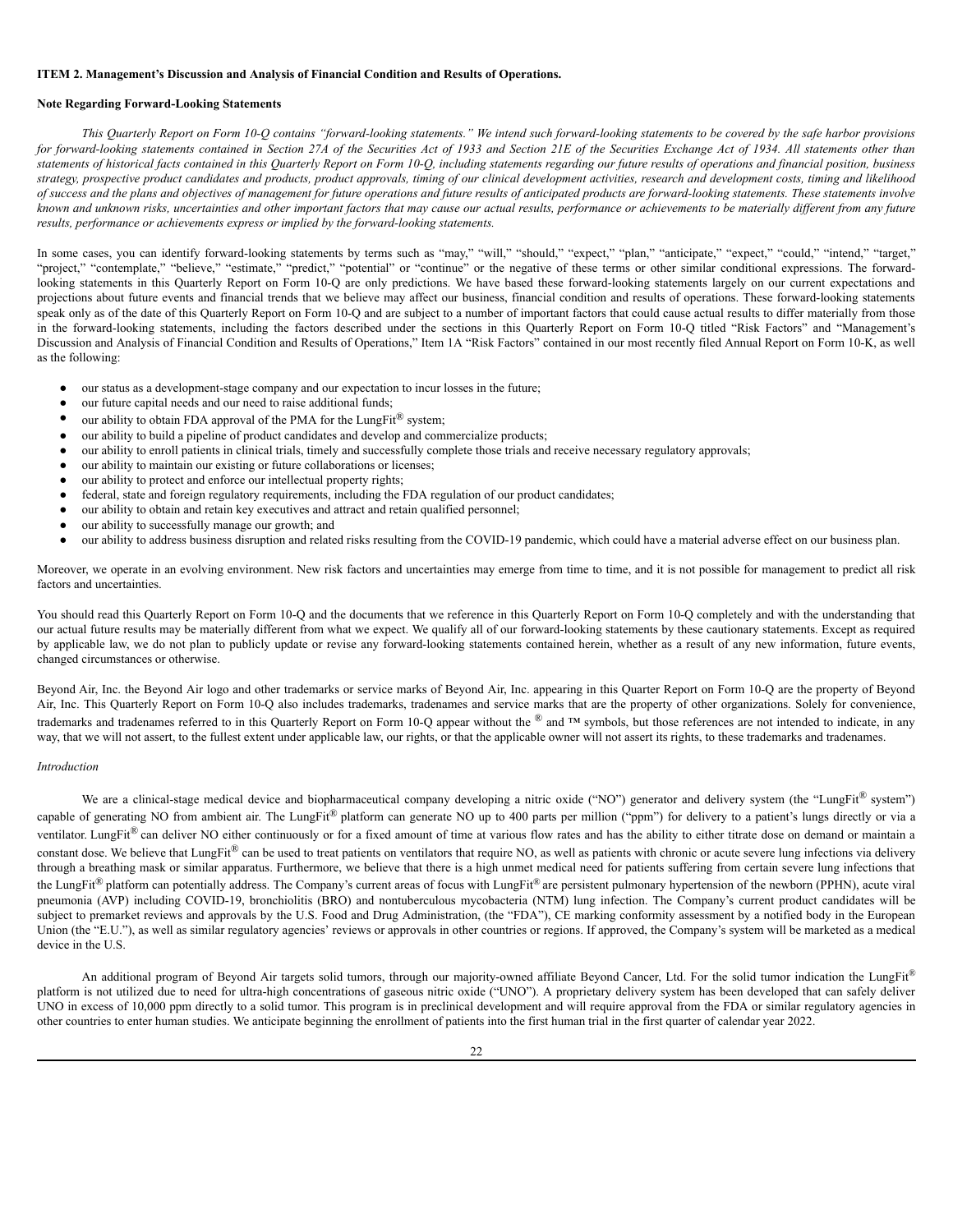LungFit<sup>®</sup> is the first system with patented technology that generates NO using room air, enabling the delivery of unlimited, on-demand NO regardless of dose or flow. To generate the NO, a pump within the LungFit® flows room air through a small chamber where power, equivalent to a 60-watt lightbulb, ionizes the oxygen and nitrogen molecules. The molecules recombine as NO. We believe that the on-demand delivery, either to a ventilator circuit or directly to a patient's lungs, is safe due to the Company's system design and the Company's proprietary nitrogen dioxide ("NO<sub>2</sub>") filter. The NO<sub>2</sub> filter removes toxic NO<sub>2</sub> for 12 hours when used for PPHN and shorter periods for treating other conditions that require NO concentrations of 150 ppm or more.

With respect to PPHN, our novel LungFit<sup>®</sup> PH is designed to deliver a dosage of NO to the lungs that is consistent with current guidelines for delivery of 20 ppm NO with a range of 0.5 ppm – 80 ppm (low-concentration NO) for ventilated patients. We believe the ability of LungFit® PH to generate NO from ambient air provides us with many competitive advantages over the current standard of NO delivery systems in the U.S., the E.U., Japan and other markets. For example, LungFit® PH does not require the use of a high-pressure cylinder, does not require cumbersome purging procedures and places less burden on hospital staff in carrying out safety procedures.

Our novel LungFit<sup>®</sup> platform can also deliver a high concentration ( $\geq$ 150 ppm) of NO directly to the lungs, which we believe has the potential to eliminate microbial infections including bacteria, fungi and viruses, among others. We believe that current FDA-approved NO vasodilation treatments would have limited success in treating microbial infections given the low concentrations of NO being delivered  $($ <100 ppm). Given that NO is produced naturally by the body as an innate immunity mechanism, at a concentration of 200 ppm, supplemental high dose NO should aid in the body's fight against infection. Based on our preclinical and clinical studies, we believe that 150 ppm is the minimum therapeutic dose to achieve the desired pulmonary antimicrobial effect of NO. To date, neither the FDA nor equivalent regulatory agencies in other countries or regions have approved any NO formulation and/or delivery system for >80 ppm NO.

### **LungFit® PH for the treatment of Persistent Pulmonary Hypertension of the Newborn**

In November 2020 we submitted a PMA application to the FDA for the use of LungFit® PH in PPHN. There is a standard 180-day review process that starts upon the FDA's acknowledgement of the submission, though PMA reviews oftentimes take much longer, sometimes over a year or more. Moreover, the ongoing COVID-19 pandemic and an increased volume of submissions have led to longer review times by the FDA. We anticipate an FDA decision on the PMA towards the end of calendar year 2021.

We also expect to receive the CE Mark under the Medical Device Regulation ("MDR") in the E.U. in the first half of calendar year 2022. According to the most recent year-end report from Mallinckrodt Pharmaceuticals, sales of NO were \$574.1 million in 2020 (up from \$571.4 million in 2019) for the United States, Canada, Japan, Mexico and Australia, with >90% in the United States. Outside of the U.S. there are multiple market participants which translates to considerably lower sales than in the U.S. We believe the U.S. sales potential of LungFit® PH in PPHN to be greater than \$300 million and worldwide sales potential to be greater than \$600 million. If regulatory approval is obtained, we anticipate a product launch in the U.S. in the fourth quarter of calendar 2021 and will continue to launch in the EU and globally in 2022 and beyond.

### **LungFit® PRO for the treatment of viral lung infections in hospitalized patients**

### *Acute Viral Pneumonia (including COVID-19)*

Viral pneumonia in adults is most commonly caused by rhinovirus, respiratory syncytial virus ("RSV") and influenza virus. However, newly emerging viruses (including SARS-CoV-1, SARS-CoV-2, avian influenza A, and H1N1 viruses) have been identified as pathogens contributing to the overall burden of adult viral pneumonia. COVID-19 is an infectious disease caused by SARS-CoV-2, that has resulted in a global pandemic. Excluding the pandemic, there are approximately 350,000 annual viral pneumonia hospitalizations in the US, and 16 million annual viral pneumonia hospitalizations globally. For the broader AVP, we believe U.S. sales potential to be greater than \$1.5 billion and worldwide market potential to be greater than \$3 billion.

We initiated a pilot study in late 2020 using our novel LungFit<sup>®</sup> PRO system at 150 ppm to treat patients with acute viral pneumonia (AVP), including COVID-19. The ongoing trial is a multi-center, open-label, randomized clinical trial in Israel, including patients infected with SARS-CoV-2. Patients are randomized in a 1:1 ratio to receive either inhalations of 150 ppm NO given intermittently for 40 minutes four times per day for up to seven days in addition to standard supportive treatment ("NO+SST") or standard supportive treatment alone ("SST"). Endpoints related to safety (primary endpoint), oxygen saturation and ICU admission, among others, will be assessed.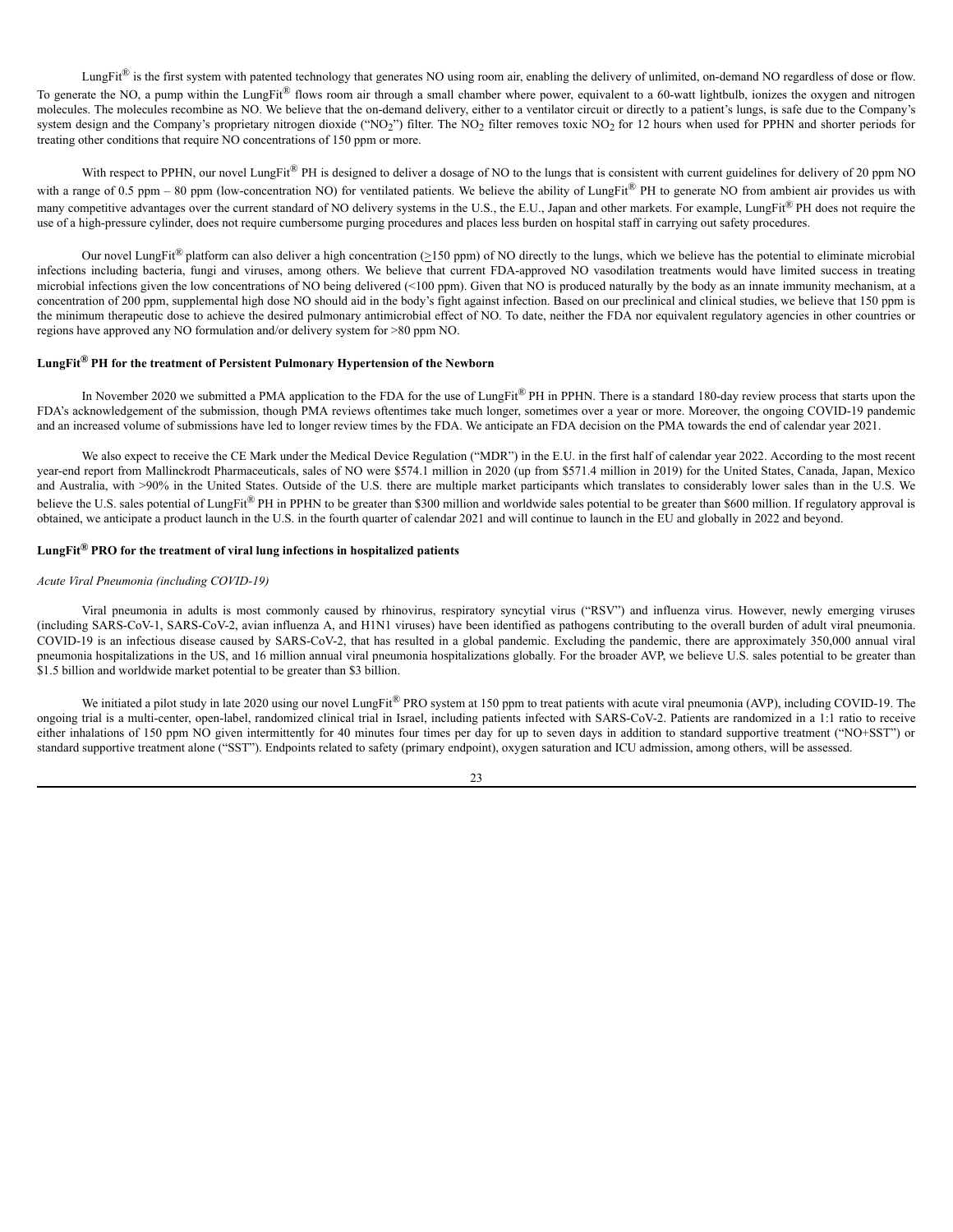We reported interim data from this ongoing trial at the American Thoracic Society or ATS International Conference 2021, which was held virtually from May 14, 2021 through May 19, 2021. At the time of the data cut off, the intent-to-treat ("ITT") analysis population included 19 COVID-19 patients (9 NO + SST vs 10 SST). The data readout showed that 150 ppm NO treatment administered via LungFit® PRO was safe and well tolerated and demonstrated encouraging efficacy signals. From a safety perspective, there were no treatment-related, or possibly related, adverse events or severe adverse events. NO<sub>2</sub> levels were below 4 ppm at all timepoints (trial safety threshold is 5 ppm) and methemoglobin ("MetHb") levels were below 4% at all times (trial safety threshold is 10%). With respect to the requirement of oxygen support beyond hospital stay, 22.2% of subjects in the NO + SST group compared with 40% of control subjects had this requirement. There was an observable trend of shortening the duration of hospital stay and duration on oxygen support for treated patients. The pilot study in adult viral pneumonia, including COVID-19, remains active with trial sites open for enrollment. Additional detailed study results may be submitted for presentation at an upcoming scientific meeting.

#### **Bronchiolitis (BRO)**

Bronchiolitis is the leading cause of hospital admission in children less than 1 year of age. The incidence is estimated to be 150 million new cases a year worldwide, with 2-3% (over 3 million) of them severe enough to require hospitalization. Worldwide,  $95\%$ <sup>3</sup> of all cases occur in developing countries. In the U.S., there are more than 120,000 annual bronchiolitis hospitalizations and approximately 3.2 million annual child hospitalizations globally. Currently, there is no approved treatment for bronchiolitis. The treatment for acute viral lung infections that cause bronchiolitis in infants is largely supportive care and is based primarily on prolonged hospitalization during which the infant receives a constant flow of oxygen to treat hypoxemia, a reduced concentration of oxygen in the blood. In addition, systemic steroids and inhalation with bronchodilators are sometimes utilized until recovery, but we believe that these treatments do not successfully reduce hospital length of stay. We believe the U.S. market potential for bronchiolitis to be greater than \$500 million and worldwide market potential to be greater than \$1.2 billion.

Our BRO program is currently on hold due to the COVID-19 pandemic. The pivotal study for bronchiolitis was originally set to be performed in the winter of 2020/21 but was delayed due to the pandemic. We have completed three successful pilot studies for bronchiolitis. A further analysis of the three previously reported pilot studies was presented at the ATS International Conference 2021, which was held virtually from May 14, 2021 through May 19, 2021. Analysis across the studies (n=198 infants, mean age 3.9 months) showed that 150 ppm – 160 ppm NO administered intermittently was generally safe and well tolerated with adverse event rates similar among treatment groups with no reported treatment-related serious adverse events. The short course of treatments with intermittent high concentration inhaled NO was effective in shortening hospital length of stay and accelerating time to fit for discharge – a composite endpoint of clinical signs and symptoms to indicate readiness to be evaluated for hospital discharge. This treatment was also effective in accelerating time to stable oxygen saturation – measured as  $SpO2 \ge 92\%$  in room air. Additionally, NO at a dose of 85 ppm NO showed no difference compared to control for all efficacy endpoints, while 150 ppm NO showed statistical significance when compared to control.

We believe that the entirety of data at 150 ppm - 160 ppm NO in both adult and infant patient populations supports further development of LungFit<sup>®</sup> PRO in a pivotal study for patients hospitalized with viral pneumonia.

### **LungFit® GO for the treatment of Nontuberculous mycobacteria (NTM)**

NTM lung infection is a rare and serious pulmonary disease associated with increased morbidity and mortality. Patients with NTM lung disease may experience a multitude of symptoms such as fever, weight loss, cough, lack of appetite, night sweats, blood in the sputum and fatigue. Patients with NTM lung disease, specifically *Mycobacterium abscessus* (*M.abscessus*) representing 20% - 25% of all NTM and other forms of NTM that are refractory to antibiotic therapy*,* frequently require lengthy and repeated hospital stays to manage their condition. There are no treatments specifically indicated for the treatment of *M. abscessus* lung disease in North America, Europe or Japan.

There are approximately 50,000 to 90,000 people with NTM infections in the U.S. In Asia, the number of patients suffering from NTM surpasses what is seen in the U.S. There is one inhaled antibiotic approved for the treatment of refractory Mycobacterium avium complex ("MAC"). Current guideline-based approaches to treat NTM lung disease involve multi-drug regimens of antibiotics that may cause severe, long lasting side effects, and treatment can be as long as 18 months or more. Median survival for NTM MAC patients is approximately 13 years while median survival for patients with other variations of NTM is typically 4.6 years. The prevalence of human disease attributable to NTM has increased over the past two decades. In a study conducted between 2007 and 2016, researchers found that the prevalence of NTM in the U.S. is increasing at approximately 7.5% per year. M. abscessus treatment costs are estimated to be more than double that of MAC. In total, a 2015 publication by co-authors from several U.S. government departments stated that annual cases in 2014 cost the U.S. healthcare system approximately \$1.7 billion. For this indication, we believe U.S. sales potential to be greater than \$1 billion and worldwide sales potential to be greater than \$2.5 billion.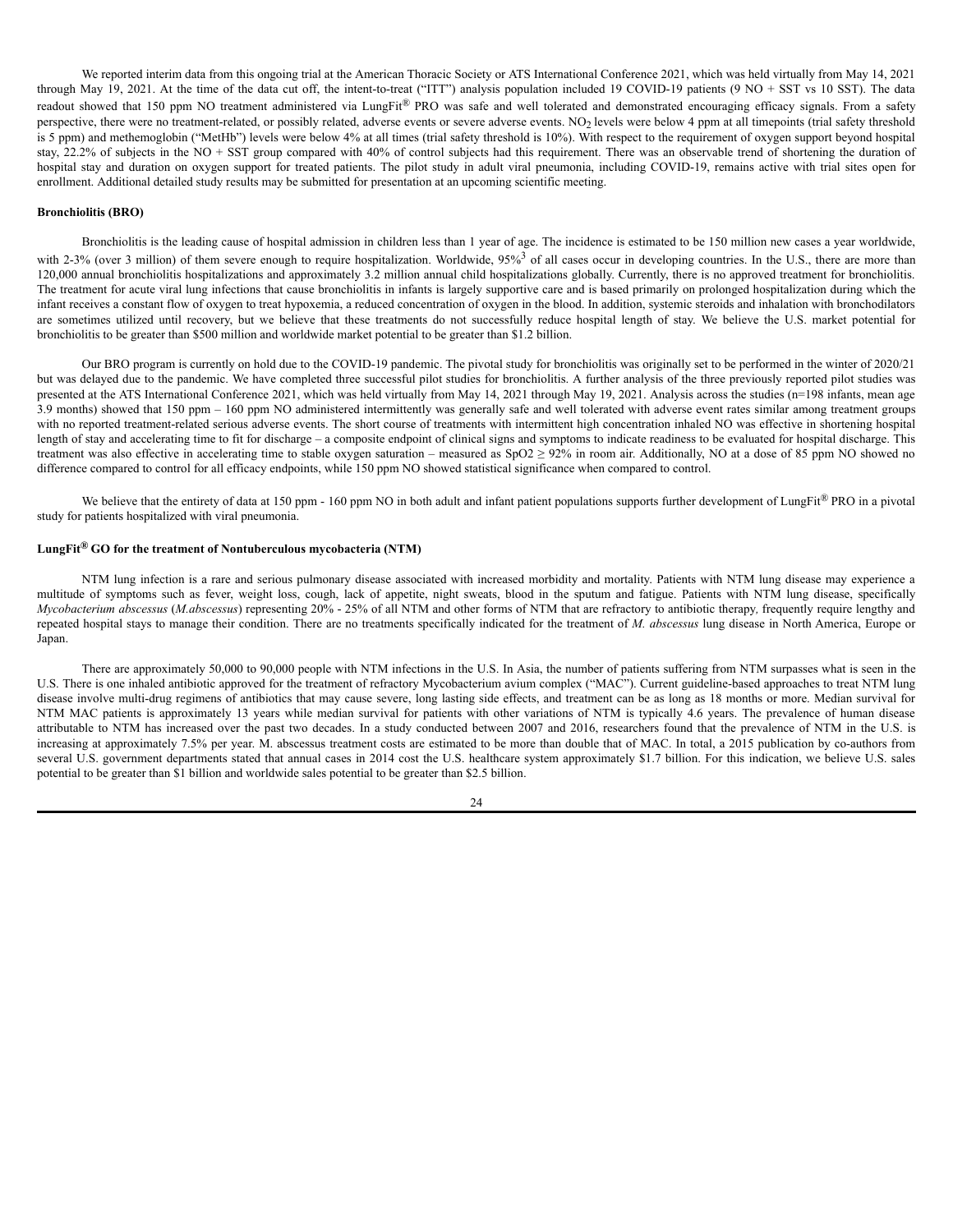In December 2020 we began a 12-week, multi-center, open-label clinical trial in Australia and we plan to enroll approximately 20 adult patients with chronic refractory NTM lung disease. We received a grant of up to \$2.17 million from the CFF to fund this study and advance the clinical development of inhaled NO to treat NTM pulmonary disease. The trial is enrolling both cystic fibrosis ("CF") and non-CF patients infected with MAC or *M. abscessus*. The study consists of a run-in period followed by two treatment phases. The run-in period provides a baseline for the efficacy endpoints. The first treatment phase takes place over a two-week period and begins in the hospital setting where patients will be titrated from 150 ppm NO up to 250 ppm NO over several days. During this phase patients receive NO for 40 minutes, four times per day while MetHb levels are monitored. Patients are also trained to use LungFit® GO and subsequently discharged to complete the remaining portion of the two-week treatment period at their home at the highest tolerated NO concentration. For the second treatment phase, a 10-week maintenance phase, the administration is twice daily. The study is evaluating safety, quality of life, physical function, and bacterial load among other parameters.

We reported positive interim results in October 2021. At the time of data cutoff on September 6, 2021, eight subjects were successfully titrated up to 250 ppm NO in the hospital setting, and none required dose reductions during the subsequent at-home portion of the study. The mean age of subjects was 56.6 years (range:  $22 - 73$  years) with the majority female (87.5%), a distribution consistent with real-world NTM disease, and occurring at a higher rate in older adult women than men. 250 ppm NO was welltolerated in all subjects with no study discontinuations or treatment-related serious adverse events observed. Methemoglobin and NO<sub>2</sub> concentrations remained within acceptable ranges in all subjects during NO treatment, and below the safety thresholds of 10% and 5 ppm, respectively. The study continues to enroll patients, and we anticipate reporting the complete efficacy and safety results in calendar year 2022. If the trial is successful, we would anticipate commencing a pivotal study in the first half of calendar year 2023.

The Company's program in chronic obstructive pulmonary disease ("COPD") is in the preclinical stage and will remain there, subject to obtaining additional financing.

### **Ultra-High Concentration NO in solid tumors through majority-owned affiliate Beyond Cancer, Ltd.**

In November 2021, we secured commitments of \$23.9 million in a concurrent private placement of common shares, not to exceed \$30 million, providing the investors with up to 20% equity ownership in Beyond Cancer, a new and independently managed, private company. The funding is expected to be used to accelerate ongoing preclinical work including the completion of IND-enabling studies, completion of a Phase 1 study, expansion of preclinical programs for combination studies, hiring of additional Beyond Cancer team members, and optimization of the delivery system, as well as for general corporate purposes. The concurrent private placement is expected to close in the fourth fiscal quarter.

Beyond Cancer will benefit from Beyond Air's NO expertise, IP portfolio, preclinical oncology team, and regulatory progress, and will pay Beyond Air a single digit royalty on all future revenues. Beyond Cancer will be led by a seasoned leadership team with experience in emerging healthcare companies and clinical oncology.

Selena Chaisson, MD, will be Beyond Cancer's Chief Executive Officer. Previously, Dr. Chaisson was the Director of Healthcare Investments at Bailard, where she spent 16 years focusing on highly specialized, emerging healthcare opportunities with more than one-third of her portfolio dedicated to investing in oncology companies. Prior to Bailard, Dr. Chaisson held senior executive roles at RCM Capital Management and Tiger Management. RCM Capital Management was acquired and then merged with Allianz Global Investors U.S. in 2013. Dr. Chaisson received a BS in microbiology in 1987 from Louisiana State University in Baton Rouge, LA, where she graduated summa cum laude. She earned her MBA and MD from Stanford University in 1992 and 1993, respectively.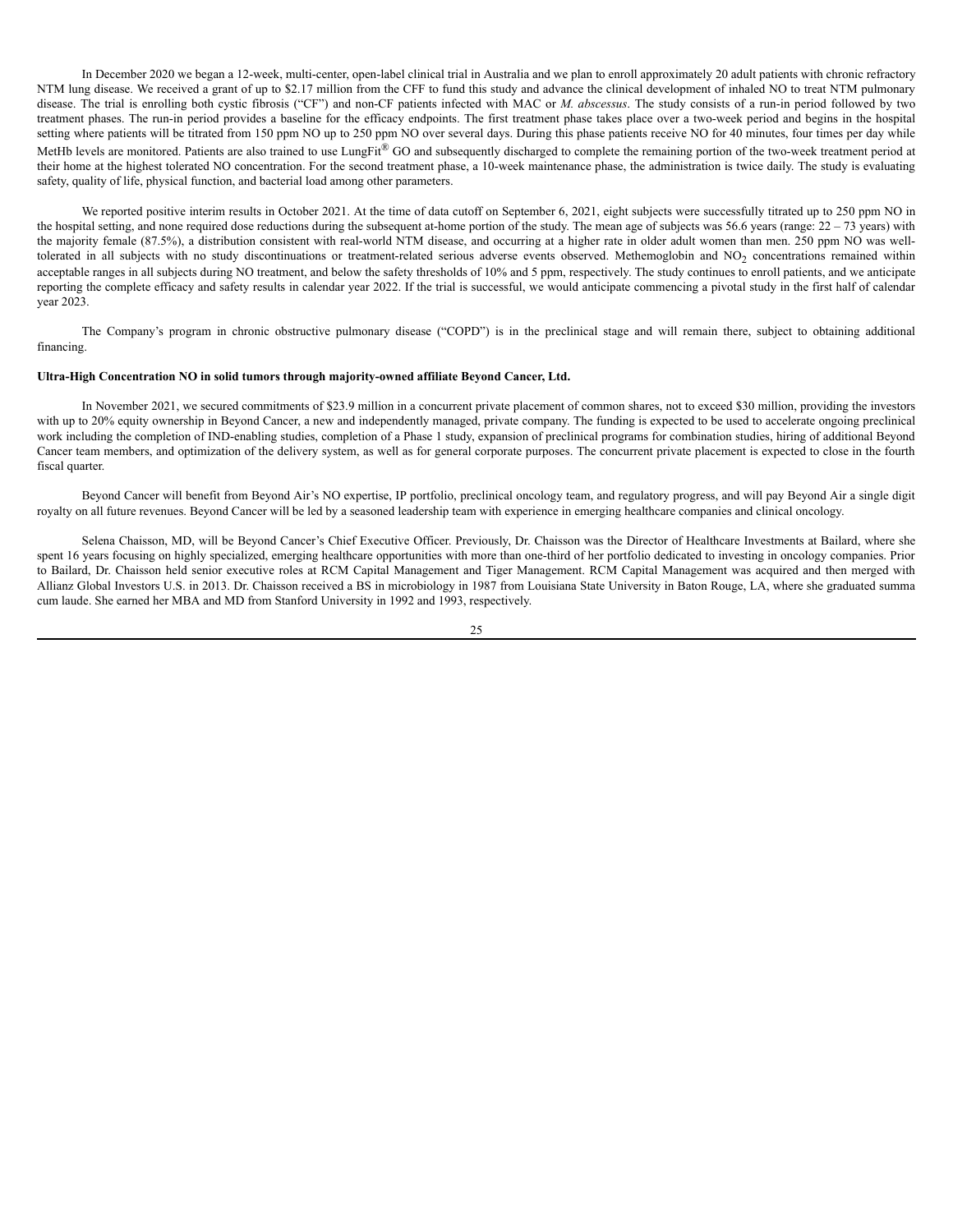The complete Beyond Cancer Board of Directors, Scientific Advisory Board and headquarters will be announced as they are finalized. The Board of Directors is expected to consist of six members, four of whom will include:

- Steve Lisi, Chairman of the Board, and CEO and Chairman of the Board of Beyond Air
- Selena Chaisson, MD, Director, and Chief Executive Officer of Beyond Cancer
- Amir Avniel, Executive Director, and COO and Co-Founder of Beyond Air
- Robert Carey, Director, and Board Member of Beyond Air

Ultra-high concentration NO has shown anticancer properties in preclinical trials by eliciting an immune response from the host. We have released this preclinical data at several medical/scientific conferences showing the promise of delivering NO at concentrations of 20,000 ppm – 200,000 ppm directly to tumors. Results showed that local tumor ablation with NO conveyed anti-tumor immunity to the host. In our most recent release of data, 8 of 11 mice treated with a single administration of 25,000 ppm NO over five minutes were resistant to a subsequent tumor challenge and 11 of 11 mice treated with 50,000 ppm NO were resistant to a subsequent tumor challenge. Preclinical work will continue with a goal of beginning the enrollment of patients in a first-in-human study in the first quarter of calendar year 2022.

#### **COVID-19**

The development of the our product candidates could be further disrupted and adversely affected by a resurgence of the COVID-19 pandemic. We experienced significant delays in the supply chain for LungFit® due to the redundancy in parts and suppliers with ventilator manufacturing which has since been remedied. We continuously assess the impact that COVID-19 may have on our business plans and our ability to conduct the preclinical studies and clinical trials as well as on our reliance on third-party manufacturing and our supply chain. However, there can be no assurance that we will be able to avoid part or all of any impact from COVID-19 or its consequences if a resurgence occurs.

#### **Critical Accounting Estimates and Policies**

A critical accounting policy and related estimates are both important to the portrayal of a company's financial condition and results of operations and requires management's most difficult, subjective or complex judgments, often as a result of the need to make estimates about the effect of matters that are inherently uncertain.

Our unaudited consolidated financial statements are presented in accordance with U.S. GAAP, and all applicable U.S. GAAP accounting standards effective as of September 30, 2021 have been taken into consideration in preparing the unaudited consolidated financial statements. The preparation of unaudited consolidated financial statements requires estimates and assumptions that affect the reported amounts of assets, liabilities, expenses and related disclosures. Some of those estimates are subjective and complex, and, consequently, actual results could differ from those estimates. The following accounting policies and estimates have been highlighted as significant because changes to certain judgments and assumptions inherent in these policies could affect our consolidated financial statements:

- Contingent Loss judgments and estimates,
- Research and development expense recognition,
- Stock-based compensation valuation and attribution, and
- **Income Taxes**

#### **Off-Balance-Sheet Arrangements**

As of September 30, 2021, we did not have any off-balance-sheet arrangements as defined in the rules and regulations of the Securities and Exchange Commission (the "SEC").

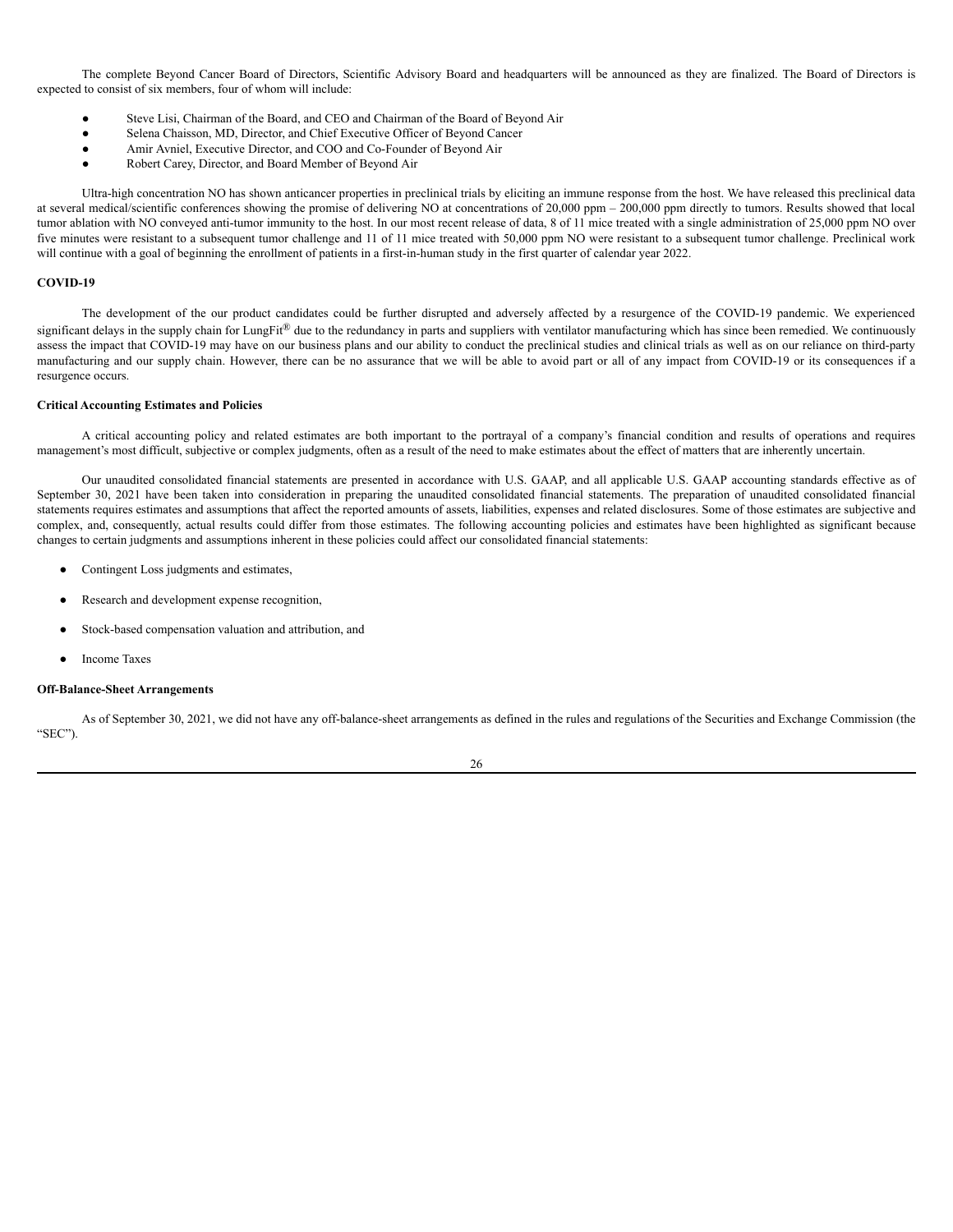### **Results of Operations**

Below are the results of operations for the three and six months ended September 30, 2021 and September 30, 2020:

(in thousands)

|                                                                                                             | <b>For the Three Months Ended</b><br>September 30, |            |    | <b>For the Six Month Ended</b><br>September 30, |    |                |    |                |
|-------------------------------------------------------------------------------------------------------------|----------------------------------------------------|------------|----|-------------------------------------------------|----|----------------|----|----------------|
|                                                                                                             |                                                    | 2021       |    | 2020                                            |    | 2021           |    | 2020           |
| License revenues                                                                                            | S.                                                 |            | \$ | 350                                             | \$ |                | \$ | 579            |
| Operating expenses:                                                                                         |                                                    |            |    |                                                 |    |                |    |                |
| Research and development                                                                                    |                                                    | 2,807      |    | 3,147                                           |    | 5,548          |    | 7,479          |
| General and administrative                                                                                  |                                                    | 3,395      |    | 2,169                                           |    | 7,245          |    | 4,663          |
| Operating expenses                                                                                          |                                                    | 6,201      |    | 5,316                                           |    | 12,793         |    | 12,142         |
| Operating loss                                                                                              |                                                    | (6,201)    |    | (4,967)                                         |    | (12,793)       |    | (11, 563)      |
| Other income (loss)                                                                                         |                                                    |            |    |                                                 |    |                |    |                |
| Dividend and interest income                                                                                |                                                    |            |    |                                                 |    | $\overline{2}$ |    | 16             |
| Interest expense                                                                                            |                                                    | (161)      |    | (159)                                           |    | (323)          |    | (322)          |
| Foreign exchange loss                                                                                       |                                                    | $\theta$   |    | (7)                                             |    | 9              |    | (6)            |
| Other income                                                                                                |                                                    | (2,330)    |    | $\mathbf{0}$                                    |    | (2,330)        |    | $\overline{2}$ |
| Total other income (loss)                                                                                   |                                                    | (2, 490)   |    | (165)                                           |    | (2,642)        |    | (310)          |
| Net loss                                                                                                    |                                                    | (8,692)    | \$ | (5, 132)                                        | \$ | (15, 435)      | S  | (11, 874)      |
| Net basic and diluted loss per share                                                                        | \$                                                 | (0.36)     | \$ | (0.30)                                          | \$ | (0.67)         | \$ | (0.71)         |
| Weighted average number of shares of common stock used in computing<br>basic and diluted net loss per share |                                                    | 24,165,965 |    | 17,120,801                                      |    | 23,061,667     |    | 16,826,712     |
|                                                                                                             |                                                    |            |    |                                                 |    |                |    |                |

#### Comparison of Three and Six Months Ended September 30, 2021 with the Three and Six Months Ended September 30, 2020

#### **License Revenue**

On January 23, 2019, the Company entered into an agreement for commercial rights (the "Circassia Agreement") with Circassia Limited and its affiliates for PPHN and future related indications at concentrations of  $\leq 80$  ppm in the hospital setting in the United States and China. On December 18, 2019, the Company terminated the Circassia Agreement. Prior to the three month period ended September 30, 2021, the Company has met its performance obligation under the Circassia Agreement and all the revenue had been previously recognized. License revenue of \$0 and \$350 thousand associated with the second performance obligation has been recognized for the three months ended September 30, 2021 and September 30, 2020, respectively. License revenue of \$0 and \$579 thousand associated with the second performance obligation has been recognized for the six months ended September 30, 2021 and September 30, 2020, respectively.

### **Research and Development Expenses**

Research and development expenses for the three months ended September 30, 2021 were \$2,807 thousand as compared to \$3,147 thousand for the three months ended September 30, 2020. The decrease of \$340 thousand was primarily attributed to a decrease in COVID project spend and favorable NTM timing (including CFF grant offsetting internal costs), partially offset by an increase in UNO and Lung Fit PH.

Research and development expenses for the six months ended September 30, 2021 were \$5,548 thousand as compared to \$7,479 thousand for the six months ended September 30, 2020. The decrease of \$1,931 thousand was primarily attributed to a decrease in COVID project spend, BRO project spend and a reduction in stock-based compensation.

### **General and Administrative Expenses**

General and administrative expenses for the three months ended September 30, 2021 and September 30, 2020 were \$3,395 thousand and \$2,169 thousand, respectively. The increase of \$1,226 thousand was attributed primarily to an increase in salaries and benefits for commercial and support staff, an increase in professional fees to assist in the preparation of a potential commercial launch, increased costs in IT and physical infrastructure and in legal fees.

General and administrative expenses for the six months ended September 30, 2021 and September 30, 2020 were \$7,245 thousand and \$4,663 thousand, respectively. The increase of \$2,582 thousand was attributed primarily to an increase in salaries and benefits for commercial and support staff, an increase in professional fees to assist in the preparation of a potential commercial launch, increased costs in IT and physical infrastructure and in legal fees, partially offset by a reduction in stock-based compensation.

### **Other Income (Loss)**

Other Income (Loss) for the three months ended September 30, 2021 and September 30, 2020 was a loss of (\$2,490) thousand and a loss of (\$165) thousand, respectively. The increase loss of (\$2,325) thousand was attributed primarily to the recording of an estimate for a contingent loss related to the Empery lawsuit.

Other Income (Loss) for the six months ended September 30, 2021 and September 30, 2020 was a loss of (\$2,642) thousand and a loss of (\$310) thousand, respectively. The increase loss of (\$2,332) thousand was attributed primarily to the recording of an estimate for a contingent loss related to the Empery lawsuit.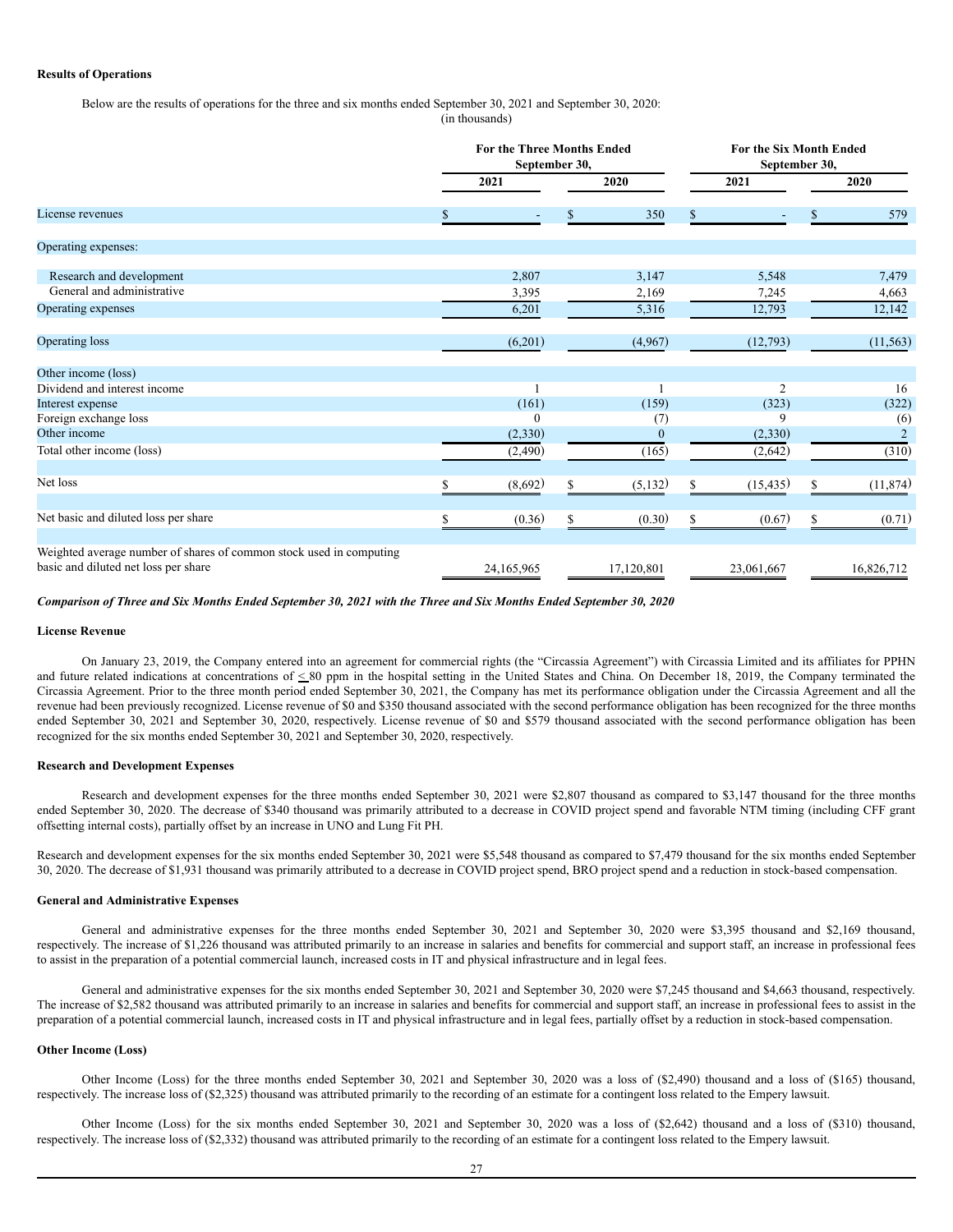### **Cash Flows**

Below is a summary of the Company's cash flows activities for the six months ended September 30, 2021 and September 30, 2020:

|                                                                       | <b>Six Months Ended</b> | September 30, |         |
|-----------------------------------------------------------------------|-------------------------|---------------|---------|
| (in thousands)                                                        | 2021                    |               | 2020    |
| Net cash provided by (used in):                                       |                         |               |         |
| Operating activities                                                  | (8,897)                 | <sup>\$</sup> | (8,806) |
| Investing activities                                                  | (692)                   |               | (731)   |
| Financing activities                                                  | 23,068                  |               | 6,425   |
| Net increase (decrease) in cash, cash equivalents and restricted cash | 13.479                  |               | (3,112) |

#### **Operating Activities**

For the six months ended September 30, 2021 the net cash used in operating activities was \$8,897 thousand which was primarily due to the Company's net loss of \$15,435 thousand, which includes \$306 thousand of amortization and depreciation, non-cash stock-based compensation expense of \$2,371 thousand and an increase of \$3,460 thousand of accounts payable and accrued expenses. For the six months ended September 30, 2020, cash used in operating activities was \$8,806 thousand which was primarily due to our net loss of \$11,874 thousand and a reduction of accounts payable of \$436 thousand. There was non-cash stock-based compensation expense of \$2,995 thousand and a non-cash decrease for deferred revenue of \$579 thousand. A source of cash for the six months ended September 2020 was from other current assets and prepaid expenses of \$672 thousand and accrued expenses of \$250 thousand.

#### **Investing Activities**

For the six months ended September 30, 2021 and September 30, 2020, net cash used in investing activities was \$692 thousand and \$731 thousand, respectively, which was mainly for the purchase of property and equipment.

### **Financing Activities**

Net cash provided by financing activities for the six months ended September 30, 2021 was \$23,068 thousand, which was primarily from the net proceeds from the issuance of common stock related to the Stock Purchase Agreement and ATM of \$23,521 thousand offset by a loan payment of \$453 thousand. Net cash provided by financing activities for the six months ended September 30, 2020 was \$6,425 thousand which was primarily from the net proceeds from the issuance of common stock related to the Stock Purchase Agreement, net proceeds from the issuance of common stock in connection with the ATM and proceeds from the issuance of common stock from warrant exercises of \$6,676 thousand offset by a loan payment of \$251 thousand.

#### **Contractual Obligations**

There have been no material changes to our contractual obligations since March 31, 2021. For a summary of our contractual obligations, see Item 7 of Part II of our Annual Report on Form 10-K for the year ended March 31, 2021 (the "2021 Annual Report"), filed with the SEC on June 10, 2021 and amended on July 23, 2021.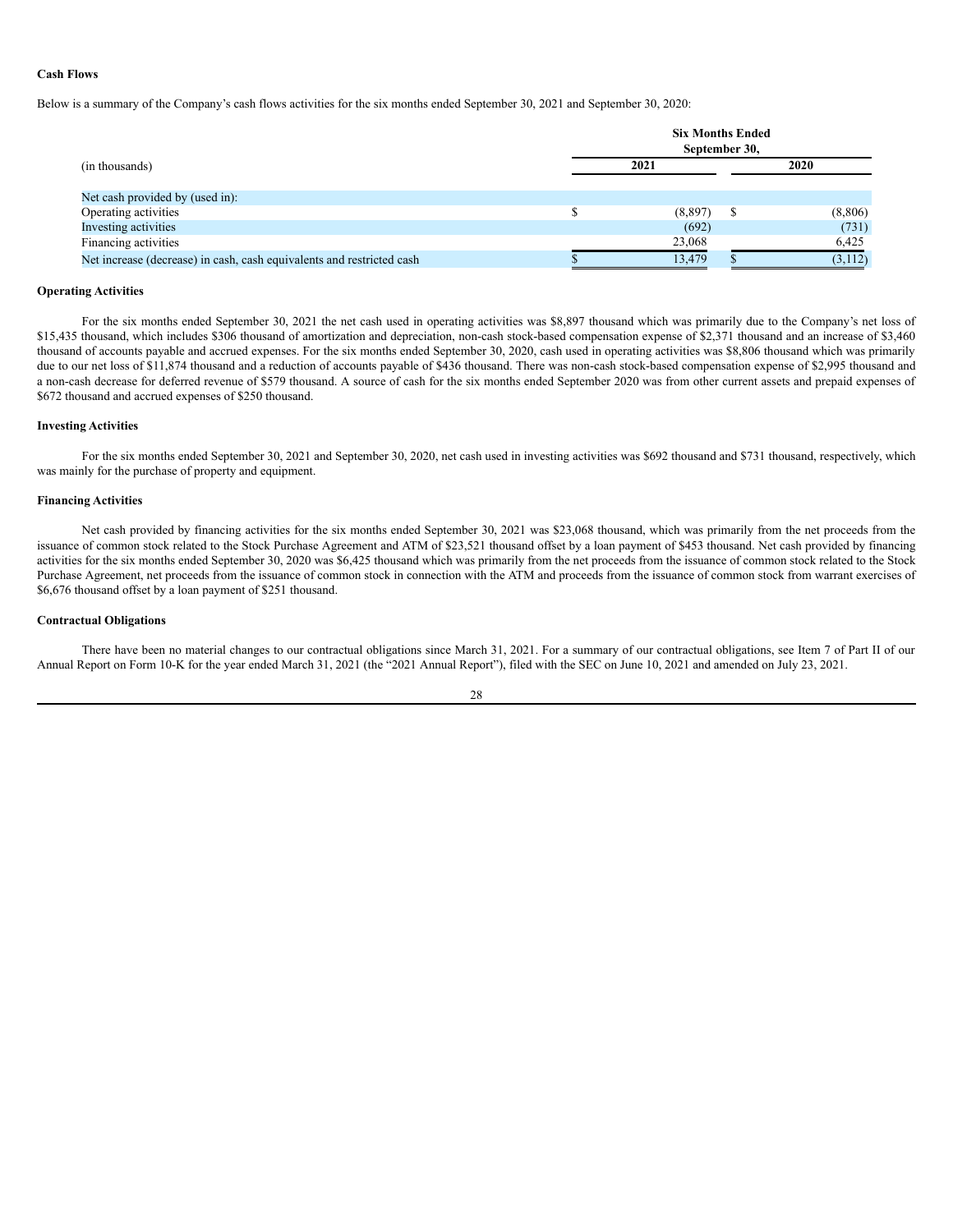### **Liquidity and Capital Resources**

#### **Overview**

We have not generated any revenue from the sale of products, and we do not expect to generate revenue from the sale of our products until certification or regulatory approval is received for our product candidates. We had an operating cash flow decrease of \$8.9 million for the six months ended September 30, 2021 and we have experienced an accumulated loss of \$95.9 million as of September 30, 2021. As of September 30, 2021, we had cash, cash equivalents and restricted cash of \$48.7 million. We believe that our cash and cash equivalents as of September 30, 2021, will enable us to fund our development programs, operating expenses and capital expenditure requirements for at least one year from the date of filing these financial statements.

Our future capital needs and the adequacy of available funds will depend on many factors, including, but not necessarily limited to, the cost and time necessary for the development, preclinical studies and clinical trials and certification or regulatory approval of our other medical devices, indications as well as the commercial success of our first product candidates that receive marketing approval by the FDA. We may be required to raise additional funds through equity or debt securities offerings or strategic collaboration and/or licensing agreements in order to fund operations until we are able to generate enough product or royalty revenues, if any. Such financing may not be available on acceptable terms, or at all, and our failure to raise capital when needed could have a material adverse effect on our strategic objectives, results of operations and financial condition.

There can be no assurance that we will be able to obtain additional equity or debt financing on terms acceptable to us, if at all.

On April 2, 2020, we entered into the ATM Offering Sales Agreement with SunTrust Robinson Humphrey, Inc. and Oppenheimer & Co. Under the ATM, we may sell shares of our common stock having aggregate sales proceeds of up to \$50 million, from time to time and at various prices. If shares of our common stock are sold, there is a 3% fee paid to the sales agent. As of September 30, 2021, there was a balance of approximately \$14.5 million available under the ATM.

On May 14, 2020, we entered into the \$40 million Stock Purchase Agreement LPC, which replaced the former \$20 million purchase agreement with LPC, dated August 10, 2018. The Stock Purchase Agreement provides for the issuance of up to \$40 million of our common stock, which we may sell from time to time in our sole discretion, to LPC over the next 36 months, subject to the conditions and limitations in the Stock Purchase Agreement. As of September 30, 2021, there was a balance of approximately \$28.2 million available under the Stock Purchase Agreement.

Our ability to continue to operate beyond 12 months from the filing of this Quarterly Report on Form 10-Q will be largely dependent upon the approval of our PMA for the PPHN medical device, the expected timing and commercial acceptance of the launch of this device, as well as our obtaining partners in other parts of the world, and our raising additional funds to finance our activities until we are generating cash flow from operations. There are no assurances that we will be successful in obtaining an adequate level of financing for the development and commercialization of our other product candidates.

There are numerous risks and uncertainties associated with the development of our NO delivery system and we are unable to estimate the amounts of increased capital outlays and operating expenses associated with the completion of the research and development of our product candidates.

Our future capital requirements will depend on many factors, including:

- the effects of the COVID-19 pandemic on our business, the medical community and the global economy;
- the progress and costs of our preclinical studies, clinical trials and other research and development activities;
- the costs of commercializing the LungFit<sup>®</sup> system, if approved;
- the scope, prioritization and number of our clinical trials and other research and development programs;
- the costs and timing of obtaining certification or regulatory approval for our product candidates;
- the costs of filing, prosecuting, enforcing and defending patent claims and other intellectual property rights;
- the costs of, and timing for, strengthening our manufacturing agreements for production of sufficient clinical quantities of our product candidate;
- the potential costs of contracting with third parties to provide marketing and distribution services for us or for building such capacities internally;
- the costs of acquiring or undertaking the development and commercialization efforts for additional, future therapeutic applications of our product candidates;
- the magnitude of our general and administrative expenses; and
- any cost that we may incur under current and future in-and out-licensing arrangements relating to our product candidates.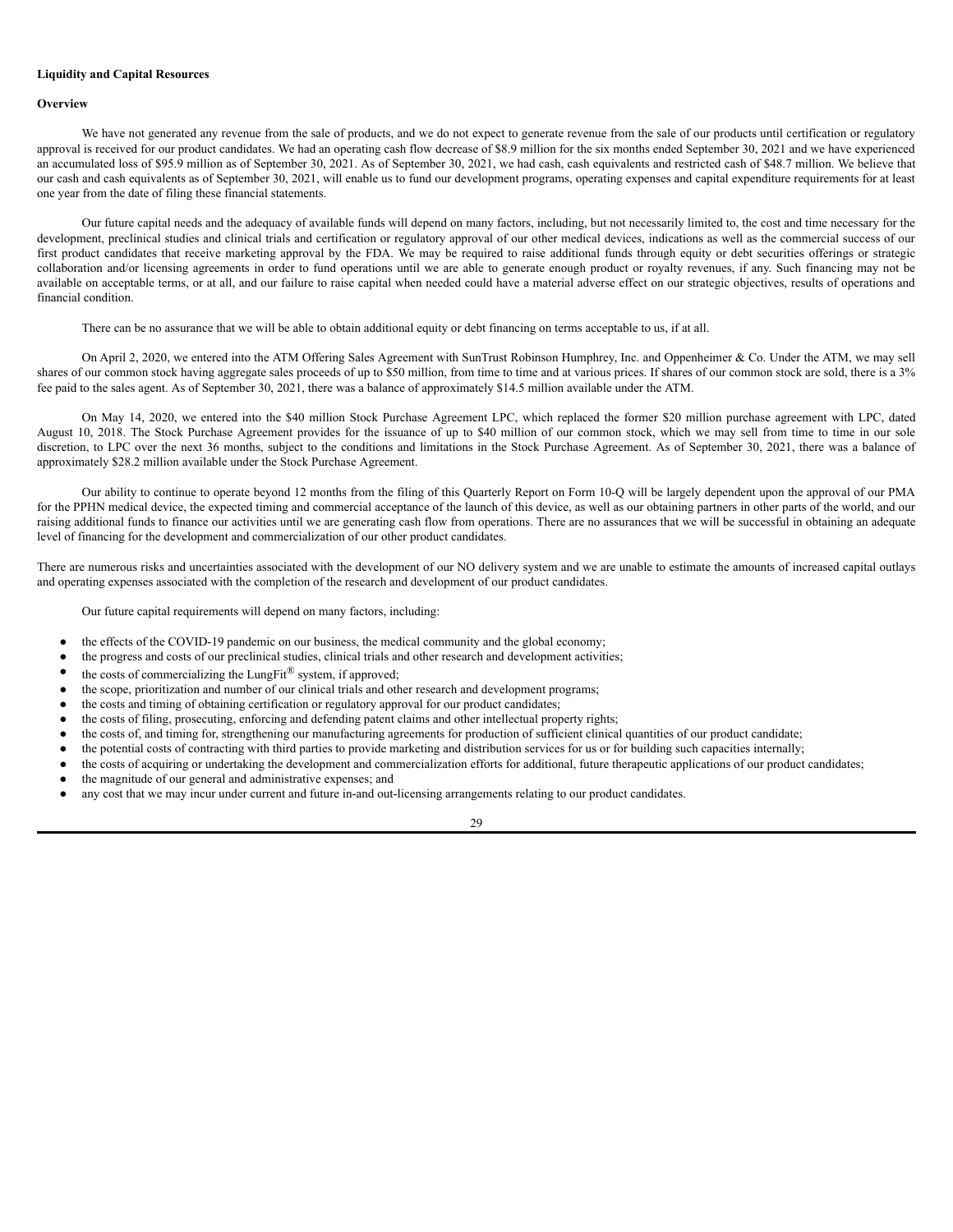### <span id="page-29-0"></span>**ITEM 3. Quantitative and Qualitative Disclosures About Market Risk**

We are exposed to market risks in the ordinary course of our business. Market risk represents the risk of loss that may impact our financial position due to adverse changes in financial market prices and rates. Our market risk exposure is primarily a result of foreign currency exchange rates.

#### <span id="page-29-1"></span>**ITEM 4. Controls and Procedures**

### **Evaluation of Disclosure Controls and Procedures**

We carried out an evaluation, under the supervision and with the participation of our management, including our Chief Executive Officer (our principal executive officer) and Chief Financial Officer (our principal financial officer), of the effectiveness of the design and operation of our disclosure controls and procedures, as defined in Rules 13a-15(e) and 15d-15(e) under the Exchange Act. Disclosure controls and procedures include, without limitation, controls and procedures designed to ensure that information required to be disclosed by an issuer in the reports that it files or submits under the Exchange Act is accumulated and communicated to the issuer's management, including its principal executive and principal financial officers, or persons performing similar functions, as appropriate, to allow timely decisions regarding required disclosure. Management recognizes that any controls and procedures, no matter how well designed and operated, can provide only reasonable assurance of achieving their objectives and management necessarily applies its judgment in evaluating the cost-benefit relationship of possible controls and procedures. Based upon our evaluation, our Chief Executive Officer and Chief Financial Officer concluded that our disclosure controls and procedures were effective at the reasonable assurance level as of September 30, 2021.

### **Changes in Internal Control Over Financial Reporting**

On August 20, 2021, the Company announced the appointment of Douglas Larson as its new Chief Financial Officer, succeeding Douglas Beck effective September 1, 2021. Mr. Beck will remain a consultant to the Company and is working closely with Mr. Larson and the Beyond Air leadership team to ensure a seamless transition of CFO responsibilities, including maintaining a robust control environment.

During the three months ended September 30, 2021, there were no changes made to our internal controls over financial reporting that materially affected, or that are reasonably likely to materially affect our internal controls over financial reporting.

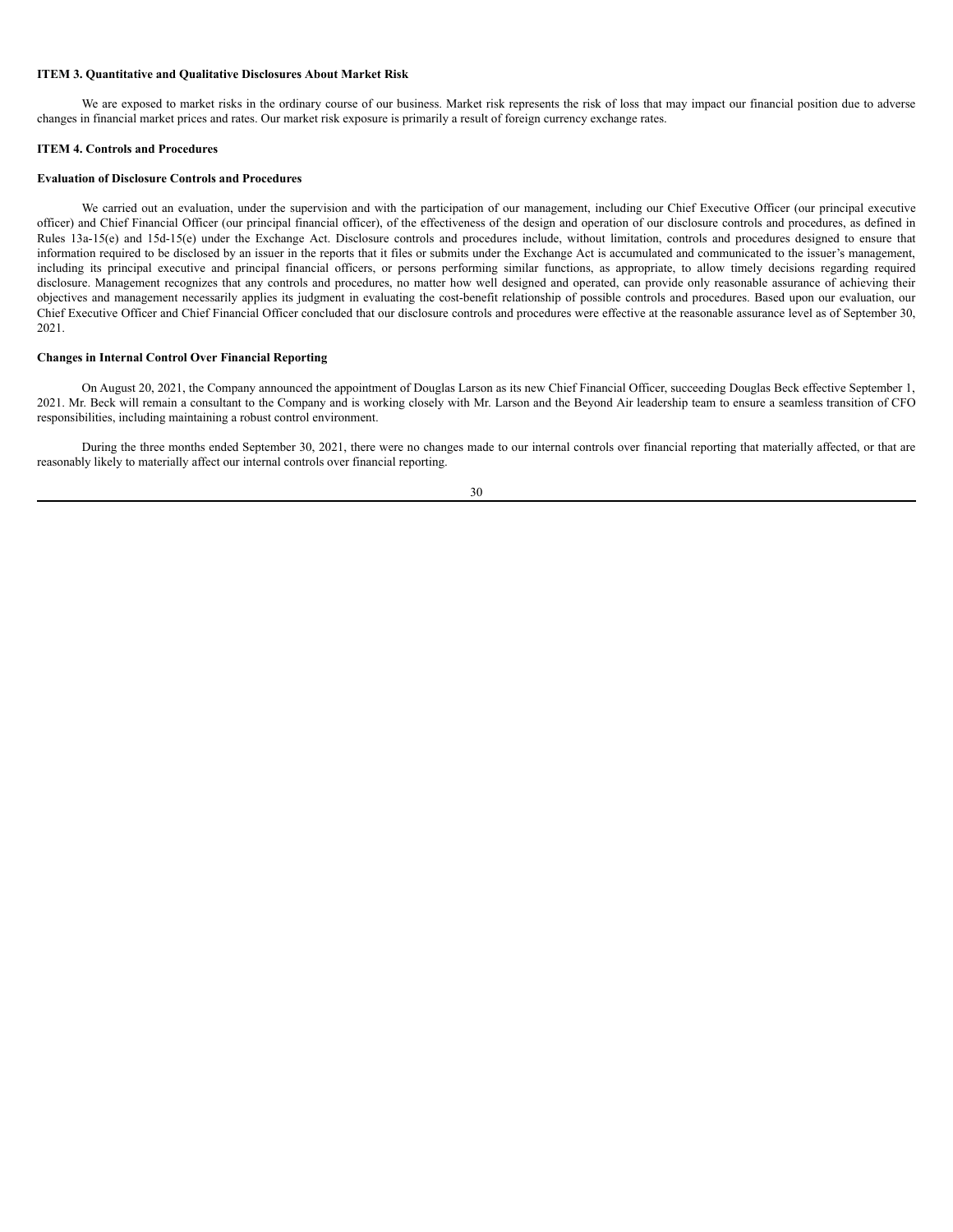### <span id="page-30-0"></span>**PART II** OTHER INFORMATION

### <span id="page-30-1"></span>**Item 1. Legal Proceedings**

See Note 14 to our unaudited condensed consolidated financial statements.

### <span id="page-30-2"></span>**ITEM 1A. RISK FACTORS**

There have been no material changes to the risk factors previously disclosed in Part I, "Item 1A. Risk Factors" of our 2021 Annual Report.

# <span id="page-30-3"></span>**ITEM 2. UNREGISTERED SALES OF EQUITY SECURITIES AND USE OF PROCEEDS**

None.

### **ITEM 3. DEFAULTS UPON SENIOR SECURITIES**

None.

### <span id="page-30-4"></span>**ITEM 4. MINE SAFETY DISCLOSURE**

Not Applicable.

### <span id="page-30-5"></span>**ITEM 5. OTHER INFORMATION**

None.

### <span id="page-30-6"></span>**ITEM 6. Exhibits.**

| Exhibit No. | Description                                                                                                                                                                                                                                                         |
|-------------|---------------------------------------------------------------------------------------------------------------------------------------------------------------------------------------------------------------------------------------------------------------------|
| 3.1         | Amended and Restated Certificate of Incorporation of AIT Therapeutics, Inc., dated January 9, 2017, filed as Exhibit 3.1 to our Current Report on Form 8-K, as<br>amended and filed with the SEC on March 15, 2017, and incorporated herein by reference.           |
| 3.2         | Certificate of Amendment of the Amended and Restated Certificate of Incorporation, dated June 25, 2019, filed as Exhibit 3.3 to our Annual Report on Form 10-<br>K, as filed with the SEC on June 28, 2019, and incorporated herein by reference.                   |
| 3.3         | Form of Second Certificate of Amendment of the Amended and Restated Certificate of Incorporation of Beyond Air, Inc. (included in Appendix C to our<br>Definitive Proxy Statement, filed with the SEC on January 22, 2021 and incorporated herein by reference).    |
| 3.4         | Amended and Restated Bylaws of AIT Therapeutics, Inc., filed as Exhibit 3.2 to our Current Report on Form 8-K, as amended and filed with the SEC on March<br>15, 2017, and incorporated herein by reference.                                                        |
| 4.1         | Form of Common Stock Certificate, filed as Exhibit 4.1 to our Current Report on Form 8-K, as amended and filed with the SEC on March 15, 2017, and<br>incorporated herein by reference.                                                                             |
| 4.2         | Form of Warrant to Purchase Common Stock, by and among AIT Therapeutics, Inc. and the Holders party thereto, filed as Exhibit 10.3 to our Current Report on<br>Form 8-K, as amended and filed with the SEC on March 15, 2017, and incorporated herein by reference. |
| 4.3         | Form of Warrant to Purchase Common Stock, by and among AIT Therapeutics, Inc. and the Holders party thereto, filed as Exhibit 4.1 to our Current Report on<br>Form 8-K, as filed with the SEC on April 4, 2017, and incorporated herein by reference.               |
| 4.4         | Form of Warrant to Purchase Common Stock, by and among AIT Therapeutics, Inc. and the Holders party thereto, filed as Exhibit 4.1 to our Current Report on<br>Form 8-K, as filed with the SEC on February 22, 2018, and incorporated herein by reference.           |
| 4.5         | Form of Warrant to Purchase Common Stock, filed as Exhibit 4.1 to our Current Report on Form 8-K, as filed with the SEC on March 20, 2020 and incorporated<br>herein by reference.                                                                                  |
| $10.1*$     | Employment Agreement, dated August 20, 2021, by and between Douglas Larson and Beyond Air, Inc., filed as Exhibit 10.1 to our Current Report on Form 8-<br>K, as filed with the SEC on August 25, 2021 and incorporated herein by reference.                        |
| $10.2*$     | Consulting and Severance Agreement, dated August 24, 2021, by and between Douglas Beck and Beyond Air, Inc., filed as Exhibit 10.2 to our Current Report<br>on Form 8-K, as filed with the SEC on August 25, 2021 and incorporated herein by reference.             |
| $31.1*$     | Certification of Chief Executive Officer pursuant to Section 302 of the Sarbanes-Oxley Act of 2002.                                                                                                                                                                 |
| $31.2*$     | Certification of Chief Financial Officer pursuant to Section 302 of the Sarbanes-Oxley Act of 2002.                                                                                                                                                                 |
| $32.1**$    | Certification of Chief Executive Officer pursuant to 18 U.S.C Section 1350, as adopted pursuant to Section 906 of the Sarbanes-Oxley Act of 2002                                                                                                                    |
| $32.2**$    | Certification of Chief Financial Officer pursuant to 18 U.S.C Section 1350, as adopted pursuant to Section 906 of the Sarbanes Oxley Act of 2002.                                                                                                                   |
| 101.INS     | Inline XBRL Instance Document – The instance document does not appear in the Interactive Data File because its XBRL tags are embedded within the XBRL<br>document.                                                                                                  |
| 101.SCH     | Inline XBRL Taxonomy Extension Schema Document                                                                                                                                                                                                                      |

101.CAL Inline XBRL Taxonomy Extension Calculation Linkbase Document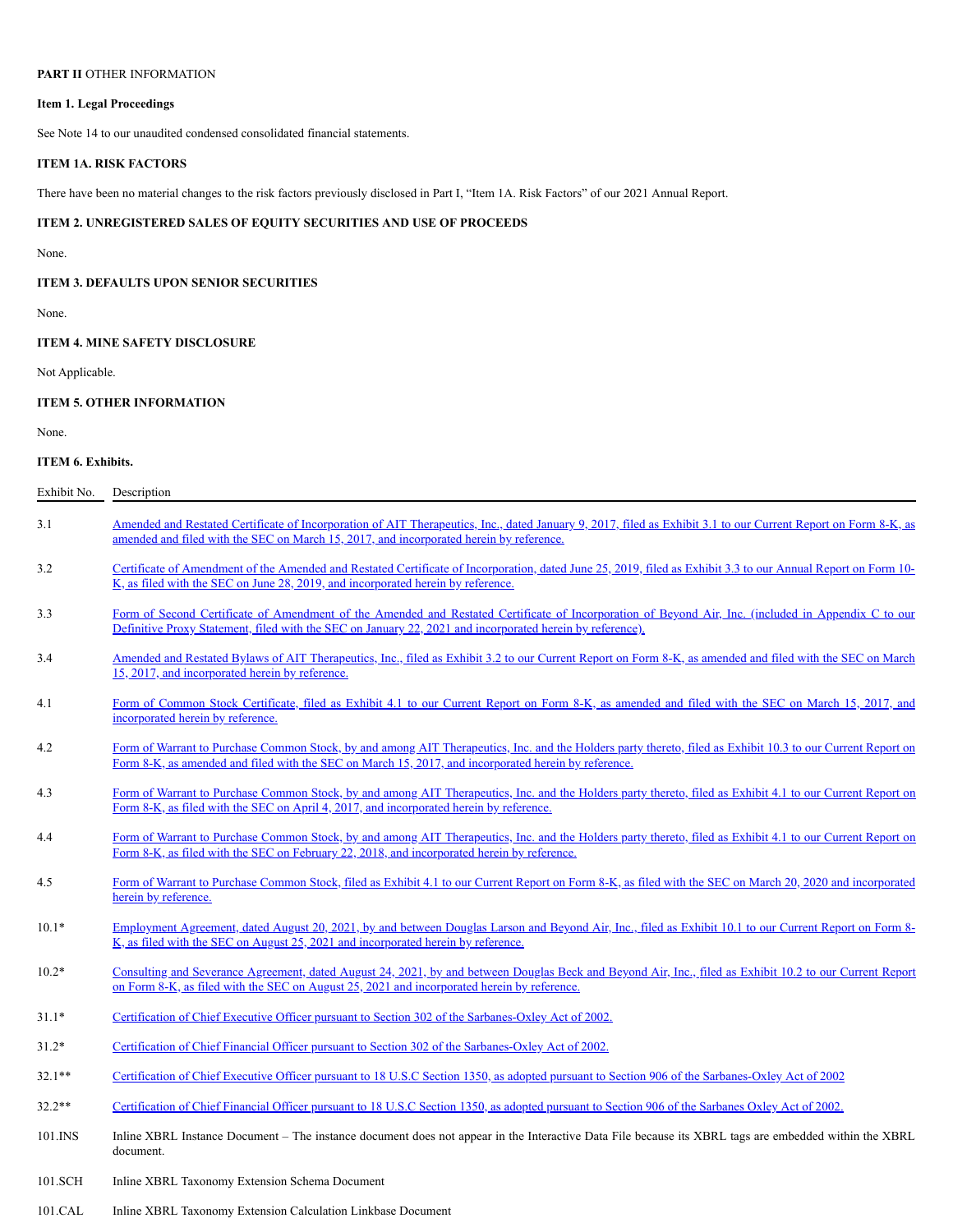- 101.DEF Inline XBRL Taxonomy Extension Definition Linkbase Document
- 101.LAB Inline XBRL Taxonomy Extension Label Linkbase Document
- 101.PRE Inline XBRL Taxonomy Extension Presentation Linkbase Document
- 104 Cover Page Interactive Data File (formatted as Inline XBRL and contained in Exhibit 101) Filed herewith

Pursuant to Item 601(b)(10) of Regulation S-K, portions of this exhibit have been omitted as the registrant customarily and actually treats the omitted information as private or confidential and the omitted information is not material.

\* Filed herewith.

\*\* Furnished herewith.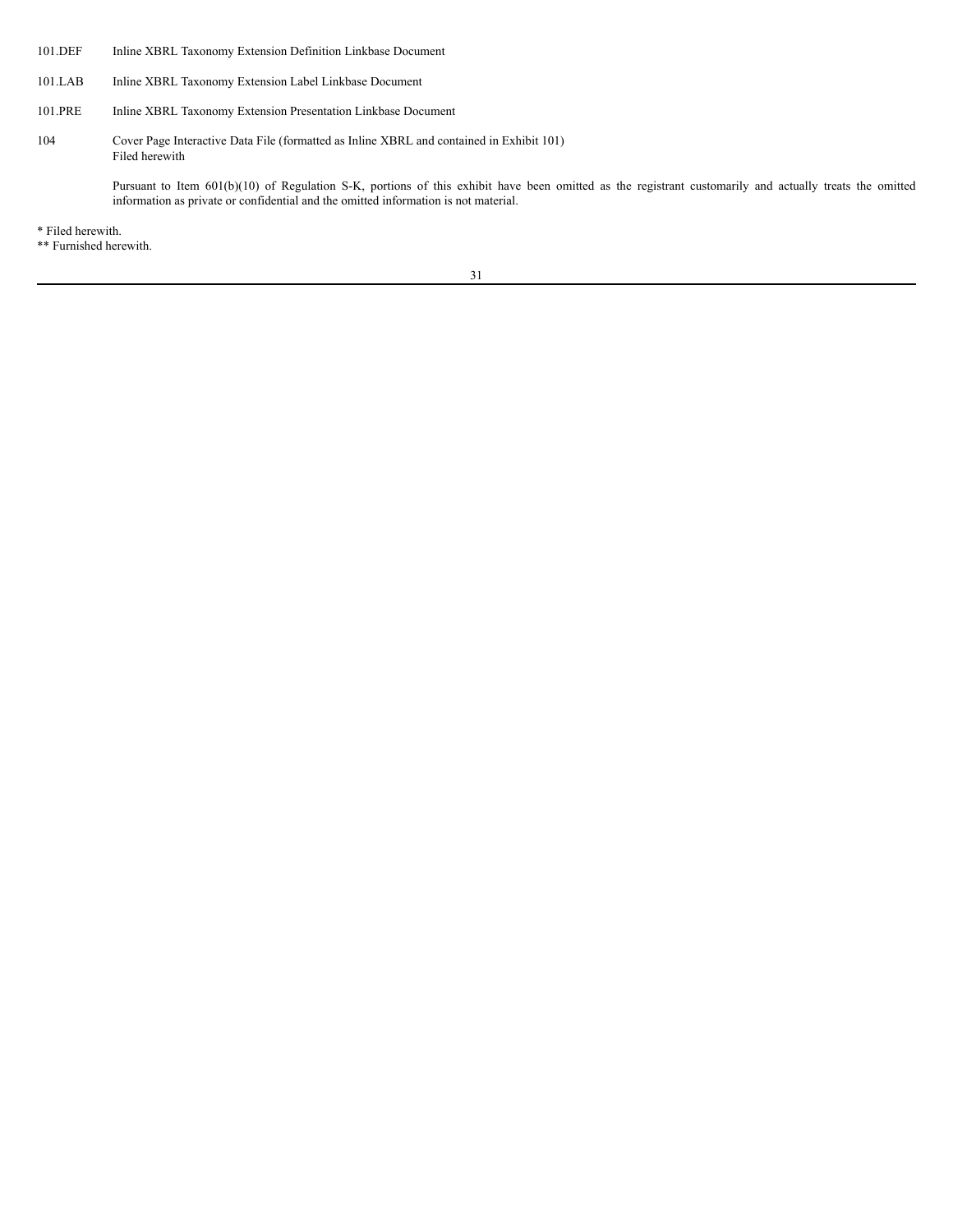## **SIGNATURES**

<span id="page-32-0"></span>Pursuant to the requirements of the Securities Exchange Act of 1934, the registrant has duly caused this report to be signed on its behalf by the undersigned thereunto duly authorized.

|                         | <b>BEYOND AIR, INC.</b>                      |
|-------------------------|----------------------------------------------|
|                         | /s/ Steven Lisi                              |
| Date: November 12, 2021 | Steven Lisi                                  |
|                         | President and Chief Executive Officer        |
|                         | (Principal Executive Officer)                |
|                         | /s/ Douglas Larson                           |
| Date: November 12, 2021 | Douglas Larson                               |
|                         | Chief Financial Officer                      |
|                         | (Principal Financial and Accounting Officer) |
|                         | 32                                           |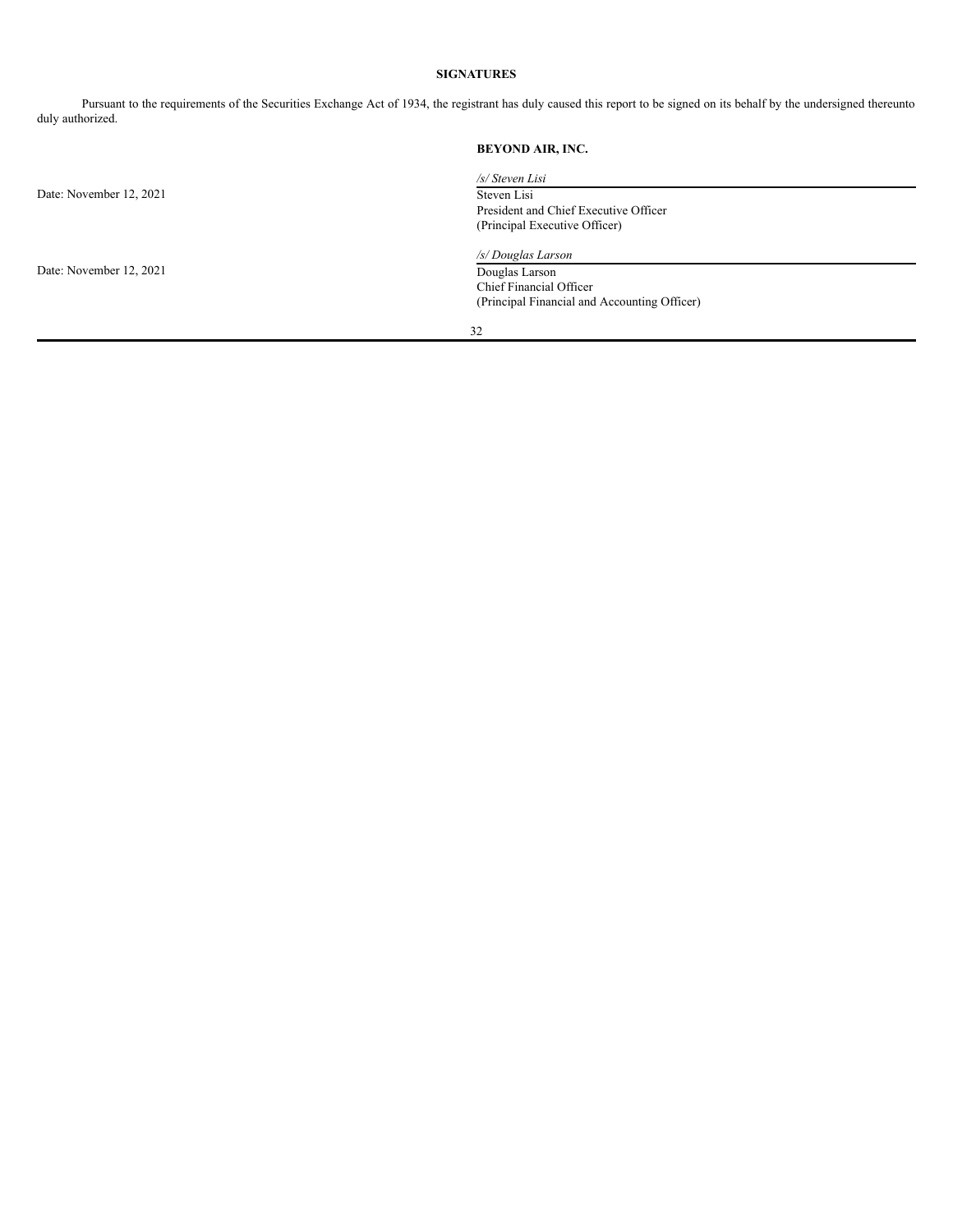I, Steven Lisi, certify that:

- 1. I have reviewed this Report on Form 10-Q of Beyond Air, Inc. and its subsidiaries
- 2. Based on my knowledge, this report does not contain any untrue statement of a material fact or omit to state a material fact necessary to make the statements made, in light of the circumstances under which such statements were made, not misleading with respect to the period covered by this report;
- 3. Based on my knowledge, the financial statements, and other financial information included in this report, fairly present in all material respects the financial condition, results of operations and cash flows of the registrant as of, and for, the periods presented in this report;
- 4. The registrant's other certifying officer(s) and I are responsible for establishing and maintaining disclosure controls and procedures (as defined in Exchange Act Rules 13a-15(e) and 15d-15(e)) and internal control over financial reporting (as defined in Exchange Act Rules 13(a)-15(f) and 15(d)-15(f)) for the registrant and have:
	- (a) Designed such disclosure controls and procedures, or caused such disclosure controls and procedures to be designed under our supervision, to ensure that material information relating to the registrant, including its condensed consolidated subsidiaries, is made known to us by others within those entities, particularly during the period in which this report is being prepared;
	- (b) Designed such internal control over financial reporting, or caused such internal control over financial reporting to be designed under our supervision, to provide reasonable assurance regarding the reliability of financial reporting and the preparation of financial statements for external purposes in accordance with generally accepted accounting principles;
	- (c) Evaluated the effectiveness of the registrant's disclosure controls and procedures and presented in this report our conclusions about the effectiveness of the disclosure controls and procedures, as of the end of the period covered by this report based on such evaluation; and
	- (d) Disclosed in this report any change in the registrant's internal control over financial reporting that occurred during the registrant's most recent fiscal quarter (the registrant's fourth fiscal quarter in the case of any transitional report) that has materially affected, or is reasonably likely to materially affect, the registrant's internal control over financial reporting; and
- 5. The registrant's other certifying officer(s) and I have disclosed, based on our most recent evaluation of internal control over financial reporting, to the registrant's auditors and the audit committee of the registrant's board of directors (or persons performing the equivalent functions):
	- (a) All significant deficiencies and material weaknesses in the design or operation of internal control over financial reporting which are reasonably likely to adversely affect the registrant's ability to record, process, summarize and report financial information; and
	- (b) Any fraud, whether or not material, that involves management or other employees who have a significant role in the registrant's internal control over financial reporting.

Date: November 12, 2021

*/s/ Steven Lisi*

Steven Lisi President and Chief Executive Officer (Principal Executive Officer)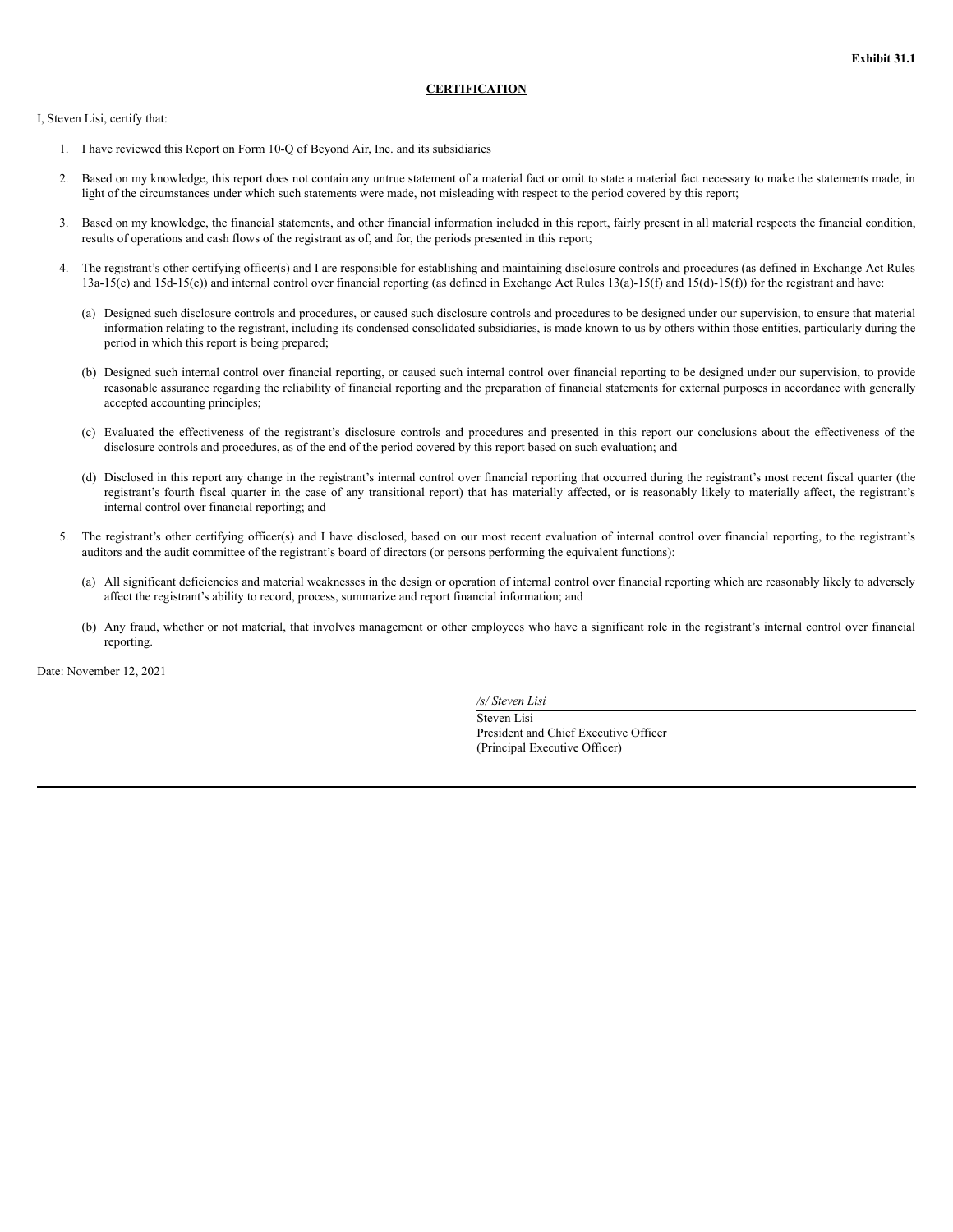I, Douglas Larson certify that:

- 1. I have reviewed this Report on Form 10-Q of Beyond Air, Inc. and its subsidiaries;
- 2. Based on my knowledge, this report does not contain any untrue statement of a material fact or omit to state a material fact necessary to make the statements made, in light of the circumstances under which such statements were made, not misleading with respect to the period covered by this report;
- 3. Based on my knowledge, the financial statements, and other financial information included in this report, fairly present in all material respects the financial condition, results of operations and cash flows of the registrant as of, and for, the periods presented in this report;
- 4. The registrant's other certifying officer(s) and I are responsible for establishing and maintaining disclosure controls and procedures (as defined in Exchange Act Rules 13a-15(e) and 15d- 15(e)) and internal control over financial reporting (as defined in Exchange Act Rules 13(a)-15(f) and 15(d)-15(f)) for the registrant and have:
	- (a) Designed such disclosure controls and procedures, or caused such disclosure controls and procedures to be designed under our supervision, to ensure that material information relating to the registrant including its condensed consolidated subsidiaries, is made known to us by others within those entities, particularly during the period in which this report is being prepared;
	- (b) Designed such internal control over financial reporting, or caused such internal control over financial reporting to be designed under our supervision, to provide reasonable assurance regarding the reliability of financial reporting and the preparation of financial statements for external purposes in accordance with generally accepted accounting principles;
	- (c) Evaluated the effectiveness of the registrant's disclosure controls and procedures and presented in this report our conclusions about the effectiveness of the disclosure controls and procedures, as of the end of the period covered by this report based on such evaluation; and
	- (d) Disclosed in this report any change in the registrant's internal control over financial reporting that occurred during the registrant's most recent fiscal quarter (the registrant's fourth fiscal quarter in the case of an annual report) that has materially affected, or is reasonably likely to materially affect, the registrant's internal control over financial reporting; and
- 5. The registrant's other certifying officer(s) and I have disclosed, based on our most recent evaluation of internal control over financial reporting, to the registrant's auditors and the audit committee of the registrant's board of directors (or persons performing the equivalent functions):
	- (a) All significant deficiencies and material weaknesses in the design or operation of internal control over financial reporting which are reasonably likely to adversely affect the registrant's ability to record, process, summarize and report financial information; and
	- (b) Any fraud, whether or not material, that involves management or other employees who have a significant role in the registrant's internal control over financial reporting.

Date: November 12, 2021

*/s/ Douglas Larson*

Douglas Larson Chief Financial Officer (Principal Financial and Accounting Officer)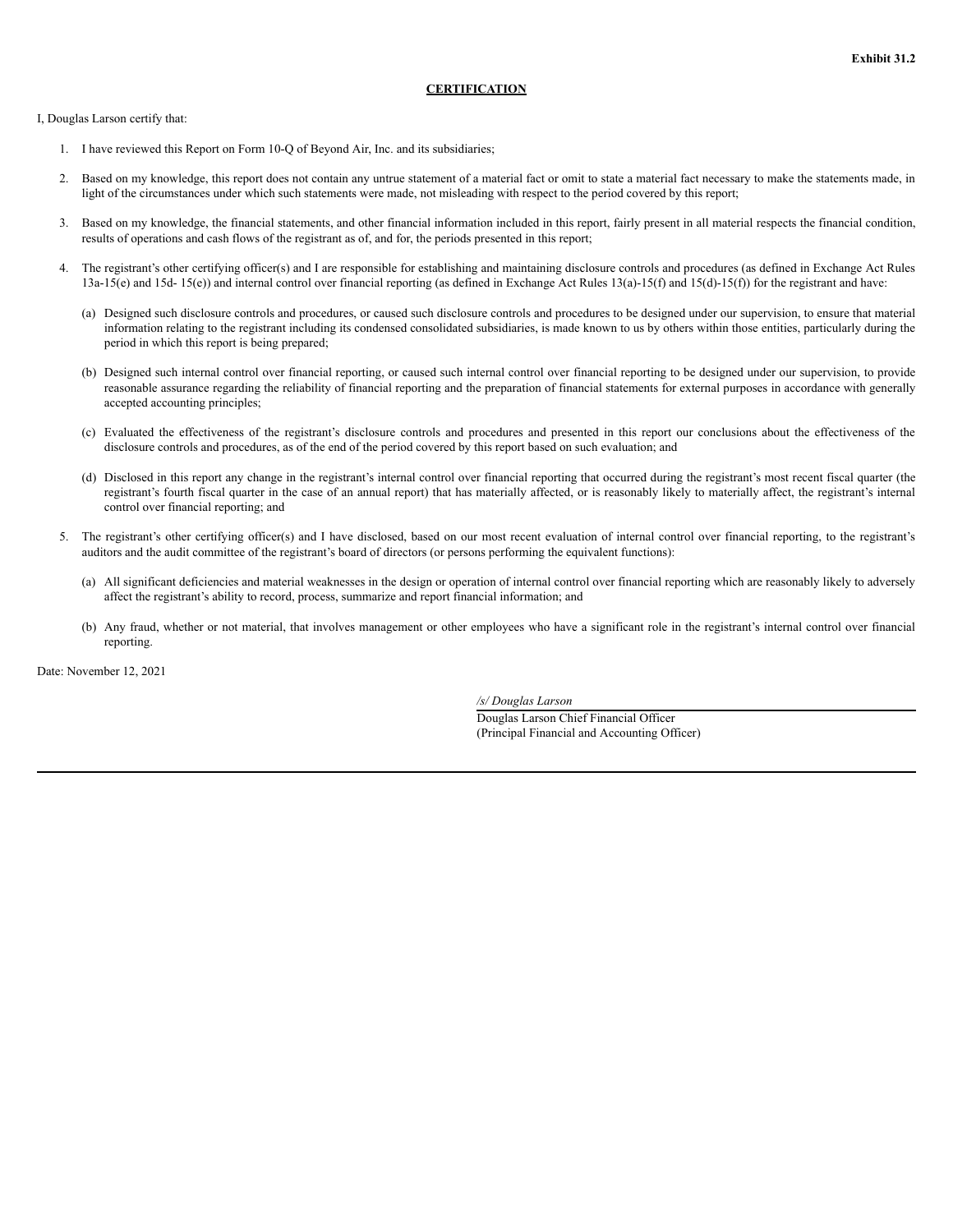In connection with the accompanying Quarterly Report on Form 10-Q of Beyond Air, Inc. Inc. for the period ended September 30, 2021 (the "Report"), the undersigned hereby certifies pursuant to 18 U.S.C. Section 1350, as adopted pursuant to Section 906 of the Sarbanes-Oxley Act of 2002, to the best of my knowledge and belief, that:

(1) the Report fully complies with the requirements of Section 13(a) or 15(d) of the Securities Exchange Act of 1934; and

(2) the information contained in the Report fairly presents, in all material respects, the financial condition and results of operations of Beyond Air.

*/s/ Steven Lisi*

Steven Lisi President and Chief Executive Officer (Principal Executive Officer)

November 12, 2021

The certification set forth above is being furnished as an Exhibit solely pursuant to Section 906 of the Sarbanes—Oxley Act of 2002 and is not being filed as part of the Report or as a separate disclosure document of Beyond Air, Inc. or the certifying officers.